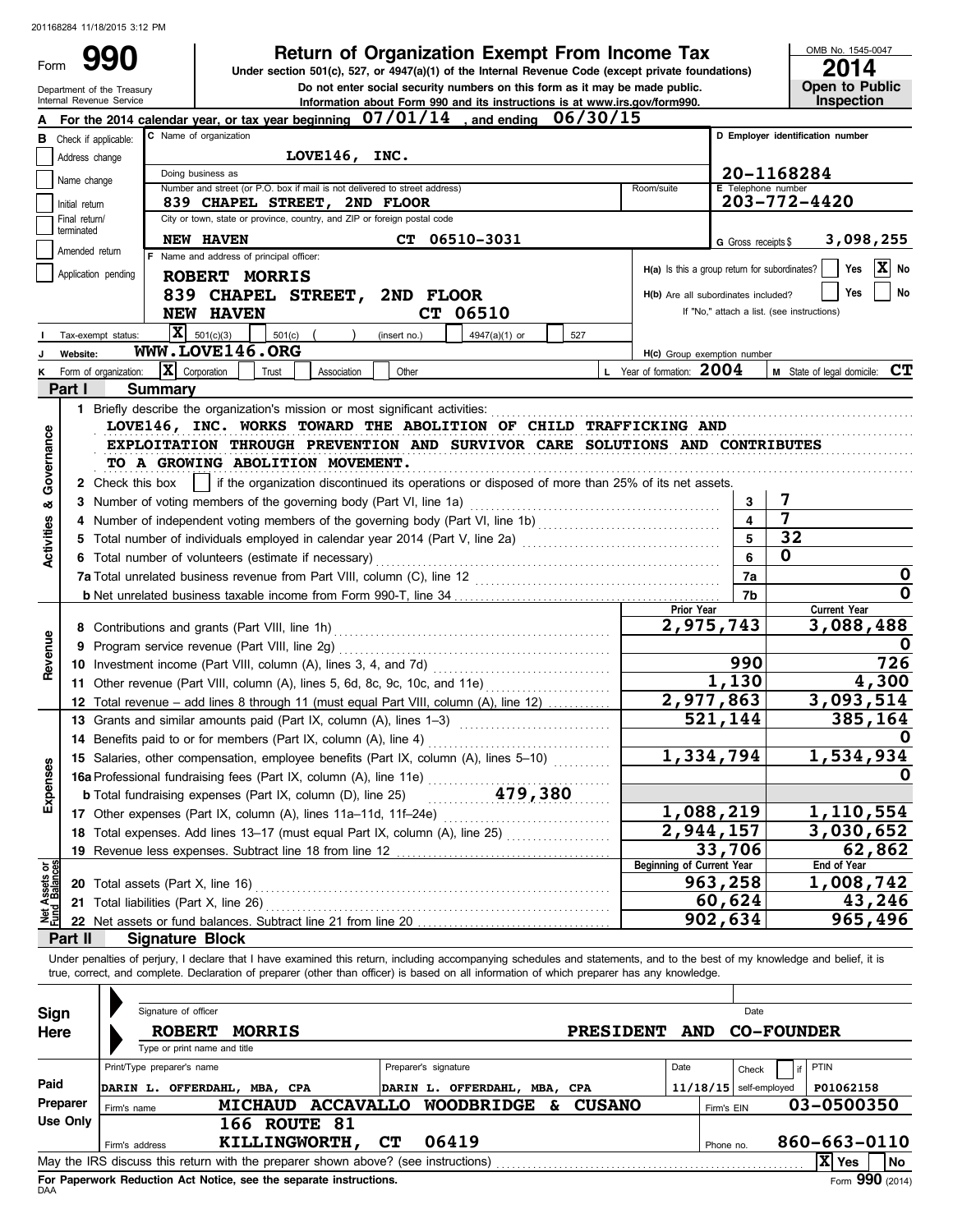| Form 990 (2014) LOVE146, INC.                                                                                                                                                                                                                                                                                                                                                                                                                                                                                                                                                                                                                                                                           | 20-1168284                                                      | Page 2                       |
|---------------------------------------------------------------------------------------------------------------------------------------------------------------------------------------------------------------------------------------------------------------------------------------------------------------------------------------------------------------------------------------------------------------------------------------------------------------------------------------------------------------------------------------------------------------------------------------------------------------------------------------------------------------------------------------------------------|-----------------------------------------------------------------|------------------------------|
| <b>Statement of Program Service Accomplishments</b><br>Part III                                                                                                                                                                                                                                                                                                                                                                                                                                                                                                                                                                                                                                         |                                                                 | $\mathbf{x}$                 |
| 1 Briefly describe the organization's mission:<br>LOVE146, INC. WORKS TOWARD THE ABOLITION OF CHILD TRAFFICKING AND<br>EXPLOITATION THROUGH PREVENTION AND SURVIVOR CARE SOLUTIONS AND CONTRIBUTES<br>TO A GROWING ABOLITION MOVEMENT.                                                                                                                                                                                                                                                                                                                                                                                                                                                                  |                                                                 |                              |
| 2 Did the organization undertake any significant program services during the year which were not listed on the<br>prior Form 990 or 990-EZ?<br>If "Yes," describe these new services on Schedule O.                                                                                                                                                                                                                                                                                                                                                                                                                                                                                                     |                                                                 | $\Box$ Yes $\overline{X}$ No |
| Did the organization cease conducting, or make significant changes in how it conducts, any program<br>3<br>services?<br>If "Yes," describe these changes on Schedule O.                                                                                                                                                                                                                                                                                                                                                                                                                                                                                                                                 |                                                                 | $\Box$ Yes $\overline{X}$ No |
| Describe the organization's program service accomplishments for each of its three largest program services, as measured by<br>expenses. Section 501(c)(3) and 501(c)(4) organizations are required to report the amount of grants and allocations to others,<br>the total expenses, and revenue, if any, for each program service reported.                                                                                                                                                                                                                                                                                                                                                             |                                                                 |                              |
| 4a (Code:<br>THE ROUND HOME, LOVE146'S SAFE HOME FOR SURVIVORS OF TRAFFICKING AND<br>EXPLOITATION IN THE PHILIPPINES, IS UNIQUELY BUILT AND DESIGNED TO<br>FACILITATE THE RESTORATION AND HOLISTIC HEALTH OF EVERY CHILD ENTERING ITS<br><b>DOORS.</b><br>EXPLOITED AND TRAUMATIZED CHILD, WHICH INCLUDE BOTH THE NEEDS OF ORDINARY<br>CHILDREN AS WELL AS CHILDREN WHO HAVE BEEN WOUNDED IN MANY WAYS, LACK HOPE,<br>ARE BROKEN, LACK OPPORTUNITIES AND SELF-WORTH. LOVE146 JOURNEYS WITH THESE<br>SURVIVORS, AIMING FOR A HOLISTIC REINTEGRATION, PROVIDING THEM WITH<br>CONTINUED LIVELIHOOD, EDUCATIONAL, AND THERAPEUTIC ASSISTANCE AFTER<br>RETURNING TO THEIR COMMUNITIES.                       | THE APPROACH TO RUNNING THE HOME IS ATTUNED TO THE NEEDS OF THE |                              |
| ) (Expenses $\frac{1}{2}$ including grants of $\frac{1}{2}$ including grants of $\frac{1}{2}$<br>4b (Code:<br>THE LOVE146 US PREVENTION EDUCATION PROGRAM PROVIDES EDUCATION AND<br>RESOURCES TO HELP PROTECT AND EMPOWER AT-RISK AND EXPLOITED YOUTH IN<br>CONNECTICUT, MARYLAND AND TEXAS.<br>PREVENTION 101, TELL YOUR FRIENDS AND MY LIFE MY CHOICE - LOVE146 TEACHES<br>YOUTH IN SCHOOLS, GROUP HOMES AND OTHER COMMUNITY SETTINGS TO RECOGNIZE<br>COMMON RECRUITMENT TACTICS, SIGNS OF EXPLOITATION AND WHERE THEY CAN<br>RECEIVE HELP.                                                                                                                                                           | $\ldots$ ) (Revenue \$<br>THROUGH THREE LEVELS OF PROGRAMING -  |                              |
|                                                                                                                                                                                                                                                                                                                                                                                                                                                                                                                                                                                                                                                                                                         |                                                                 |                              |
| 4c (Code:<br>) (Expenses \$<br>ADULTS WHO WORK WITH CHILDREN ARE CRUCIAL IN THE FIGHT TO END TRAFFICKING.<br>IN ASIA, THROUGH OUR CERTIFICATE TRAINING IN AFTERCARE PROGRAM (CTPA),<br>LOVE146 CONDUCTS INTENSIVE TRAININGS THAT EMPOWER GRASSROOTS CAREGIVERS<br>WITH THE KNOWLEDGE AND SKILLS NECESSARY TO PROVIDE CHILDREN THE KIND OF<br>SPECIALIZED CARE, WHICH IS IMPORTANT TO THE RESTORATION OF SURVIVORS.<br>THE UNITED STATES, LOVE146 ALSO PROVIDES TARGETED, COMPREHENSIVE TRAININGS<br>FOR ADULTS IN CONTACT WITH AT-RISK CHILDREN TO EQUIP THEM TO IDENTIFY AND<br>PREVENT THE COMMERCIAL SEXUAL EXPLOITATION OF CHILDREN AND TO INTERVENE<br>APPROPRIATELY SHOULD VICTIMS BE IDENTIFIED. | 23,841 including grants of \$ 9,000 ) (Revenue \$               | IN                           |
|                                                                                                                                                                                                                                                                                                                                                                                                                                                                                                                                                                                                                                                                                                         |                                                                 |                              |
|                                                                                                                                                                                                                                                                                                                                                                                                                                                                                                                                                                                                                                                                                                         |                                                                 |                              |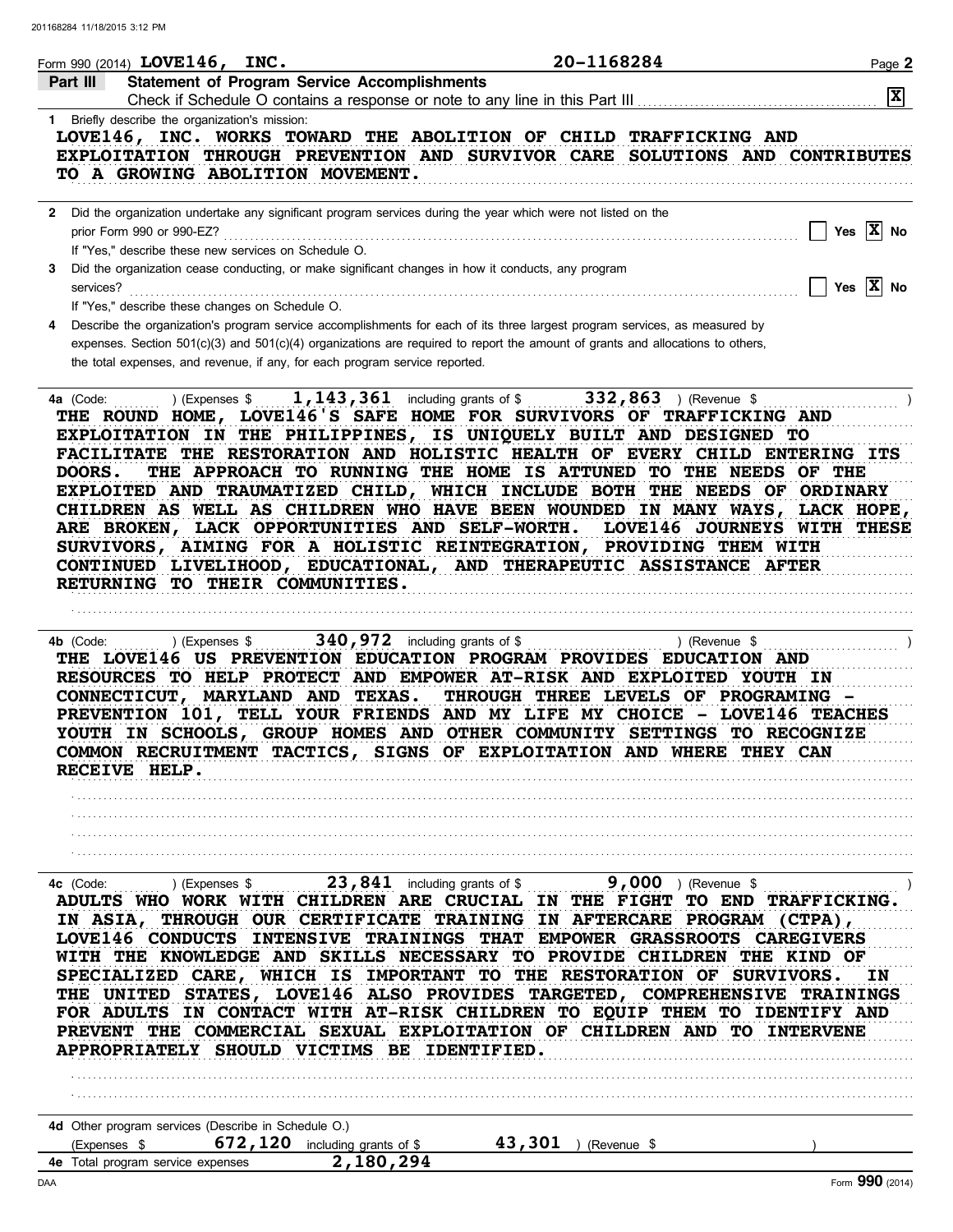|     | 20-1168284<br>Form 990 (2014) LOVE146, INC.                                                                                                                                                                                          |                 |             | Page 3 |
|-----|--------------------------------------------------------------------------------------------------------------------------------------------------------------------------------------------------------------------------------------|-----------------|-------------|--------|
|     | <b>Checklist of Required Schedules</b><br>Part IV                                                                                                                                                                                    |                 |             |        |
|     |                                                                                                                                                                                                                                      |                 | Yes         | No     |
| 1   | Is the organization described in section $501(c)(3)$ or $4947(a)(1)$ (other than a private foundation)? If "Yes,"                                                                                                                    |                 |             |        |
|     | complete Schedule A                                                                                                                                                                                                                  | $\mathbf{1}$    | X           |        |
| 2   |                                                                                                                                                                                                                                      | $\mathbf{2}$    | $\mathbf x$ |        |
| 3   | Did the organization engage in direct or indirect political campaign activities on behalf of or in opposition to                                                                                                                     |                 |             |        |
|     | candidates for public office? If "Yes," complete Schedule C, Part I                                                                                                                                                                  | 3               |             | X      |
| 4   | Section 501(c)(3) organizations. Did the organization engage in lobbying activities, or have a section 501(h)                                                                                                                        |                 |             |        |
|     |                                                                                                                                                                                                                                      | 4               |             | X      |
| 5   | Is the organization a section $501(c)(4)$ , $501(c)(5)$ , or $501(c)(6)$ organization that receives membership dues,                                                                                                                 |                 |             |        |
|     | assessments, or similar amounts as defined in Revenue Procedure 98-19? If "Yes," complete Schedule C,                                                                                                                                |                 |             |        |
|     |                                                                                                                                                                                                                                      | 5               |             | X      |
| 6   | Did the organization maintain any donor advised funds or any similar funds or accounts for which donors                                                                                                                              |                 |             |        |
|     | have the right to provide advice on the distribution or investment of amounts in such funds or accounts? If                                                                                                                          |                 |             |        |
|     |                                                                                                                                                                                                                                      | 6               |             | X      |
| 7   | Did the organization receive or hold a conservation easement, including easements to preserve open space,                                                                                                                            |                 |             | X      |
|     | the environment, historic land areas, or historic structures? If "Yes," complete Schedule D, Part II                                                                                                                                 | 7               |             |        |
| 8   | Did the organization maintain collections of works of art, historical treasures, or other similar assets? If "Yes,"                                                                                                                  | 8               |             | X      |
| 9   | complete Schedule D, Part III <b>Marting Complete Schedule D, Part III Marting Complete Schedule D</b> , Part III<br>Did the organization report an amount in Part X, line 21, for escrow or custodial account liability; serve as a |                 |             |        |
|     | custodian for amounts not listed in Part X; or provide credit counseling, debt management, credit repair, or                                                                                                                         |                 |             |        |
|     |                                                                                                                                                                                                                                      | 9               |             | X      |
| 10  | Did the organization, directly or through a related organization, hold assets in temporarily restricted                                                                                                                              |                 |             |        |
|     | endowments, permanent endowments, or quasi-endowments? If "Yes," complete Schedule D, Part V                                                                                                                                         | 10              |             | X      |
| 11  | If the organization's answer to any of the following questions is "Yes," then complete Schedule D, Parts VI,                                                                                                                         |                 |             |        |
|     | VII, VIII, IX, or X as applicable.                                                                                                                                                                                                   |                 |             |        |
| a   | Did the organization report an amount for land, buildings, and equipment in Part X, line 10? If "Yes,"                                                                                                                               |                 |             |        |
|     | complete Schedule D, Part VI                                                                                                                                                                                                         | 11a             | X           |        |
|     | <b>b</b> Did the organization report an amount for investments—other securities in Part X, line 12 that is 5% or more                                                                                                                |                 |             |        |
|     |                                                                                                                                                                                                                                      | 11b             |             | X      |
|     | c Did the organization report an amount for investments—program related in Part X, line 13 that is 5% or more                                                                                                                        |                 |             |        |
|     |                                                                                                                                                                                                                                      | 11c             |             | X      |
|     | d Did the organization report an amount for other assets in Part X, line 15 that is 5% or more of its total assets                                                                                                                   |                 |             |        |
|     | reported in Part X, line 16? If "Yes," complete Schedule D, Part IX                                                                                                                                                                  | 11d             |             | X      |
|     | Did the organization report an amount for other liabilities in Part X, line 25? If "Yes," complete Schedule D, Part X                                                                                                                | 11e             | $\mathbf x$ |        |
| f   | Did the organization's separate or consolidated financial statements for the tax year include a footnote that addresses                                                                                                              |                 |             |        |
|     | the organization's liability for uncertain tax positions under FIN 48 (ASC 740)? If "Yes," complete Schedule D, Part X                                                                                                               | 11f             |             | X      |
| 12a | Did the organization obtain separate, independent audited financial statements for the tax year? If "Yes," complete                                                                                                                  |                 |             |        |
|     |                                                                                                                                                                                                                                      | 12a             | X           |        |
| b   | Was the organization included in consolidated, independent audited financial statements for the tax year? If "Yes," and if                                                                                                           |                 |             |        |
|     |                                                                                                                                                                                                                                      | 12b             |             | X      |
| 13  |                                                                                                                                                                                                                                      | 13              |             | X      |
| 14a |                                                                                                                                                                                                                                      | 14a             |             | X      |
| b   | Did the organization have aggregate revenues or expenses of more than \$10,000 from grantmaking,                                                                                                                                     |                 |             |        |
|     | fundraising, business, investment, and program service activities outside the United States, or aggregate                                                                                                                            | 14b             | X           |        |
| 15  | Did the organization report on Part IX, column (A), line 3, more than \$5,000 of grants or other assistance to or                                                                                                                    |                 |             |        |
|     | for any foreign organization? If "Yes," complete Schedule F, Parts II and IV                                                                                                                                                         | 15              | X           |        |
| 16  | Did the organization report on Part IX, column (A), line 3, more than \$5,000 of aggregate grants or other                                                                                                                           |                 |             |        |
|     |                                                                                                                                                                                                                                      | 16              |             | X      |
| 17  | Did the organization report a total of more than \$15,000 of expenses for professional fundraising services on                                                                                                                       |                 |             |        |
|     |                                                                                                                                                                                                                                      | 17              |             | X      |
| 18  | Did the organization report more than \$15,000 total of fundraising event gross income and contributions on                                                                                                                          |                 |             |        |
|     | Part VIII, lines 1c and 8a? If "Yes," complete Schedule G, Part II                                                                                                                                                                   | 18              | X           |        |
| 19  | Did the organization report more than \$15,000 of gross income from gaming activities on Part VIII, line 9a?                                                                                                                         |                 |             |        |
|     | If "Yes," complete Schedule G, Part III                                                                                                                                                                                              | 19              |             | X      |
| 20a |                                                                                                                                                                                                                                      | 20a             |             | X      |
| b   |                                                                                                                                                                                                                                      | 20 <sub>b</sub> |             |        |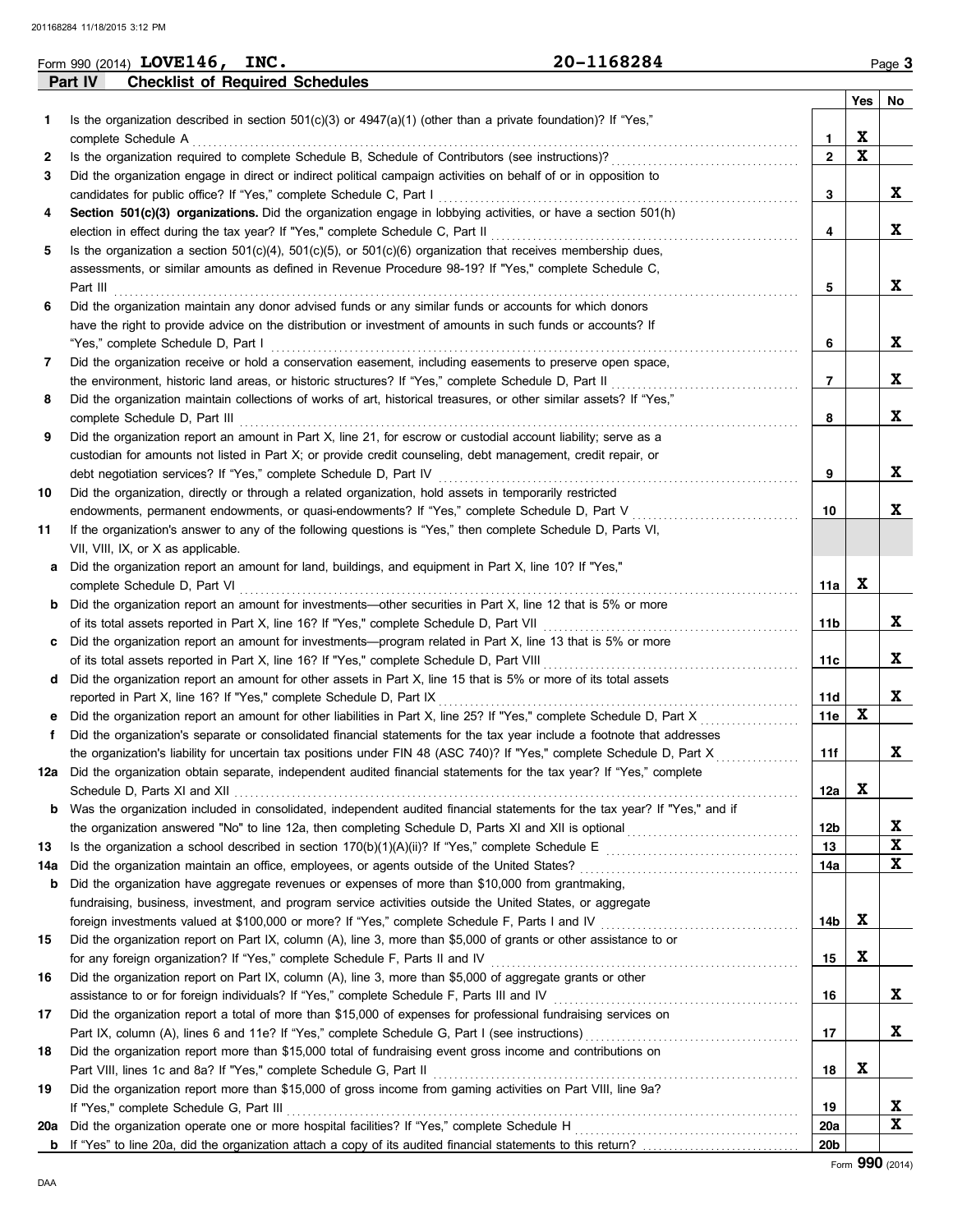|     | Form 990 (2014) $LOVE146$ ,<br>INC.<br>20–1168284                                                                                                                                                                |                 |     | Page 4      |
|-----|------------------------------------------------------------------------------------------------------------------------------------------------------------------------------------------------------------------|-----------------|-----|-------------|
|     | <b>Checklist of Required Schedules (continued)</b><br>Part IV                                                                                                                                                    |                 |     |             |
|     |                                                                                                                                                                                                                  |                 | Yes | No          |
| 21  | Did the organization report more than \$5,000 of grants or other assistance to any domestic organization or<br>domestic government on Part IX, column (A), line 1? If "Yes," complete Schedule I, Parts I and II |                 |     | X           |
|     | Did the organization report more than \$5,000 of grants or other assistance to or for domestic individuals on                                                                                                    | 21              |     |             |
| 22  | Part IX, column (A), line 2? If "Yes," complete Schedule I, Parts I and III                                                                                                                                      | 22              |     | X           |
| 23  | Did the organization answer "Yes" to Part VII, Section A, line 3, 4, or 5 about compensation of the                                                                                                              |                 |     |             |
|     | organization's current and former officers, directors, trustees, key employees, and highest compensated                                                                                                          |                 |     |             |
|     | employees? If "Yes," complete Schedule J                                                                                                                                                                         | 23              |     | X           |
| 24a | Did the organization have a tax-exempt bond issue with an outstanding principal amount of more than                                                                                                              |                 |     |             |
|     | \$100,000 as of the last day of the year, that was issued after December 31, 2002? If "Yes," answer lines 24b                                                                                                    |                 |     |             |
|     | through 24d and complete Schedule K. If "No," go to line 25a                                                                                                                                                     | 24a             |     | X           |
| b   |                                                                                                                                                                                                                  | 24b             |     |             |
| c   | Did the organization maintain an escrow account other than a refunding escrow at any time during the year                                                                                                        |                 |     |             |
|     | to defease any tax-exempt bonds?                                                                                                                                                                                 | 24c             |     |             |
| d   | Did the organization act as an "on behalf of" issuer for bonds outstanding at any time during the year?                                                                                                          | 24d             |     |             |
| 25a | Section 501(c)(3), 501(c)(4), and 501(c)(29) organizations. Did the organization engage in an excess benefit                                                                                                     |                 |     |             |
|     | transaction with a disqualified person during the year? If "Yes," complete Schedule L, Part I                                                                                                                    | 25a             |     | X           |
| b   | Is the organization aware that it engaged in an excess benefit transaction with a disqualified person in a prior                                                                                                 |                 |     |             |
|     | year, and that the transaction has not been reported on any of the organization's prior Forms 990 or 990-EZ?                                                                                                     |                 |     |             |
|     | If "Yes," complete Schedule L, Part I                                                                                                                                                                            | 25 <sub>b</sub> |     | X           |
| 26  | Did the organization report any amount on Part X, line 5, 6, or 22 for receivables from or payables to any                                                                                                       |                 |     |             |
|     | current or former officers, directors, trustees, key employees, highest compensated employees, or                                                                                                                |                 |     |             |
|     | disqualified persons? If "Yes," complete Schedule L, Part II                                                                                                                                                     | 26              |     | X           |
| 27  | Did the organization provide a grant or other assistance to an officer, director, trustee, key employee,                                                                                                         |                 |     |             |
|     | substantial contributor or employee thereof, a grant selection committee member, or to a 35% controlled                                                                                                          |                 |     |             |
|     | entity or family member of any of these persons? If "Yes," complete Schedule L, Part III                                                                                                                         | 27              |     | X           |
| 28  | Was the organization a party to a business transaction with one of the following parties (see Schedule L,                                                                                                        |                 |     |             |
|     | Part IV instructions for applicable filing thresholds, conditions, and exceptions):                                                                                                                              |                 |     |             |
| а   | A current or former officer, director, trustee, or key employee? If "Yes," complete Schedule L, Part IV                                                                                                          | 28a             |     | X           |
| b   | A family member of a current or former officer, director, trustee, or key employee? If "Yes," complete                                                                                                           |                 |     |             |
|     | Schedule L, Part IV                                                                                                                                                                                              | 28b             |     | X           |
| c   | An entity of which a current or former officer, director, trustee, or key employee (or a family member thereof)                                                                                                  |                 |     |             |
|     | was an officer, director, trustee, or direct or indirect owner? If "Yes," complete Schedule L, Part IV                                                                                                           | 28c             |     | X           |
| 29  | Did the organization receive more than \$25,000 in non-cash contributions? If "Yes," complete Schedule M                                                                                                         | 29              |     | $\mathbf x$ |
| 30  | Did the organization receive contributions of art, historical treasures, or other similar assets, or qualified                                                                                                   |                 |     |             |
|     | conservation contributions? If "Yes," complete Schedule M                                                                                                                                                        | 30              |     | X           |
| 31  | Did the organization liquidate, terminate, or dissolve and cease operations? If "Yes," complete Schedule N,                                                                                                      |                 |     |             |
|     | Part I                                                                                                                                                                                                           | 31              |     | X           |
| 32  | Did the organization sell, exchange, dispose of, or transfer more than 25% of its net assets? If "Yes,"                                                                                                          |                 |     |             |
|     | complete Schedule N, Part II Matter and Allen and Allen and Allen and Allen and Allen and Allen and Allen and A                                                                                                  | 32              |     | X           |
| 33  | Did the organization own 100% of an entity disregarded as separate from the organization under Regulations                                                                                                       |                 |     |             |
|     |                                                                                                                                                                                                                  | 33              |     | X           |
| 34  | Was the organization related to any tax-exempt or taxable entity? If "Yes," complete Schedule R, Parts II, III,                                                                                                  |                 |     |             |
|     | or IV, and Part V, line 1                                                                                                                                                                                        | 34              |     | X           |
| 35a |                                                                                                                                                                                                                  | 35a             |     | X           |
| b   | If "Yes" to line 35a, did the organization receive any payment from or engage in any transaction with a                                                                                                          |                 |     |             |
|     |                                                                                                                                                                                                                  | 35 <sub>b</sub> |     |             |
| 36  | Section 501(c)(3) organizations. Did the organization make any transfers to an exempt non-charitable                                                                                                             |                 |     |             |
|     |                                                                                                                                                                                                                  | 36              |     | X           |
| 37  | Did the organization conduct more than 5% of its activities through an entity that is not a related organization                                                                                                 |                 |     |             |
|     | and that is treated as a partnership for federal income tax purposes? If "Yes," complete Schedule R,                                                                                                             |                 |     |             |
|     |                                                                                                                                                                                                                  | 37              |     | X           |
| 38  | Did the organization complete Schedule O and provide explanations in Schedule O for Part VI, lines 11b and                                                                                                       |                 |     |             |
|     |                                                                                                                                                                                                                  | 38              | X   |             |

**LOVE146, INC. 20-1168284**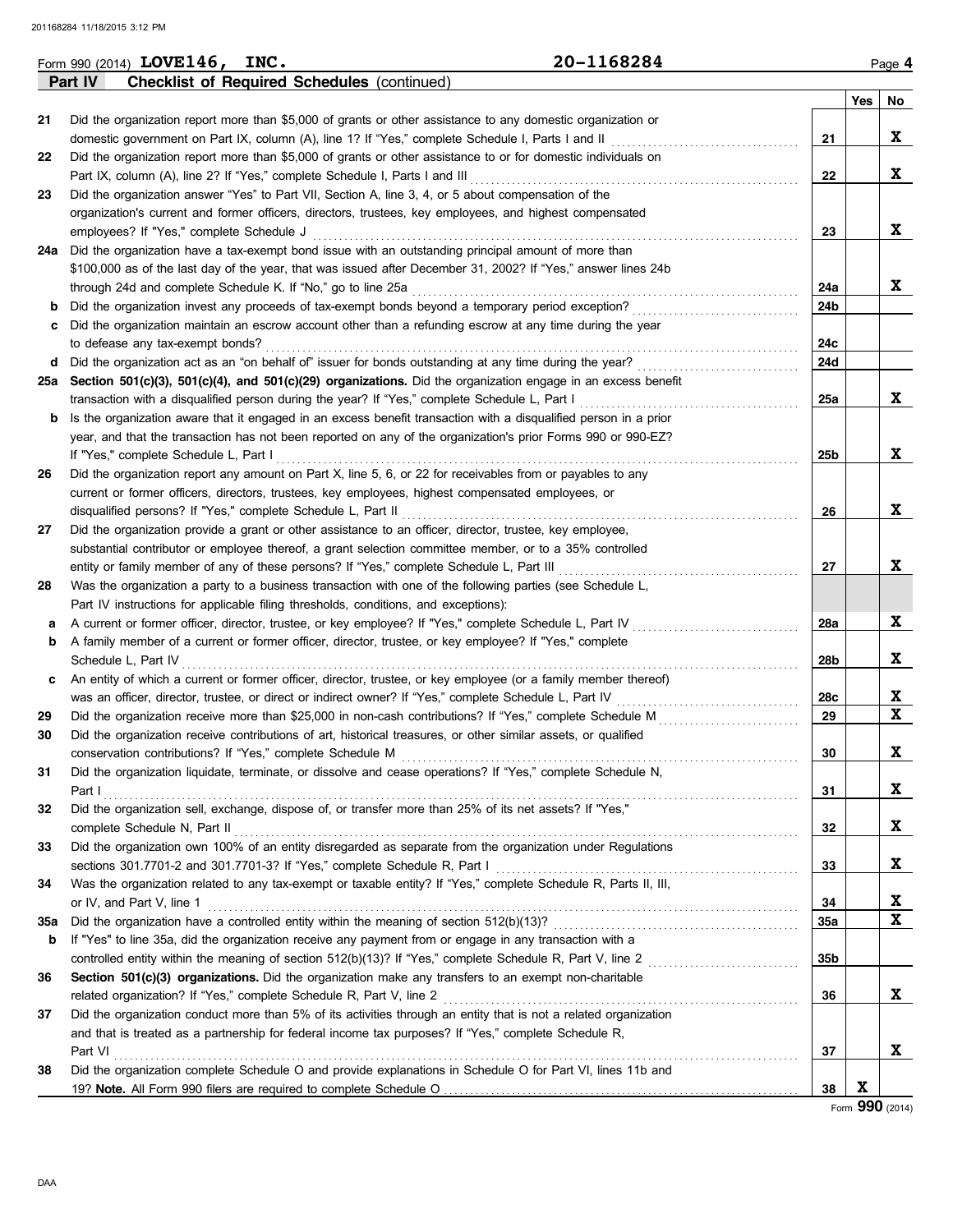|          | Form 990 (2014) LOVE146, INC.                                                                                                                                                    | 20-1168284 |                      |             |                |     | Page 5      |
|----------|----------------------------------------------------------------------------------------------------------------------------------------------------------------------------------|------------|----------------------|-------------|----------------|-----|-------------|
|          | Statements Regarding Other IRS Filings and Tax Compliance<br>Part V                                                                                                              |            |                      |             |                |     |             |
|          | Check if Schedule O contains a response or note to any line in this Part V                                                                                                       |            |                      |             |                |     |             |
|          |                                                                                                                                                                                  |            |                      | 28          |                | Yes | <b>No</b>   |
| 1a       | Enter the number reported in Box 3 of Form 1096. Enter -0- if not applicable                                                                                                     |            | 1a<br>1 <sub>b</sub> | $\mathbf 0$ |                |     |             |
| b        | Enter the number of Forms W-2G included in line 1a. Enter -0- if not applicable                                                                                                  |            |                      |             |                |     |             |
| с        | Did the organization comply with backup withholding rules for reportable payments to vendors and                                                                                 |            |                      |             |                | X   |             |
|          | reportable gaming (gambling) winnings to prize winners?                                                                                                                          |            |                      |             | 1c             |     |             |
| 2a       | Enter the number of employees reported on Form W-3, Transmittal of Wage and Tax<br>Statements, filed for the calendar year ending with or within the year covered by this return |            | 2a                   | 32          |                |     |             |
| b        | If at least one is reported on line 2a, did the organization file all required federal employment tax returns?                                                                   |            |                      |             | 2b             | X   |             |
|          | Note. If the sum of lines 1a and 2a is greater than 250, you may be required to e-file (see instructions)                                                                        |            |                      |             |                |     |             |
| За       | Did the organization have unrelated business gross income of \$1,000 or more during the year?                                                                                    |            |                      |             | За             |     | X           |
| b        | If "Yes," has it filed a Form 990-T for this year? If "No" to line 3b, provide an explanation in Schedule O                                                                      |            |                      |             | 3b             |     |             |
| 4a       | At any time during the calendar year, did the organization have an interest in, or a signature or other authority                                                                |            |                      |             |                |     |             |
|          | over, a financial account in a foreign country (such as a bank account, securities account, or other financial                                                                   |            |                      |             |                |     |             |
|          | account)?                                                                                                                                                                        |            |                      |             | 4a             |     | X           |
| b        | If "Yes," enter the name of the foreign country:                                                                                                                                 |            |                      |             |                |     |             |
|          | See instructions for filing requirements for FinCEN Form 114, Report of Foreign Bank and Financial Accounts                                                                      |            |                      |             |                |     |             |
|          | (FBAR).                                                                                                                                                                          |            |                      |             |                |     |             |
| 5а       | Was the organization a party to a prohibited tax shelter transaction at any time during the tax year?                                                                            |            |                      |             | 5a             |     | X           |
| b        | Did any taxable party notify the organization that it was or is a party to a prohibited tax shelter transaction?                                                                 |            |                      |             | 5 <sub>b</sub> |     | $\mathbf x$ |
| с        | If "Yes" to line 5a or 5b, did the organization file Form 8886-T?                                                                                                                |            |                      |             | 5c             |     |             |
| 6а       | Does the organization have annual gross receipts that are normally greater than \$100,000, and did the                                                                           |            |                      |             |                |     |             |
|          | organization solicit any contributions that were not tax deductible as charitable contributions?                                                                                 |            |                      |             | 6а             |     | X           |
| b        | If "Yes," did the organization include with every solicitation an express statement that such contributions or                                                                   |            |                      |             |                |     |             |
|          | gifts were not tax deductible?                                                                                                                                                   |            |                      |             | 6b             |     |             |
| 7        | Organizations that may receive deductible contributions under section 170(c).                                                                                                    |            |                      |             |                |     |             |
| а        | Did the organization receive a payment in excess of \$75 made partly as a contribution and partly for goods                                                                      |            |                      |             |                |     |             |
|          | and services provided to the payor?                                                                                                                                              |            |                      |             | 7а             |     |             |
| b        | If "Yes," did the organization notify the donor of the value of the goods or services provided?                                                                                  |            |                      |             | 7b             |     |             |
| с        | Did the organization sell, exchange, or otherwise dispose of tangible personal property for which it was                                                                         |            |                      |             |                |     |             |
|          | required to file Form 8282?                                                                                                                                                      |            |                      |             | 7с             |     |             |
| d        | If "Yes," indicate the number of Forms 8282 filed during the year                                                                                                                |            | 7d                   |             |                |     |             |
| е        | Did the organization receive any funds, directly or indirectly, to pay premiums on a personal benefit contract?                                                                  |            |                      |             | 7е             |     |             |
|          | Did the organization, during the year, pay premiums, directly or indirectly, on a personal benefit contract?                                                                     |            |                      |             | 7f             |     |             |
|          | If the organization received a contribution of qualified intellectual property, did the organization file Form 8899 as required?                                                 |            |                      |             | 7g             |     |             |
|          | If the organization received a contribution of cars, boats, airplanes, or other vehicles, did the organization file a Form 1098-C?                                               |            |                      |             | 7h             |     |             |
| 8        | Sponsoring organizations maintaining donor advised funds. Did a donor advised fund maintained by the                                                                             |            |                      |             |                |     |             |
|          | sponsoring organization have excess business holdings at any time during the year?                                                                                               |            |                      |             | 8              |     |             |
| 9        | Sponsoring organizations maintaining donor advised funds.                                                                                                                        |            |                      |             |                |     |             |
| а        | Did the sponsoring organization make any taxable distributions under section 4966?                                                                                               |            |                      |             | 9а             |     |             |
| b        | Did the sponsoring organization make a distribution to a donor, donor advisor, or related person?                                                                                |            |                      |             | 9b             |     |             |
| 10       | Section 501(c)(7) organizations. Enter:                                                                                                                                          |            |                      |             |                |     |             |
| а        | Initiation fees and capital contributions included on Part VIII, line 12                                                                                                         |            | 10a                  |             |                |     |             |
| b        | Gross receipts, included on Form 990, Part VIII, line 12, for public use of club facilities                                                                                      |            | 10b                  |             |                |     |             |
| 11       | Section 501(c)(12) organizations. Enter:                                                                                                                                         |            |                      |             |                |     |             |
| а        | Gross income from members or shareholders<br>Gross income from other sources (Do not net amounts due or paid to other sources                                                    |            | 11a                  |             |                |     |             |
| b        | against amounts due or received from them.)                                                                                                                                      |            | 11 <sub>b</sub>      |             |                |     |             |
|          | Section 4947(a)(1) non-exempt charitable trusts. Is the organization filing Form 990 in lieu of Form 1041?                                                                       |            |                      |             | 12a            |     |             |
| 12a<br>b | If "Yes," enter the amount of tax-exempt interest received or accrued during the year                                                                                            |            | 12b                  |             |                |     |             |
| 13       | Section 501(c)(29) qualified nonprofit health insurance issuers.                                                                                                                 |            |                      |             |                |     |             |
| а        | Is the organization licensed to issue qualified health plans in more than one state?                                                                                             |            |                      |             | 13а            |     |             |
|          | Note. See the instructions for additional information the organization must report on Schedule O.                                                                                |            |                      |             |                |     |             |
| b        | Enter the amount of reserves the organization is required to maintain by the states in which                                                                                     |            |                      |             |                |     |             |
|          |                                                                                                                                                                                  |            | 13b                  |             |                |     |             |
| c        | Enter the amount of reserves on hand                                                                                                                                             |            | 13c                  |             |                |     |             |
| 14a      | Did the organization receive any payments for indoor tanning services during the tax year?                                                                                       |            |                      |             | 14a            |     | X           |
|          | <b>b</b> If "Yes," has it filed a Form 720 to report these payments? If "No," provide an explanation in Schedule O                                                               |            |                      |             | 14b            |     |             |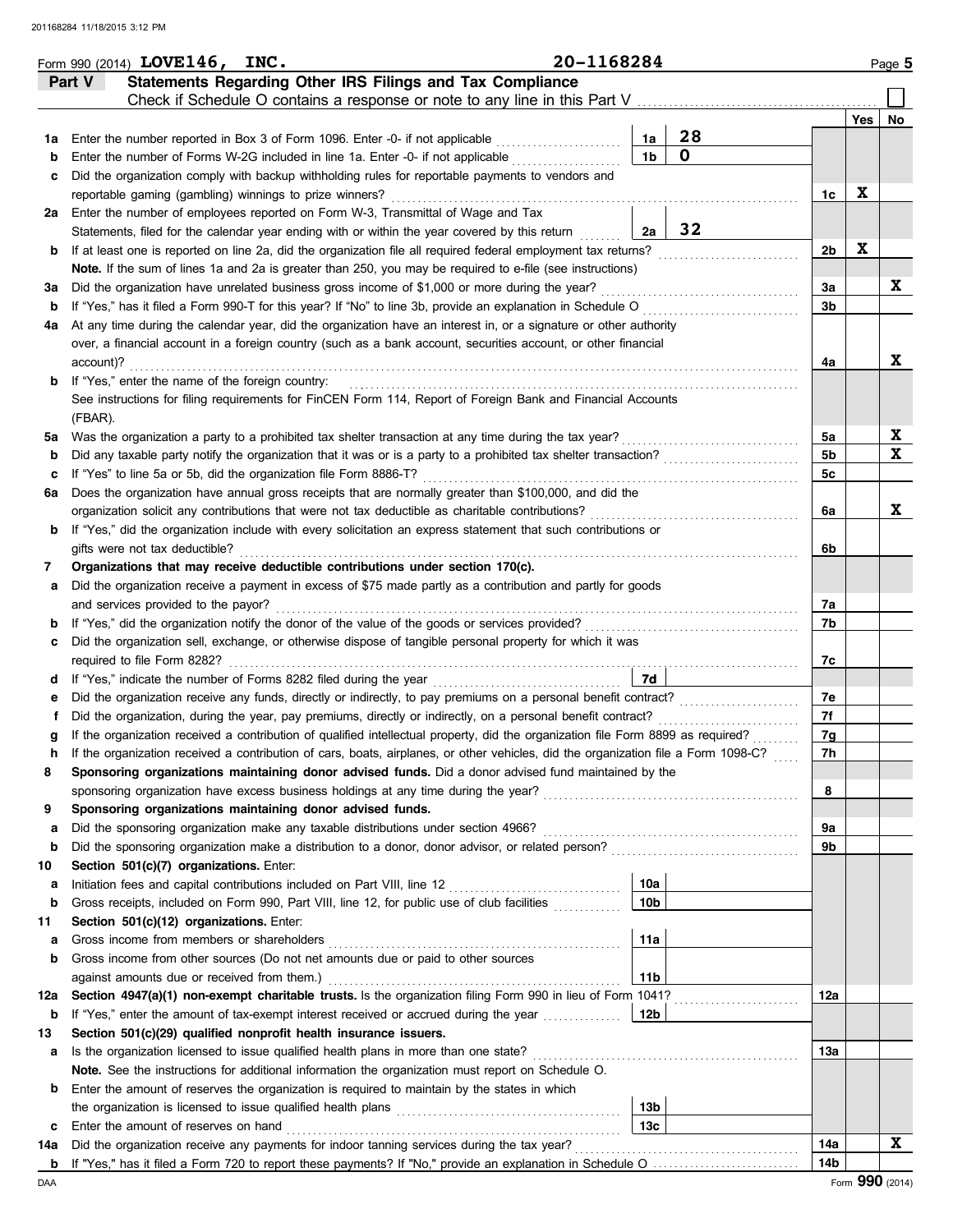|     | Form 990 (2014) LOVE146, INC.                                                                                                                                                                                                                    | 20-1168284 |    |                        |     | Page 6          |
|-----|--------------------------------------------------------------------------------------------------------------------------------------------------------------------------------------------------------------------------------------------------|------------|----|------------------------|-----|-----------------|
|     | Governance, Management, and Disclosure For each "Yes" response to lines 2 through 7b below, and for a "No"<br>Part VI                                                                                                                            |            |    |                        |     |                 |
|     | response to line 8a, 8b, or 10b below, describe the circumstances, processes, or changes in Schedule O. See instructions.                                                                                                                        |            |    |                        |     |                 |
|     |                                                                                                                                                                                                                                                  |            |    |                        |     | $ {\bf x} $     |
|     | Section A. Governing Body and Management                                                                                                                                                                                                         |            |    |                        |     |                 |
|     |                                                                                                                                                                                                                                                  |            |    |                        | Yes | No              |
| 1a  | Enter the number of voting members of the governing body at the end of the tax year                                                                                                                                                              |            | 1a |                        |     |                 |
|     | If there are material differences in voting rights among members of the governing body, or                                                                                                                                                       |            |    |                        |     |                 |
|     | if the governing body delegated broad authority to an executive committee or similar                                                                                                                                                             |            |    |                        |     |                 |
|     | committee, explain in Schedule O.                                                                                                                                                                                                                |            |    |                        |     |                 |
| b   | Enter the number of voting members included in line 1a, above, who are independent                                                                                                                                                               |            | 1b |                        |     |                 |
| 2   | Did any officer, director, trustee, or key employee have a family relationship or a business relationship with                                                                                                                                   |            |    |                        |     |                 |
|     | any other officer, director, trustee, or key employee?                                                                                                                                                                                           |            |    | 2                      |     | X               |
| 3   | Did the organization delegate control over management duties customarily performed by or under the direct                                                                                                                                        |            |    |                        |     |                 |
|     | supervision of officers, directors, or trustees, or key employees to a management company or other person?                                                                                                                                       |            |    | 3                      |     | X               |
| 4   | Did the organization make any significant changes to its governing documents since the prior Form 990 was filed?                                                                                                                                 |            |    | 4                      |     | $\mathbf x$     |
| 5   | Did the organization become aware during the year of a significant diversion of the organization's assets?                                                                                                                                       |            |    | 5                      |     | X               |
| 6   | Did the organization have members or stockholders?                                                                                                                                                                                               |            |    | 6                      |     | X               |
| 7a  | Did the organization have members, stockholders, or other persons who had the power to elect or appoint                                                                                                                                          |            |    |                        |     |                 |
|     | one or more members of the governing body?                                                                                                                                                                                                       |            |    | 7a                     |     | x               |
| b   | Are any governance decisions of the organization reserved to (or subject to approval by) members,                                                                                                                                                |            |    |                        |     |                 |
|     | stockholders, or persons other than the governing body?                                                                                                                                                                                          |            |    | 7b                     |     | X.              |
| 8   | Did the organization contemporaneously document the meetings held or written actions undertaken during the year by the following:                                                                                                                |            |    |                        |     |                 |
| а   | The governing body?                                                                                                                                                                                                                              |            |    | 8а                     | X   |                 |
| b   | Each committee with authority to act on behalf of the governing body?                                                                                                                                                                            |            |    | 8b                     | X   |                 |
| 9   | Is there any officer, director, trustee, or key employee listed in Part VII, Section A, who cannot be reached at                                                                                                                                 |            |    |                        |     |                 |
|     |                                                                                                                                                                                                                                                  |            |    | 9                      |     | X.              |
|     | Section B. Policies (This Section B requests information about policies not required by the Internal Revenue Code.)                                                                                                                              |            |    |                        |     |                 |
|     |                                                                                                                                                                                                                                                  |            |    |                        | Yes | No              |
| 10a | Did the organization have local chapters, branches, or affiliates?                                                                                                                                                                               |            |    | 10a                    |     | X               |
| b   | If "Yes," did the organization have written policies and procedures governing the activities of such chapters,                                                                                                                                   |            |    |                        |     |                 |
|     | affiliates, and branches to ensure their operations are consistent with the organization's exempt purposes?                                                                                                                                      |            |    | 10b                    |     |                 |
| 11а | Has the organization provided a complete copy of this Form 990 to all members of its governing body before filing the form?                                                                                                                      |            |    | 11a                    | X   |                 |
| b   | Describe in Schedule O the process, if any, used by the organization to review this Form 990.                                                                                                                                                    |            |    |                        | X   |                 |
| 12a | Did the organization have a written conflict of interest policy? If "No," go to line 13                                                                                                                                                          |            |    | 12a<br>12 <sub>b</sub> | X   |                 |
| b   | Were officers, directors, or trustees, and key employees required to disclose annually interests that could give rise to conflicts?<br>Did the organization regularly and consistently monitor and enforce compliance with the policy? If "Yes," |            |    |                        |     |                 |
| c   | describe in Schedule O how this was done                                                                                                                                                                                                         |            |    |                        | X   |                 |
| 13  | Did the organization have a written whistleblower policy?                                                                                                                                                                                        |            |    | 12c<br>13              | X   |                 |
| 14  | Did the organization have a written document retention and destruction policy?                                                                                                                                                                   |            |    | 14                     | X   |                 |
| 15  | Did the process for determining compensation of the following persons include a review and approval by                                                                                                                                           |            |    |                        |     |                 |
|     | independent persons, comparability data, and contemporaneous substantiation of the deliberation and decision?                                                                                                                                    |            |    |                        |     |                 |
| а   |                                                                                                                                                                                                                                                  |            |    | 15a                    | X   |                 |
| b   | Other officers or key employees of the organization                                                                                                                                                                                              |            |    | 15b                    |     | X               |
|     | If "Yes" to line 15a or 15b, describe the process in Schedule O (see instructions).                                                                                                                                                              |            |    |                        |     |                 |
| 16a | Did the organization invest in, contribute assets to, or participate in a joint venture or similar arrangement                                                                                                                                   |            |    |                        |     |                 |
|     | with a taxable entity during the year?                                                                                                                                                                                                           |            |    | 16a                    |     | X               |
| b   | If "Yes," did the organization follow a written policy or procedure requiring the organization to evaluate its                                                                                                                                   |            |    |                        |     |                 |
|     | participation in joint venture arrangements under applicable federal tax law, and take steps to safeguard the                                                                                                                                    |            |    |                        |     |                 |
|     |                                                                                                                                                                                                                                                  |            |    | 16b                    |     |                 |
|     | <b>Section C. Disclosure</b>                                                                                                                                                                                                                     |            |    |                        |     |                 |
| 17  | <b>CT</b><br>List the states with which a copy of this Form 990 is required to be filed                                                                                                                                                          |            |    |                        |     |                 |
| 18  | Section 6104 requires an organization to make its Forms 1023 (or 1024 if applicable), 990, and 990-T (Section 501(c)(3)s only)                                                                                                                   |            |    |                        |     |                 |
|     | available for public inspection. Indicate how you made these available. Check all that apply.                                                                                                                                                    |            |    |                        |     |                 |
|     | $ \mathbf{X} $ Another's website $ \mathbf{X} $ Upon request<br>$ X $ Own website<br>Other (explain in Schedule O)                                                                                                                               |            |    |                        |     |                 |
| 19  | Describe in Schedule O whether (and if so, how) the organization made its governing documents, conflict of interest policy, and                                                                                                                  |            |    |                        |     |                 |
|     | financial statements available to the public during the tax year.                                                                                                                                                                                |            |    |                        |     |                 |
| 20  | State the name, address, and telephone number of the person who possesses the organization's books and records:                                                                                                                                  |            |    |                        |     |                 |
|     | LOVE146, INC.<br>839 CHAPEL STREET, 2ND FLOOR                                                                                                                                                                                                    |            |    |                        |     |                 |
|     | <b>NEW HAVEN</b>                                                                                                                                                                                                                                 | CT 06510   |    | 203-772-4420           |     |                 |
| DAA |                                                                                                                                                                                                                                                  |            |    |                        |     | Form 990 (2014) |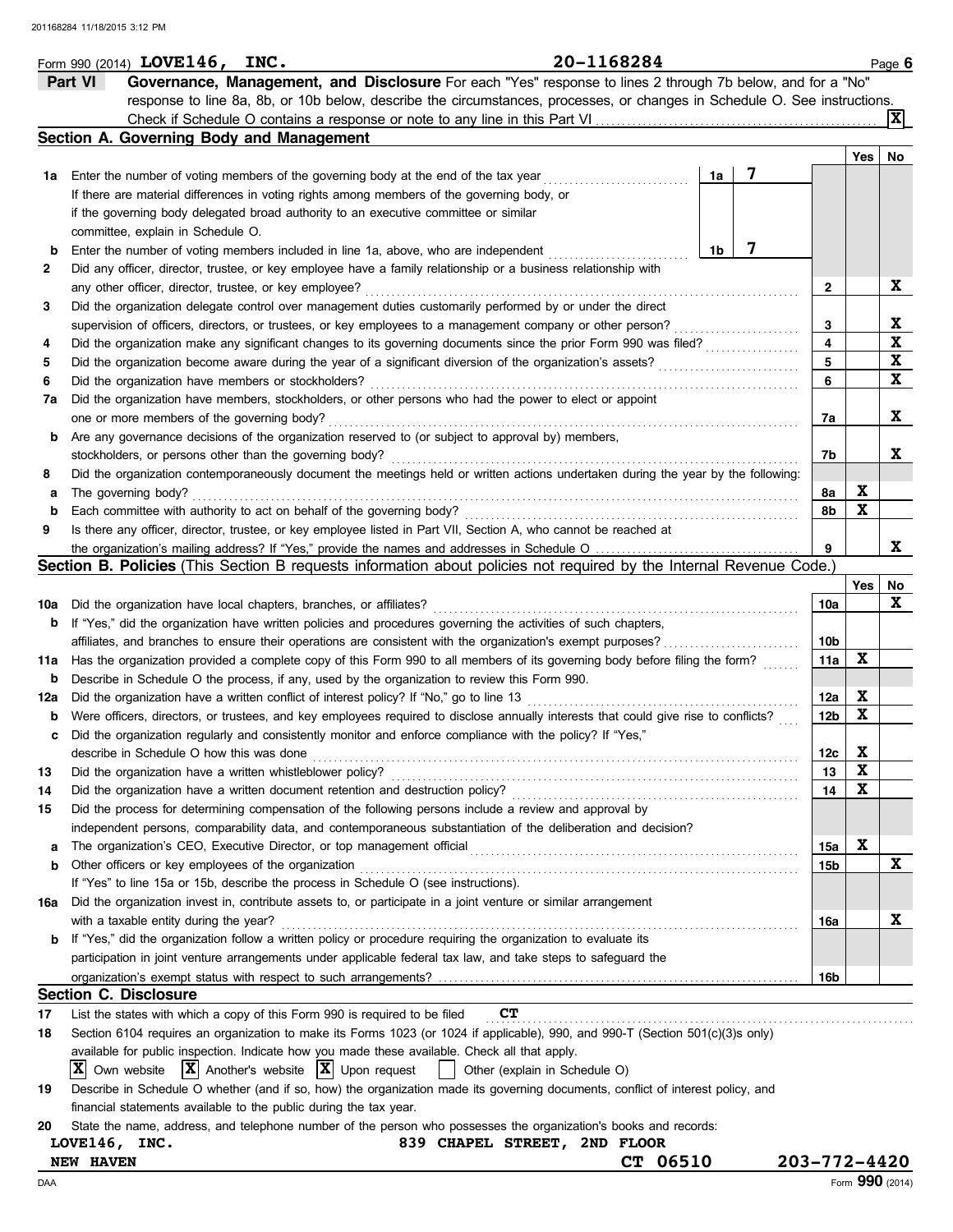|                          | Form 990 (2014) $LOVE146$ ,<br>INC.                                               | 20-1168284                                                                                                                                                                                                                                                  | Page 7 |
|--------------------------|-----------------------------------------------------------------------------------|-------------------------------------------------------------------------------------------------------------------------------------------------------------------------------------------------------------------------------------------------------------|--------|
| Part VII                 |                                                                                   | Compensation of Officers, Directors, Trustees, Key Employees, Highest Compensated Employees, and                                                                                                                                                            |        |
|                          | <b>Independent Contractors</b>                                                    |                                                                                                                                                                                                                                                             |        |
|                          |                                                                                   | Check if Schedule O contains a response or note to any line in this Part VII                                                                                                                                                                                |        |
| Section A.               |                                                                                   | Officers, Directors, Trustees, Key Employees, and Highest Compensated Employees                                                                                                                                                                             |        |
| organization's tax year. |                                                                                   | 1a Complete this table for all persons required to be listed. Report compensation for the calendar year ending with or within the                                                                                                                           |        |
|                          | compensation. Enter -0- in columns (D), (E), and (F) if no compensation was paid. | • List all of the organization's current officers, directors, trustees (whether individuals or organizations), regardless of amount of                                                                                                                      |        |
|                          |                                                                                   | • List all of the organization's current key employees, if any. See instructions for definition of "key employee."                                                                                                                                          |        |
|                          |                                                                                   | • List the organization's five current highest compensated employees (other than an officer, director, trustee, or key employee)<br>who received reportable compensation (Box 5 of Form W-2 and/or Box 7 of Form 1099-MISC) of more than \$100,000 from the |        |

organization and any related organizations.

• List all of the organization's **former** officers, key employees, and highest compensated employees who received more than<br>00,000 of reportable compensation from the organization and any related organizations \$100,000 of reportable compensation from the organization and any related organizations.

• List all of the organization's **former directors or trustees** that received, in the capacity as a former director or trustee of the principle companisation from the organization and any related organizations organization, more than \$10,000 of reportable compensation from the organization and any related organizations. List persons in the following order: individual trustees or directors; institutional trustees; officers; key employees; highest compensated employees; and former such persons.

Check this box if neither the organization nor any related organization compensated any current officer, director, or trustee.

| (A)<br>Name and Title           | (B)<br>Average<br>hours per<br>week<br>(list any<br>hours for |                                   |                      | Position                  | (C)          | (do not check more than one<br>box, unless person is both an<br>officer and a director/trustee) |        | (D)<br>Reportable<br>compensation<br>from<br>the<br>organization | (E)<br>Reportable<br>compensation from<br>related<br>organizations<br>(W-2/1099-MISC) | (F)<br>Estimated<br>amount of<br>other<br>compensation<br>from the |
|---------------------------------|---------------------------------------------------------------|-----------------------------------|----------------------|---------------------------|--------------|-------------------------------------------------------------------------------------------------|--------|------------------------------------------------------------------|---------------------------------------------------------------------------------------|--------------------------------------------------------------------|
|                                 | related<br>organizations<br>below dotted<br>line)             | Individual trustee<br>or director | nstitutional trustee | Officer                   | Key employee | Highest compensated<br> employee                                                                | Former | (W-2/1099-MISC)                                                  |                                                                                       | organization<br>and related<br>organizations                       |
| (1) PEGGY CRANE                 | 1.00                                                          |                                   |                      |                           |              |                                                                                                 |        |                                                                  |                                                                                       |                                                                    |
| <b>DIRECTOR</b>                 | 0.00                                                          | $\mathbf x$                       |                      |                           |              |                                                                                                 |        | 0                                                                | 0                                                                                     | $\mathbf 0$                                                        |
| $(2)$ ELLIE DYK                 | 1.00                                                          |                                   |                      |                           |              |                                                                                                 |        |                                                                  |                                                                                       |                                                                    |
| <b>SECRETARY</b>                | 0.00                                                          | $\boldsymbol{\mathrm{X}}$         |                      | $\boldsymbol{\mathrm{X}}$ |              |                                                                                                 |        | 0                                                                | 0                                                                                     | $\mathbf 0$                                                        |
| (3) PAUL GORDON                 |                                                               |                                   |                      |                           |              |                                                                                                 |        |                                                                  |                                                                                       |                                                                    |
|                                 | 1.00                                                          |                                   |                      |                           |              |                                                                                                 |        |                                                                  |                                                                                       |                                                                    |
| <b>TREASURER</b>                | 0.00                                                          | $\mathbf x$                       |                      | $\mathbf x$               |              |                                                                                                 |        | 0                                                                | 0                                                                                     | $\mathbf 0$                                                        |
| (4) RUDY CHAVEZ                 |                                                               |                                   |                      |                           |              |                                                                                                 |        |                                                                  |                                                                                       |                                                                    |
|                                 | 1.00                                                          |                                   |                      |                           |              |                                                                                                 |        |                                                                  |                                                                                       |                                                                    |
| <b>CHAIRMAN</b>                 | 0.00                                                          | $\mathbf x$                       |                      | $\mathbf x$               |              |                                                                                                 |        | 0                                                                | 0                                                                                     | $\mathbf 0$                                                        |
| (5) KAREN OLCOTT                |                                                               |                                   |                      |                           |              |                                                                                                 |        |                                                                  |                                                                                       |                                                                    |
|                                 | 1.00                                                          |                                   |                      |                           |              |                                                                                                 |        |                                                                  |                                                                                       |                                                                    |
| <b>DIRECTOR</b>                 | 0.00                                                          | $\boldsymbol{\mathrm{X}}$         |                      |                           |              |                                                                                                 |        | 0                                                                | 0                                                                                     | $\mathbf 0$                                                        |
| (6) BRIAN MCGOWN                |                                                               |                                   |                      |                           |              |                                                                                                 |        |                                                                  |                                                                                       |                                                                    |
|                                 | 1.00                                                          |                                   |                      |                           |              |                                                                                                 |        |                                                                  |                                                                                       |                                                                    |
| <b>DIRECTOR</b>                 | 0.00                                                          | $\mathbf x$                       |                      |                           |              |                                                                                                 |        | 0                                                                | 0                                                                                     | $\mathbf 0$                                                        |
| (7) ROB MORRIS                  |                                                               |                                   |                      |                           |              |                                                                                                 |        |                                                                  |                                                                                       |                                                                    |
|                                 | 40.00                                                         |                                   |                      |                           |              |                                                                                                 |        |                                                                  |                                                                                       |                                                                    |
| <b>PRESIDENT&amp;CO-FOUNDER</b> | 0.00                                                          |                                   |                      | $\mathbf x$               |              |                                                                                                 |        | 96,343                                                           | $\mathbf 0$                                                                           | 10,781                                                             |
| (8) STEVE MARTIN                |                                                               |                                   |                      |                           |              |                                                                                                 |        |                                                                  |                                                                                       |                                                                    |
|                                 | 40.00                                                         |                                   |                      |                           |              |                                                                                                 |        |                                                                  |                                                                                       |                                                                    |
| CHIEF EXECUTIVE OFFI            | 0.00                                                          |                                   |                      | $\mathbf x$               |              |                                                                                                 |        | 95,318                                                           | 0                                                                                     | 10,381                                                             |
| (9) JIM EHRMAN                  |                                                               |                                   |                      |                           |              |                                                                                                 |        |                                                                  |                                                                                       |                                                                    |
|                                 | 40.00                                                         |                                   |                      |                           |              |                                                                                                 |        |                                                                  |                                                                                       |                                                                    |
| EXEC DIR NO AMERICA             | 0.00                                                          |                                   |                      | $\mathbf x$               |              |                                                                                                 |        | 89,485                                                           | $\mathbf 0$                                                                           | 10,094                                                             |
| (10)                            |                                                               |                                   |                      |                           |              |                                                                                                 |        |                                                                  |                                                                                       |                                                                    |
|                                 |                                                               |                                   |                      |                           |              |                                                                                                 |        |                                                                  |                                                                                       |                                                                    |
| (11)                            |                                                               |                                   |                      |                           |              |                                                                                                 |        |                                                                  |                                                                                       |                                                                    |
|                                 |                                                               |                                   |                      |                           |              |                                                                                                 |        |                                                                  |                                                                                       |                                                                    |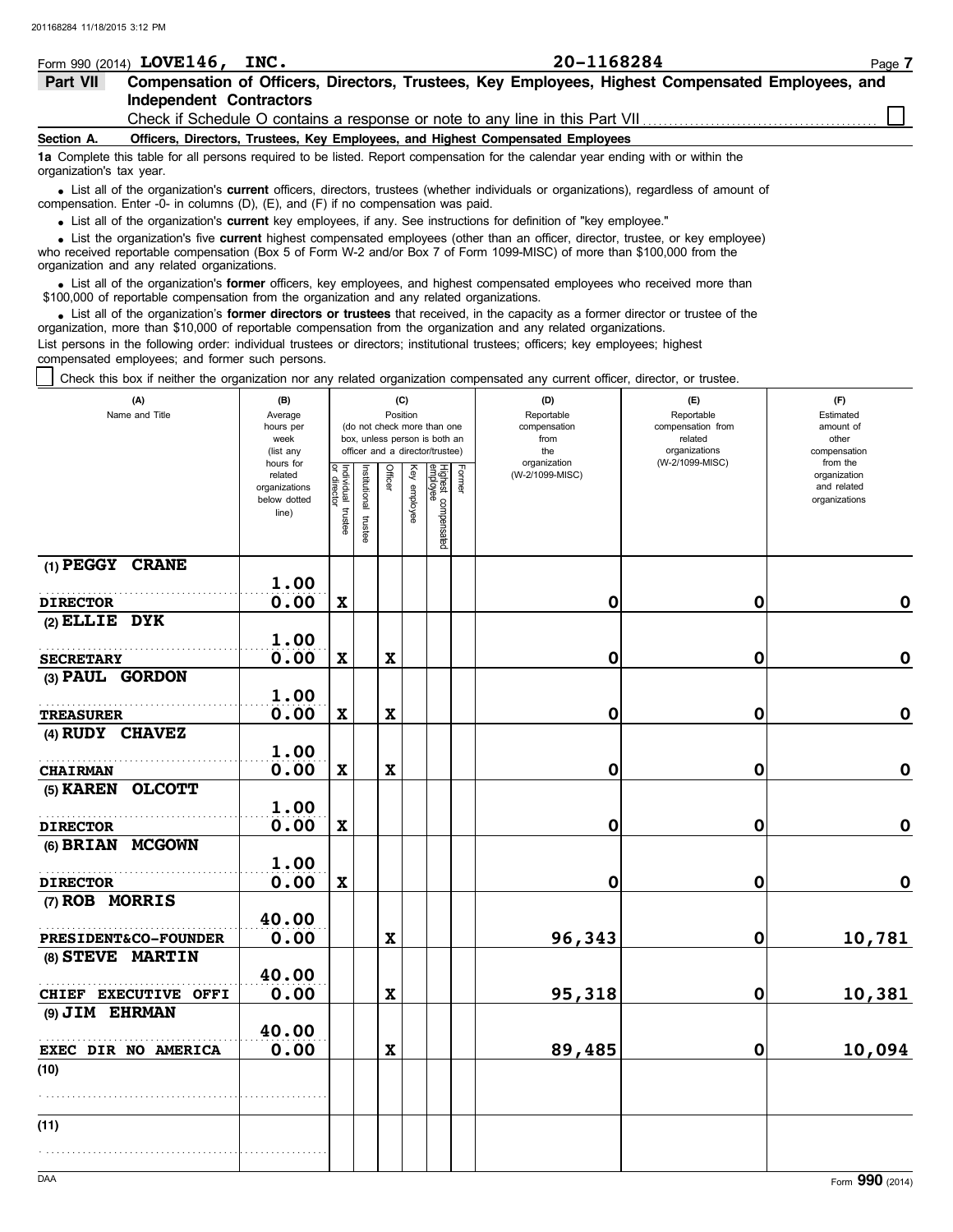|              | 201168284 11/18/2015 3:12 PM<br>Form 990 (2014) LOVE146,<br><b>Part VII</b>                                                                                        | INC.                                                           |                                   |                          |                |                 |                                                                                                 |        | 20-1168284<br>Section A. Officers, Directors, Trustees, Key Employees, and Highest Compensated Employees (continued) |                                                                    | Page 8                                                   |
|--------------|--------------------------------------------------------------------------------------------------------------------------------------------------------------------|----------------------------------------------------------------|-----------------------------------|--------------------------|----------------|-----------------|-------------------------------------------------------------------------------------------------|--------|----------------------------------------------------------------------------------------------------------------------|--------------------------------------------------------------------|----------------------------------------------------------|
|              | (A)<br>(B)<br>Name and title<br>Average<br>hours per<br>week<br>(list any                                                                                          |                                                                |                                   |                          |                | (C)<br>Position | (do not check more than one<br>box, unless person is both an<br>officer and a director/trustee) |        | (D)<br>Reportable<br>compensation<br>from<br>the                                                                     | (F)<br>Reportable<br>compensation from<br>related<br>organizations | (F)<br>Estimated<br>amount of<br>other<br>compensation   |
|              |                                                                                                                                                                    | hours for<br>related<br>organizations<br>below dotted<br>line) | Individual trustee<br>or director | Institutional<br>trustee | <b>Officer</b> | Key employee    | Highest compensated<br>employee                                                                 | Former | organization<br>(W-2/1099-MISC)                                                                                      | (W-2/1099-MISC)                                                    | from the<br>organization<br>and related<br>organizations |
| (12)         |                                                                                                                                                                    |                                                                |                                   |                          |                |                 |                                                                                                 |        |                                                                                                                      |                                                                    |                                                          |
| (13)         |                                                                                                                                                                    |                                                                |                                   |                          |                |                 |                                                                                                 |        |                                                                                                                      |                                                                    |                                                          |
|              |                                                                                                                                                                    |                                                                |                                   |                          |                |                 |                                                                                                 |        |                                                                                                                      |                                                                    |                                                          |
| (14)         |                                                                                                                                                                    |                                                                |                                   |                          |                |                 |                                                                                                 |        |                                                                                                                      |                                                                    |                                                          |
|              |                                                                                                                                                                    |                                                                |                                   |                          |                |                 |                                                                                                 |        |                                                                                                                      |                                                                    |                                                          |
| (15)         |                                                                                                                                                                    |                                                                |                                   |                          |                |                 |                                                                                                 |        |                                                                                                                      |                                                                    |                                                          |
|              |                                                                                                                                                                    |                                                                |                                   |                          |                |                 |                                                                                                 |        |                                                                                                                      |                                                                    |                                                          |
| (16)         |                                                                                                                                                                    |                                                                |                                   |                          |                |                 |                                                                                                 |        |                                                                                                                      |                                                                    |                                                          |
|              |                                                                                                                                                                    |                                                                |                                   |                          |                |                 |                                                                                                 |        |                                                                                                                      |                                                                    |                                                          |
| (17)         |                                                                                                                                                                    |                                                                |                                   |                          |                |                 |                                                                                                 |        |                                                                                                                      |                                                                    |                                                          |
| (18)         |                                                                                                                                                                    |                                                                |                                   |                          |                |                 |                                                                                                 |        |                                                                                                                      |                                                                    |                                                          |
|              |                                                                                                                                                                    |                                                                |                                   |                          |                |                 |                                                                                                 |        |                                                                                                                      |                                                                    |                                                          |
| (19)         |                                                                                                                                                                    |                                                                |                                   |                          |                |                 |                                                                                                 |        |                                                                                                                      |                                                                    |                                                          |
|              |                                                                                                                                                                    |                                                                |                                   |                          |                |                 |                                                                                                 |        |                                                                                                                      |                                                                    |                                                          |
| 1b.          |                                                                                                                                                                    |                                                                |                                   |                          |                |                 |                                                                                                 |        | 281,146                                                                                                              |                                                                    | 31,256                                                   |
| d            | c Total from continuation sheets to Part VII, Section A                                                                                                            |                                                                |                                   |                          |                |                 |                                                                                                 |        | 281,146                                                                                                              |                                                                    | 31,256                                                   |
| $\mathbf{2}$ | Total number of individuals (including but not limited to those listed above) who received more than \$100,000 of<br>reportable compensation from the organization |                                                                |                                   | $\bf o$                  |                |                 |                                                                                                 |        |                                                                                                                      |                                                                    |                                                          |
| 3            | Did the organization list any former officer, director, or trustee, key employee, or highest compensated                                                           |                                                                |                                   |                          |                |                 |                                                                                                 |        |                                                                                                                      |                                                                    | Yes<br>No                                                |
| 4            | For any individual listed on line 1a, is the sum of reportable compensation and other compensation from the                                                        |                                                                |                                   |                          |                |                 |                                                                                                 |        |                                                                                                                      |                                                                    | X<br>3                                                   |
|              | organization and related organizations greater than \$150,000? If "Yes," complete Schedule J for such<br>individual                                                |                                                                |                                   |                          |                |                 |                                                                                                 |        |                                                                                                                      |                                                                    | X<br>4                                                   |
| 5            | Did any person listed on line 1a receive or accrue compensation from any unrelated organization or individual                                                      |                                                                |                                   |                          |                |                 |                                                                                                 |        |                                                                                                                      |                                                                    | X<br>5                                                   |
| 1            | Section B. Independent Contractors<br>Complete this table for your five highest compensated independent contractors that received more than \$100,000 of           |                                                                |                                   |                          |                |                 |                                                                                                 |        |                                                                                                                      |                                                                    |                                                          |
|              | compensation from the organization. Report compensation for the calendar year ending with or within the organization's tax year.                                   |                                                                |                                   |                          |                |                 |                                                                                                 |        |                                                                                                                      |                                                                    |                                                          |
|              |                                                                                                                                                                    | (A)<br>Name and business address                               |                                   |                          |                |                 |                                                                                                 |        |                                                                                                                      | (B)<br>Description of services                                     | (C)<br>Compensation                                      |
|              |                                                                                                                                                                    |                                                                |                                   |                          |                |                 |                                                                                                 |        |                                                                                                                      |                                                                    |                                                          |
|              |                                                                                                                                                                    |                                                                |                                   |                          |                |                 |                                                                                                 |        |                                                                                                                      |                                                                    |                                                          |
|              |                                                                                                                                                                    |                                                                |                                   |                          |                |                 |                                                                                                 |        |                                                                                                                      |                                                                    |                                                          |
|              |                                                                                                                                                                    |                                                                |                                   |                          |                |                 |                                                                                                 |        |                                                                                                                      |                                                                    |                                                          |
|              |                                                                                                                                                                    |                                                                |                                   |                          |                |                 |                                                                                                 |        |                                                                                                                      |                                                                    |                                                          |
| $\mathbf{2}$ | Total number of independent contractors (including but not limited to those listed above) who                                                                      |                                                                |                                   |                          |                |                 |                                                                                                 |        |                                                                                                                      |                                                                    |                                                          |
| DAA          | received more than \$100,000 of compensation from the organization                                                                                                 |                                                                |                                   |                          |                |                 |                                                                                                 |        |                                                                                                                      | 0                                                                  | Form 990 (2014)                                          |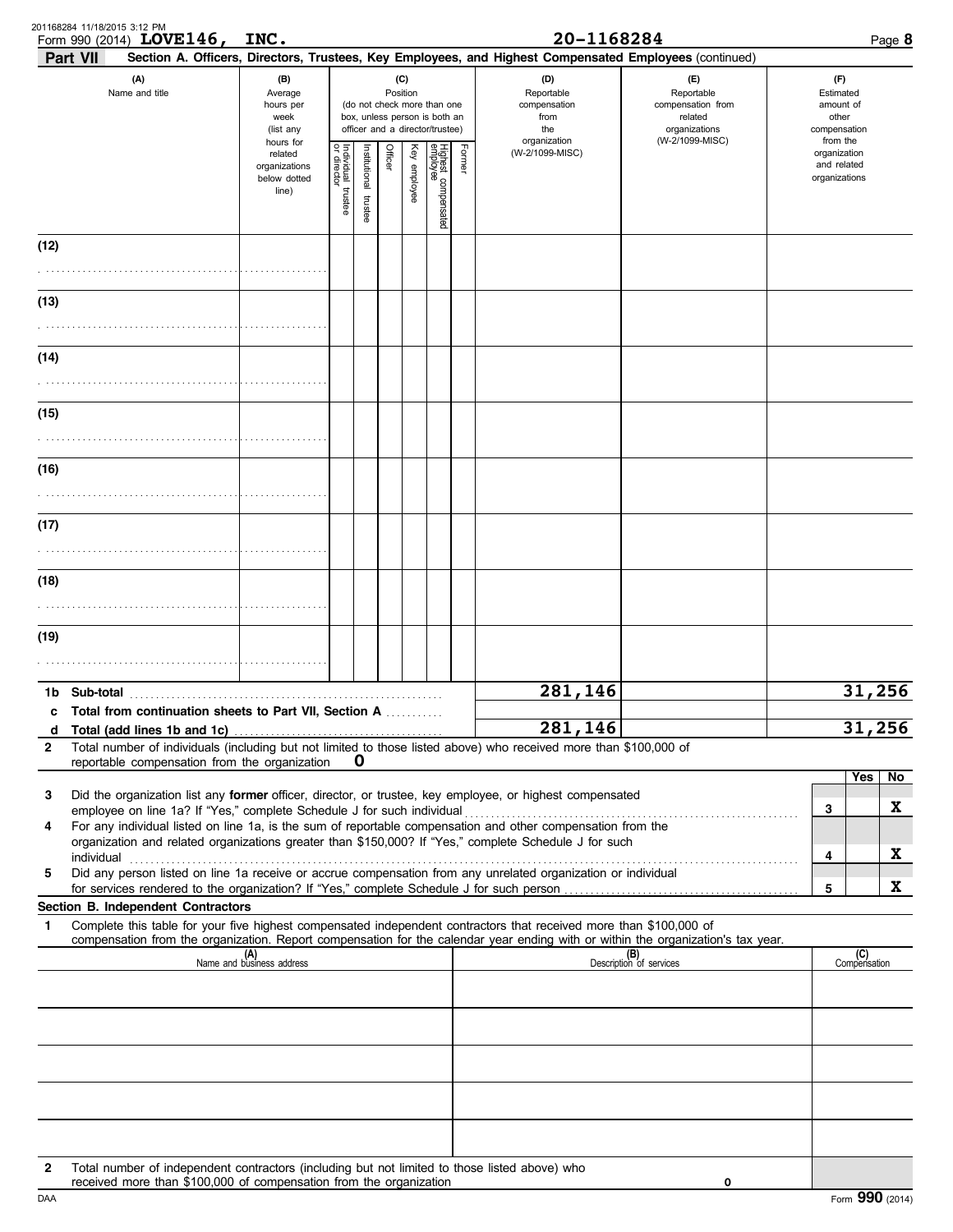## Form 990 (2014) Page **9 LOVE146, INC. 20-1168284 Part VIII Statement of Revenue**

|                                                           |     |                                                                  |                                     |                |  |                   | Check if Schedule O contains a response or note to any line in this Part VIII |                                                    |                                         |                                                                  |
|-----------------------------------------------------------|-----|------------------------------------------------------------------|-------------------------------------|----------------|--|-------------------|-------------------------------------------------------------------------------|----------------------------------------------------|-----------------------------------------|------------------------------------------------------------------|
|                                                           |     |                                                                  |                                     |                |  |                   | (A)<br>Total revenue                                                          | (B)<br>Related or<br>exempt<br>function<br>revenue | (C)<br>Unrelated<br>business<br>revenue | (D)<br>Revenue<br>excluded from tax<br>under sections<br>512-514 |
|                                                           |     | 1a Federated campaigns                                           |                                     | 1a             |  |                   |                                                                               |                                                    |                                         |                                                                  |
|                                                           |     | <b>b</b> Membership dues                                         |                                     | 1b             |  |                   |                                                                               |                                                    |                                         |                                                                  |
|                                                           |     | c Fundraising events                                             |                                     | 1c             |  | 457,969           |                                                                               |                                                    |                                         |                                                                  |
| Contributions, Gifts, Grants<br>and Other Similar Amounts |     | d Related organizations                                          |                                     | 1 <sub>d</sub> |  |                   |                                                                               |                                                    |                                         |                                                                  |
|                                                           |     | e Government grants (contributions)                              |                                     | 1е             |  |                   |                                                                               |                                                    |                                         |                                                                  |
|                                                           |     | f All other contributions, gifts, grants,                        |                                     |                |  |                   |                                                                               |                                                    |                                         |                                                                  |
|                                                           |     | and similar amounts not included above                           |                                     | 1f             |  | 2,630,519         |                                                                               |                                                    |                                         |                                                                  |
|                                                           |     |                                                                  |                                     | $\,$           |  | 24,039            |                                                                               |                                                    |                                         |                                                                  |
|                                                           | q   | Noncash contributions included in lines 1a-1f:                   |                                     |                |  |                   | 3,088,488                                                                     |                                                    |                                         |                                                                  |
|                                                           |     |                                                                  |                                     |                |  |                   |                                                                               |                                                    |                                         |                                                                  |
|                                                           |     |                                                                  |                                     |                |  | <b>Busn. Code</b> |                                                                               |                                                    |                                         |                                                                  |
|                                                           | 2a  |                                                                  |                                     |                |  |                   |                                                                               |                                                    |                                         |                                                                  |
|                                                           | b   |                                                                  |                                     |                |  |                   |                                                                               |                                                    |                                         |                                                                  |
|                                                           | с   |                                                                  |                                     |                |  |                   |                                                                               |                                                    |                                         |                                                                  |
|                                                           | d   |                                                                  |                                     |                |  |                   |                                                                               |                                                    |                                         |                                                                  |
| Program Service Revenue                                   |     |                                                                  | f All other program service revenue |                |  |                   |                                                                               |                                                    |                                         |                                                                  |
|                                                           |     |                                                                  |                                     |                |  |                   |                                                                               |                                                    |                                         |                                                                  |
|                                                           |     |                                                                  |                                     |                |  |                   |                                                                               |                                                    |                                         |                                                                  |
|                                                           | 3   | Investment income (including dividends, interest,                |                                     |                |  |                   |                                                                               |                                                    |                                         |                                                                  |
|                                                           |     | and other similar amounts)                                       |                                     |                |  |                   | 726                                                                           | 726                                                |                                         |                                                                  |
|                                                           | 4   | Income from investment of tax-exempt bond proceeds               |                                     |                |  |                   |                                                                               |                                                    |                                         |                                                                  |
|                                                           | 5   |                                                                  |                                     |                |  |                   |                                                                               |                                                    |                                         |                                                                  |
|                                                           |     |                                                                  | (i) Real                            |                |  | (ii) Personal     |                                                                               |                                                    |                                         |                                                                  |
|                                                           | 6а  | Gross rents                                                      |                                     |                |  |                   |                                                                               |                                                    |                                         |                                                                  |
|                                                           | b   | Less: rental exps.                                               |                                     |                |  |                   |                                                                               |                                                    |                                         |                                                                  |
|                                                           | c   | Rental inc. or (loss)                                            |                                     |                |  |                   |                                                                               |                                                    |                                         |                                                                  |
|                                                           | d   | Net rental income or (loss)                                      |                                     |                |  |                   |                                                                               |                                                    |                                         |                                                                  |
|                                                           |     | <b>7a</b> Gross amount from<br>(i) Securities<br>sales of assets |                                     |                |  | (ii) Other        |                                                                               |                                                    |                                         |                                                                  |
|                                                           |     | other than inventory                                             |                                     |                |  | 4,741             |                                                                               |                                                    |                                         |                                                                  |
|                                                           | b   | Less: cost or other                                              |                                     |                |  |                   |                                                                               |                                                    |                                         |                                                                  |
|                                                           |     | basis & sales exps.                                              |                                     |                |  | 4,741             |                                                                               |                                                    |                                         |                                                                  |
|                                                           | c   | Gain or (loss)                                                   |                                     |                |  |                   |                                                                               |                                                    |                                         |                                                                  |
|                                                           | d   |                                                                  |                                     |                |  |                   |                                                                               |                                                    |                                         |                                                                  |
|                                                           |     | 8a Gross income from fundraising events                          |                                     |                |  |                   |                                                                               |                                                    |                                         |                                                                  |
| g                                                         |     | (not including $\sqrt[6]{\frac{1}{257}}$ , 969                   |                                     |                |  |                   |                                                                               |                                                    |                                         |                                                                  |
| Reven                                                     |     | of contributions reported on line 1c).                           |                                     |                |  |                   |                                                                               |                                                    |                                         |                                                                  |
|                                                           |     | See Part IV, line 18                                             | .                                   | a              |  |                   |                                                                               |                                                    |                                         |                                                                  |
| <b>Other</b>                                              |     | <b>b</b> Less: direct expenses                                   |                                     | b              |  |                   |                                                                               |                                                    |                                         |                                                                  |
|                                                           |     | c Net income or (loss) from fundraising events                   |                                     |                |  |                   |                                                                               |                                                    |                                         |                                                                  |
|                                                           |     | 9a Gross income from gaming activities.                          |                                     |                |  |                   |                                                                               |                                                    |                                         |                                                                  |
|                                                           |     | See Part IV, line 19                                             | .                                   | a              |  |                   |                                                                               |                                                    |                                         |                                                                  |
|                                                           |     | <b>b</b> Less: direct expenses                                   |                                     |                |  |                   |                                                                               |                                                    |                                         |                                                                  |
|                                                           |     | c Net income or (loss) from gaming activities                    |                                     |                |  |                   |                                                                               |                                                    |                                         |                                                                  |
|                                                           |     | 10a Gross sales of inventory, less                               |                                     |                |  |                   |                                                                               |                                                    |                                         |                                                                  |
|                                                           |     | returns and allowances                                           |                                     | a              |  | 4,300             |                                                                               |                                                    |                                         |                                                                  |
|                                                           |     | <b>b</b> Less: cost of goods sold                                |                                     | b              |  |                   |                                                                               |                                                    |                                         |                                                                  |
|                                                           |     | c Net income or (loss) from sales of inventory                   |                                     |                |  |                   | 4,300                                                                         | 4,300                                              |                                         |                                                                  |
|                                                           |     |                                                                  | Miscellaneous Revenue               |                |  | Busn. Code        |                                                                               |                                                    |                                         |                                                                  |
|                                                           | 11a |                                                                  |                                     |                |  |                   |                                                                               |                                                    |                                         |                                                                  |
|                                                           | b   |                                                                  |                                     |                |  |                   |                                                                               |                                                    |                                         |                                                                  |
|                                                           | c   |                                                                  |                                     |                |  |                   |                                                                               |                                                    |                                         |                                                                  |
|                                                           | d   | All other revenue                                                |                                     |                |  |                   |                                                                               |                                                    |                                         |                                                                  |
|                                                           | е   |                                                                  |                                     |                |  |                   |                                                                               |                                                    |                                         |                                                                  |
|                                                           |     | 12 Total revenue. See instructions.                              |                                     |                |  |                   | 3,093,514                                                                     | 5,026                                              | 0                                       | 0                                                                |
|                                                           |     |                                                                  |                                     |                |  |                   |                                                                               |                                                    |                                         |                                                                  |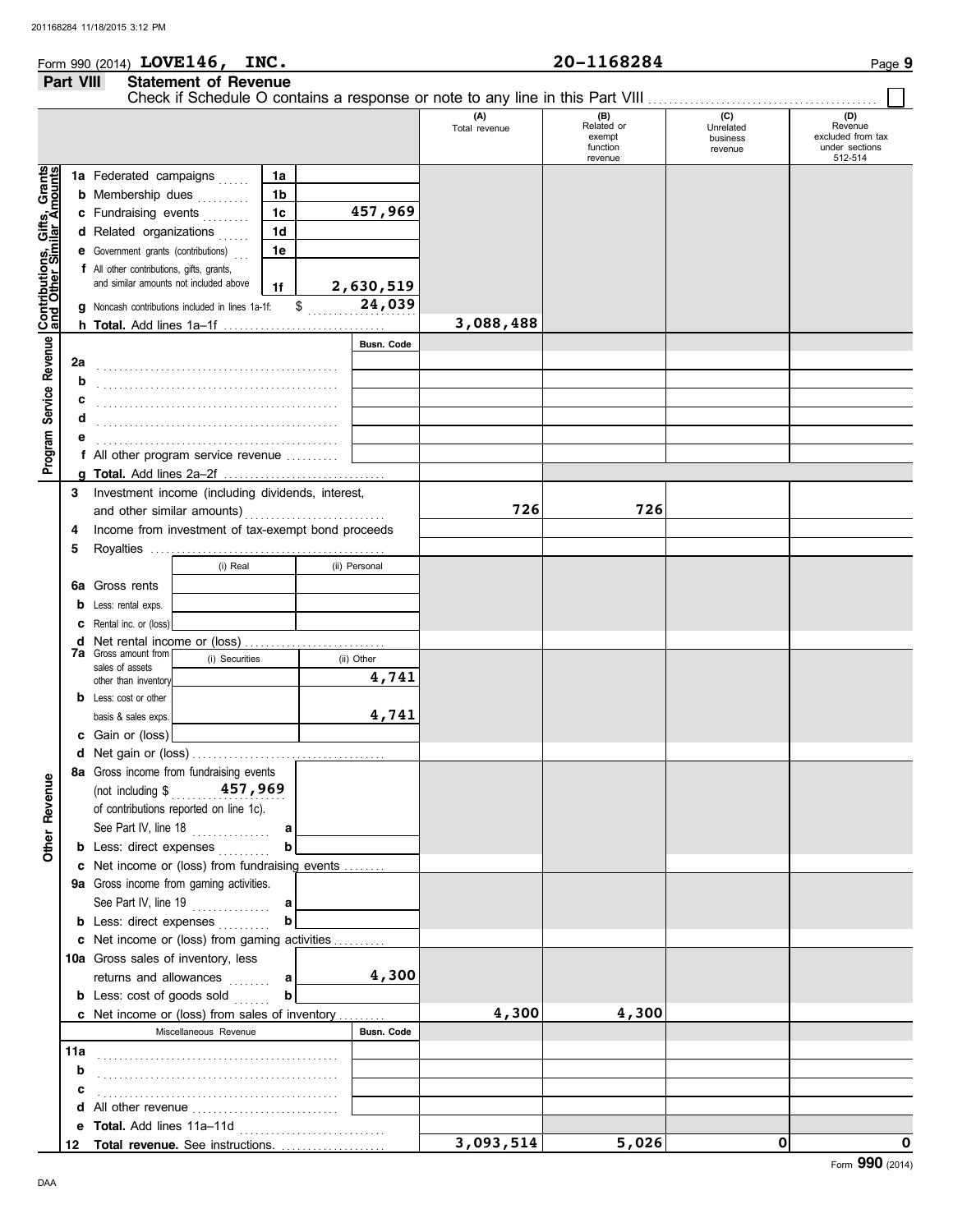### Form 990 (2014) Page **10 LOVE146, INC. 20-1168284**

|                 | Part IX<br><b>Statement of Functional Expenses</b>                                                                                                                                                        |                          |                             |                                    |                         |
|-----------------|-----------------------------------------------------------------------------------------------------------------------------------------------------------------------------------------------------------|--------------------------|-----------------------------|------------------------------------|-------------------------|
|                 | Section 501(c)(3) and 501(c)(4) organizations must complete all columns. All other organizations must complete column (A).<br>Check if Schedule O contains a response or note to any line in this Part IX |                          |                             |                                    |                         |
|                 | Do not include amounts reported on lines 6b,                                                                                                                                                              | (A)<br>Total expenses    | (B)                         | (C)                                | (D)                     |
|                 | 7b, 8b, 9b, and 10b of Part VIII.                                                                                                                                                                         |                          | Program service<br>expenses | Management and<br>general expenses | Fundraising<br>expenses |
| 1.              | Grants and other assistance to domestic organizations                                                                                                                                                     |                          |                             |                                    |                         |
|                 | and domestic governments. See Part IV, line 21                                                                                                                                                            | 4,668                    | 4,668                       |                                    |                         |
| 2               | Grants and other assistance to domestic                                                                                                                                                                   |                          |                             |                                    |                         |
|                 | individuals. See Part IV, line 22                                                                                                                                                                         |                          |                             |                                    |                         |
| 3               | Grants and other assistance to foreign                                                                                                                                                                    |                          |                             |                                    |                         |
|                 | organizations, foreign governments, and foreign                                                                                                                                                           |                          |                             |                                    |                         |
|                 | individuals. See Part IV, lines 15 and 16                                                                                                                                                                 | 380,496                  | 380,496                     |                                    |                         |
| 4               | Benefits paid to or for members                                                                                                                                                                           |                          |                             |                                    |                         |
| 5               | Compensation of current officers, directors,                                                                                                                                                              |                          |                             |                                    |                         |
|                 | trustees, and key employees                                                                                                                                                                               |                          |                             |                                    |                         |
| 6               | Compensation not included above, to disqualified                                                                                                                                                          |                          |                             |                                    |                         |
|                 | persons (as defined under section 4958(f)(1)) and                                                                                                                                                         |                          |                             |                                    |                         |
| 7               | persons described in section 4958(c)(3)(B)<br>Other salaries and wages                                                                                                                                    | $\overline{1,321}$ , 436 | 1,005,595                   | 117,832                            | 198,009                 |
| 8               | Pension plan accruals and contributions (include                                                                                                                                                          |                          |                             |                                    |                         |
|                 | section 401(k) and 403(b) employer contributions)                                                                                                                                                         |                          |                             |                                    |                         |
| 9               | Other employee benefits                                                                                                                                                                                   | 105,336                  | 76,658                      | 13,654                             | 15,024                  |
| 10              | Payroll taxes                                                                                                                                                                                             | 108,162                  | 81,986                      | 10,171                             | 16,005                  |
| 11              | Fees for services (non-employees):                                                                                                                                                                        |                          |                             |                                    |                         |
| а               |                                                                                                                                                                                                           |                          |                             |                                    |                         |
| b               | Legal                                                                                                                                                                                                     | 524                      |                             | 524                                |                         |
| с               |                                                                                                                                                                                                           | 18,860                   |                             | 18,860                             |                         |
| d               | Lobbying                                                                                                                                                                                                  |                          |                             |                                    |                         |
|                 | Professional fundraising services. See Part IV, line 17                                                                                                                                                   |                          |                             |                                    |                         |
| Ť               | Investment management fees                                                                                                                                                                                |                          |                             |                                    |                         |
| g               | Other. (If line 11g amount exceeds 10% of line 25, column                                                                                                                                                 |                          |                             |                                    |                         |
|                 | (A) amount, list line 11g expenses on Schedule O.)                                                                                                                                                        | 50,387                   | 14,044                      | 36,224                             | 119                     |
| 12              | Advertising and promotion                                                                                                                                                                                 |                          |                             |                                    |                         |
| 13              |                                                                                                                                                                                                           | 37,521                   | 9,175                       | 6,886                              | 21,460                  |
| 14              | Information technology                                                                                                                                                                                    |                          |                             |                                    |                         |
| 15              | Royalties                                                                                                                                                                                                 |                          |                             |                                    |                         |
| 16              |                                                                                                                                                                                                           | 108,790                  | 83,366                      | 17,328                             | 8,096                   |
| 17 <sup>7</sup> | Travel                                                                                                                                                                                                    | 202,419                  | 143,123                     | 36,849                             | 22,447                  |
| 18.             | Payments of travel or entertainment expenses                                                                                                                                                              |                          |                             |                                    |                         |
|                 | for any federal, state, or local public officials                                                                                                                                                         |                          |                             |                                    |                         |
| 19              | Conferences, conventions, and meetings                                                                                                                                                                    |                          |                             |                                    |                         |
| 20              | $\blacksquare$                                                                                                                                                                                            |                          |                             |                                    |                         |
| 21              | Payments to affiliates                                                                                                                                                                                    | 27,541                   | 20,931                      | 3,580                              | 3,030                   |
| 22<br>23        | Depreciation, depletion, and amortization                                                                                                                                                                 | 31,432                   | 13,663                      | 17,202                             | 567                     |
| 24              | Insurance <b>continuous</b><br>Other expenses. Itemize expenses not covered                                                                                                                               |                          |                             |                                    |                         |
|                 | above (List miscellaneous expenses in line 24e. If                                                                                                                                                        |                          |                             |                                    |                         |
|                 | line 24e amount exceeds 10% of line 25, column                                                                                                                                                            |                          |                             |                                    |                         |
|                 | (A) amount, list line 24e expenses on Schedule O.)                                                                                                                                                        |                          |                             |                                    |                         |
| а               | CONTRACT LABOR                                                                                                                                                                                            | 301,565                  | 257,079                     | 11,861                             | 32,625                  |
| b               | SPECIAL EVENTS EXPENSES                                                                                                                                                                                   | 151,153                  |                             |                                    | 151,153                 |
| c               | DOMESTIC PROGRAMS                                                                                                                                                                                         | 49,234                   | 49,234                      |                                    |                         |
| d               | <b>BANK FEES</b>                                                                                                                                                                                          | 43,108                   | 2,480                       | 40,314                             | 314                     |
| е               | All other expenses                                                                                                                                                                                        | 88,020                   | 37,796                      | 39,693                             | 10,531                  |
| 25              | Total functional expenses. Add lines 1 through 24e                                                                                                                                                        | 3,030,652                | 2,180,294                   | 370,978                            | 479,380                 |
| 26              | Joint costs. Complete this line only if the                                                                                                                                                               |                          |                             |                                    |                         |
|                 | organization reported in column (B) joint costs<br>from a combined educational campaign and                                                                                                               |                          |                             |                                    |                         |
|                 | fundraising solicitation. Check here                                                                                                                                                                      |                          |                             |                                    |                         |

following SOP 98-2 (ASC 958-720) ...............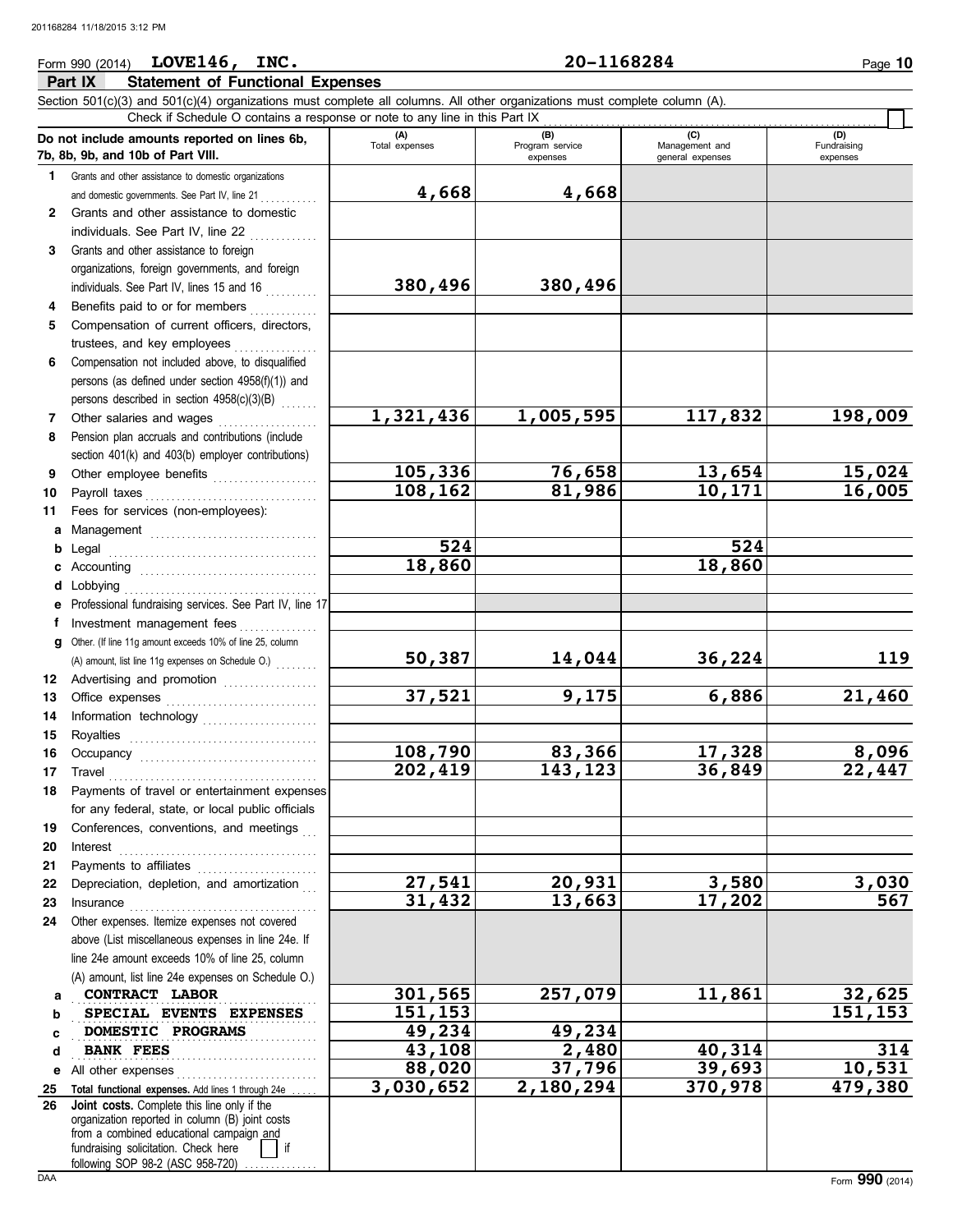#### Form 990 (2014) **LOVE146, INC.**  $20-1168284$  Page 11 **LOVE146, INC. 20-1168284**

**Part X Balance Sheet**

|                     |    | Check if Schedule O contains a response or note to any line in this Part X                                                                                                                                                          |         |                                |                   |           |             |
|---------------------|----|-------------------------------------------------------------------------------------------------------------------------------------------------------------------------------------------------------------------------------------|---------|--------------------------------|-------------------|-----------|-------------|
|                     |    |                                                                                                                                                                                                                                     |         |                                | (A)               |           | (B)         |
|                     |    |                                                                                                                                                                                                                                     |         |                                | Beginning of year |           | End of year |
|                     | 1. | Cash-non-interest bearing                                                                                                                                                                                                           |         |                                | 903,858           | 1         | 921,007     |
|                     | 2  |                                                                                                                                                                                                                                     |         |                                | $\mathbf{2}$      |           |             |
|                     | 3  |                                                                                                                                                                                                                                     |         |                                | 7,102             | 3         | 12,211      |
|                     | 4  | Accounts receivable, net                                                                                                                                                                                                            |         |                                | 4                 |           |             |
|                     | 5  | Loans and other receivables from current and former officers, directors,                                                                                                                                                            |         |                                |                   |           |             |
|                     |    | trustees, key employees, and highest compensated employees.                                                                                                                                                                         |         |                                |                   |           |             |
|                     |    | Complete Part II of Schedule L                                                                                                                                                                                                      |         | 5                              |                   |           |             |
|                     | 6  | Loans and other receivables from other disqualified persons (as defined under section                                                                                                                                               |         |                                |                   |           |             |
|                     |    | $4958(f)(1)$ ), persons described in section $4958(c)(3)(B)$ , and contributing employers and                                                                                                                                       |         |                                |                   |           |             |
|                     |    | sponsoring organizations of section 501(c)(9) voluntary employees' beneficiary                                                                                                                                                      |         |                                |                   |           |             |
|                     |    | organizations (see instructions). Complete Part II of Schedule L [1111] [111]                                                                                                                                                       |         |                                |                   | 6         |             |
| Assets              | 7  |                                                                                                                                                                                                                                     |         |                                |                   | 7         |             |
|                     | 8  | Inventories for sale or use                                                                                                                                                                                                         |         |                                |                   | 8         |             |
|                     | 9  |                                                                                                                                                                                                                                     |         |                                | 3,000             | 9         | 3,000       |
|                     |    | 10a Land, buildings, and equipment: cost or                                                                                                                                                                                         |         |                                |                   |           |             |
|                     |    | other basis. Complete Part VI of Schedule D  10a                                                                                                                                                                                    |         | 108,595                        |                   |           |             |
|                     |    |                                                                                                                                                                                                                                     |         | 41,571                         | 44,509            | 10c       | 67,024      |
|                     | 11 |                                                                                                                                                                                                                                     |         |                                |                   | 11        |             |
|                     | 12 |                                                                                                                                                                                                                                     |         |                                |                   | 12        |             |
|                     | 13 |                                                                                                                                                                                                                                     |         |                                |                   | 13        |             |
|                     | 14 | Intangible assets                                                                                                                                                                                                                   |         |                                | 14                |           |             |
|                     | 15 |                                                                                                                                                                                                                                     | 4,789   | 15                             | 5,500             |           |             |
|                     | 16 |                                                                                                                                                                                                                                     | 963,258 | 16                             | 1,008,742         |           |             |
|                     | 17 |                                                                                                                                                                                                                                     | 44,859  | 17                             | 30,105            |           |             |
|                     | 18 | Grants payable                                                                                                                                                                                                                      |         |                                | 18                |           |             |
|                     | 19 | Deferred revenue <b>construction and construction</b> and construction of the construction of the construction of the construction of the construction of the construction of the construction of the construction of the construct |         |                                | 19                |           |             |
|                     | 20 |                                                                                                                                                                                                                                     |         |                                | 20                |           |             |
|                     | 21 | Escrow or custodial account liability. Complete Part IV of Schedule D                                                                                                                                                               |         |                                |                   | 21        |             |
|                     | 22 | Loans and other payables to current and former officers, directors,                                                                                                                                                                 |         |                                |                   |           |             |
| Liabilities         |    | trustees, key employees, highest compensated employees, and                                                                                                                                                                         |         |                                |                   |           |             |
|                     |    |                                                                                                                                                                                                                                     |         |                                |                   | 22        |             |
|                     | 23 | Secured mortgages and notes payable to unrelated third parties                                                                                                                                                                      |         |                                |                   | 23        |             |
|                     | 24 | Unsecured notes and loans payable to unrelated third parties [[[[[[[[[[[[[[[[[[[[[[[]]]]]]]]]                                                                                                                                       |         |                                |                   | 24        |             |
|                     | 25 | Other liabilities (including federal income tax, payables to related third                                                                                                                                                          |         |                                |                   |           |             |
|                     |    | parties, and other liabilities not included on lines 17-24). Complete Part X                                                                                                                                                        |         |                                |                   |           |             |
|                     |    | of Schedule D                                                                                                                                                                                                                       | 15,765  | 25                             | 13,141            |           |             |
|                     | 26 |                                                                                                                                                                                                                                     |         |                                | 60,624            | 26        | 43,246      |
|                     |    | Organizations that follow SFAS 117 (ASC 958), check here                                                                                                                                                                            |         | $\overline{\mathbf{x}}$<br>and |                   |           |             |
|                     |    | complete lines 27 through 29, and lines 33 and 34.                                                                                                                                                                                  |         |                                |                   |           |             |
| <b>Balances</b>     | 27 | Unrestricted net assets                                                                                                                                                                                                             |         |                                | 902,634           | 27        | 965,496     |
|                     | 28 |                                                                                                                                                                                                                                     |         |                                |                   | 28        |             |
| Fund                | 29 | Permanently restricted net assets                                                                                                                                                                                                   |         |                                |                   | 29        |             |
|                     |    | Organizations that do not follow SFAS 117 (ASC 958), check here                                                                                                                                                                     | and     |                                |                   |           |             |
| $\overline{\sigma}$ |    | complete lines 30 through 34.                                                                                                                                                                                                       |         |                                |                   |           |             |
| Assets              | 30 | Capital stock or trust principal, or current funds                                                                                                                                                                                  |         |                                |                   | 30        |             |
|                     | 31 |                                                                                                                                                                                                                                     |         |                                |                   | 31        |             |
| Net                 | 32 | Retained earnings, endowment, accumulated income, or other funds                                                                                                                                                                    |         |                                |                   | 32        |             |
|                     | 33 | Total net assets or fund balances                                                                                                                                                                                                   |         |                                | 902,634           | 33        | 965,496     |
|                     | 34 |                                                                                                                                                                                                                                     |         | 963,258                        | 34                | 1,008,742 |             |

Form **990** (2014)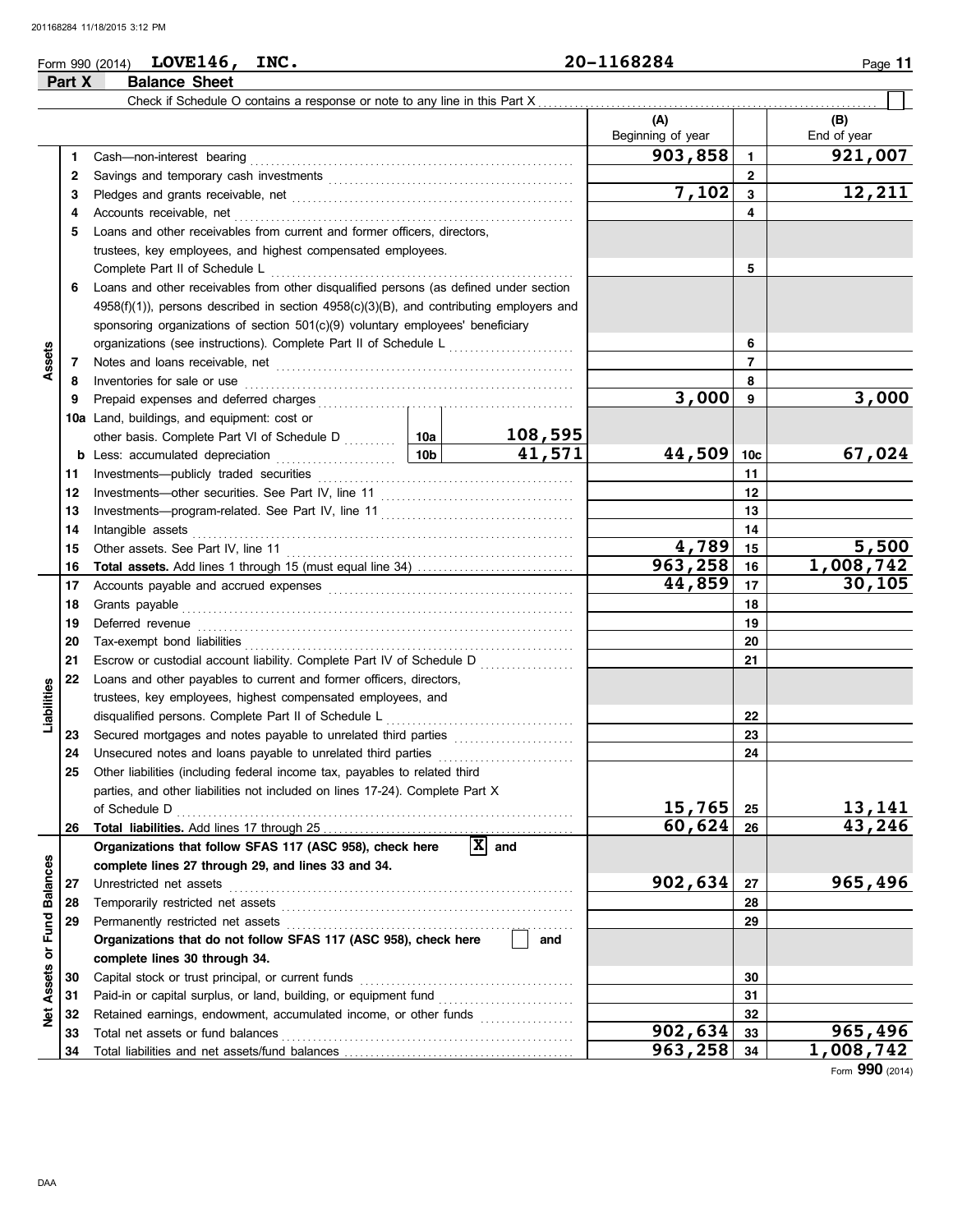|    | 20-1168284<br>Form 990 (2014) LOVE146, INC.                                                                                    |                |                |             | Page 12 |
|----|--------------------------------------------------------------------------------------------------------------------------------|----------------|----------------|-------------|---------|
|    | <b>Reconciliation of Net Assets</b><br>Part XI                                                                                 |                |                |             |         |
|    |                                                                                                                                |                |                |             |         |
| 1. |                                                                                                                                | $\mathbf{1}$   | 3,093,514      |             |         |
| 2  |                                                                                                                                | $\mathbf{2}$   | 3,030,652      |             |         |
| 3  | Revenue less expenses. Subtract line 2 from line 1                                                                             | 3              |                |             | 62,862  |
| 4  |                                                                                                                                | $\overline{4}$ |                |             | 902,634 |
| 5  |                                                                                                                                | 5              |                |             |         |
| 6  | Donated services and use of facilities <b>constructs</b> and the service of facilities <b>constructs</b> and use of facilities | 6              |                |             |         |
| 7  | Investment expenses                                                                                                            | $\overline{7}$ |                |             |         |
| 8  |                                                                                                                                | 8              |                |             |         |
| 9  |                                                                                                                                | 9              |                |             |         |
| 10 | Net assets or fund balances at end of year. Combine lines 3 through 9 (must equal Part X, line                                 |                |                |             |         |
|    | 33, column (B))                                                                                                                | 10             |                |             | 965,496 |
|    | Part XII<br><b>Financial Statements and Reporting</b>                                                                          |                |                |             |         |
|    |                                                                                                                                |                |                |             |         |
|    |                                                                                                                                |                |                | Yes         | No      |
| 1. | $ \mathbf{X} $ Accrual<br>Accounting method used to prepare the Form 990:<br>Cash<br>Other                                     |                |                |             |         |
|    | If the organization changed its method of accounting from a prior year or checked "Other," explain in                          |                |                |             |         |
|    | Schedule O.                                                                                                                    |                |                |             |         |
|    | 2a Were the organization's financial statements compiled or reviewed by an independent accountant?                             |                | 2a             |             | x       |
|    | If "Yes," check a box below to indicate whether the financial statements for the year were compiled or                         |                |                |             |         |
|    | reviewed on a separate basis, consolidated basis, or both:                                                                     |                |                |             |         |
|    | Consolidated basis<br>Separate basis<br>Both consolidated and separate basis                                                   |                |                |             |         |
|    |                                                                                                                                |                | 2 <sub>b</sub> | X           |         |
|    | If "Yes," check a box below to indicate whether the financial statements for the year were audited on a                        |                |                |             |         |
|    | separate basis, consolidated basis, or both:                                                                                   |                |                |             |         |
|    | IX.<br>Separate basis<br>Consolidated basis<br>Both consolidated and separate basis                                            |                |                |             |         |
|    | c If "Yes" to line 2a or 2b, does the organization have a committee that assumes responsibility for oversight                  |                |                |             |         |
|    | of the audit, review, or compilation of its financial statements and selection of an independent accountant?                   |                | 2с             | $\mathbf x$ |         |
|    | If the organization changed either its oversight process or selection process during the tax year, explain in                  |                |                |             |         |
|    | Schedule O.                                                                                                                    |                |                |             |         |
|    | 3a As a result of a federal award, was the organization required to undergo an audit or audits as set forth in                 |                |                |             |         |
|    | the Single Audit Act and OMB Circular A-133?                                                                                   |                | За             |             | X.      |
|    | <b>b</b> If "Yes," did the organization undergo the required audit or audits? If the organization did not undergo the          |                |                |             |         |
|    |                                                                                                                                |                | 3b             |             |         |

Form **990** (2014)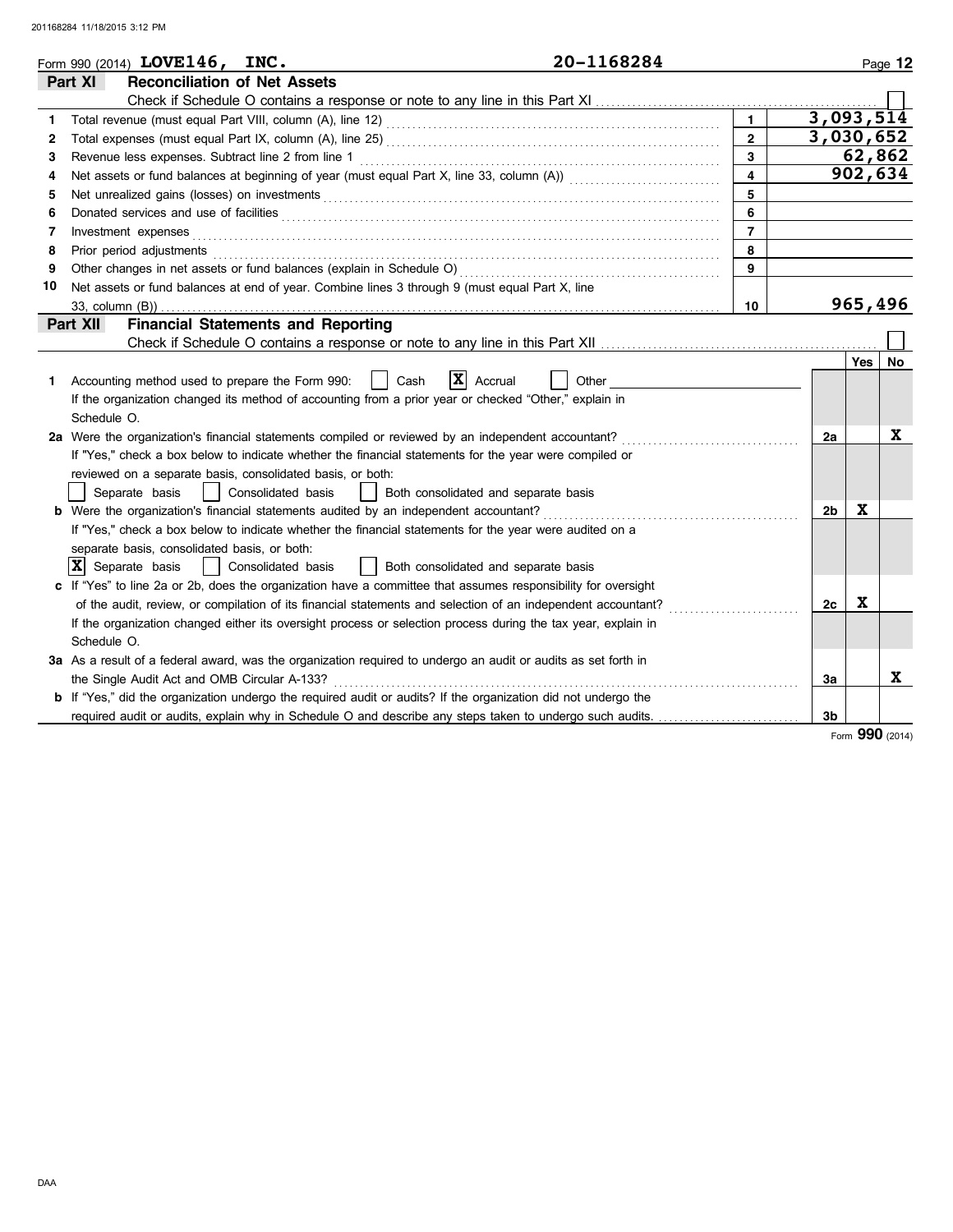| <b>SCHEDULE A</b>          |                                                                        | <b>Public Charity Status and Public Support</b>                                                                                                                                                                                             |                          |                          |                        | OMB No. 1545-0047              |
|----------------------------|------------------------------------------------------------------------|---------------------------------------------------------------------------------------------------------------------------------------------------------------------------------------------------------------------------------------------|--------------------------|--------------------------|------------------------|--------------------------------|
| (Form 990 or 990-EZ)       |                                                                        | Complete if the organization is a section $501(c)(3)$ organization or a section<br>4947(a)(1) nonexempt charitable trust.                                                                                                                   |                          |                          |                        | 4                              |
| Department of the Treasury |                                                                        | Attach to Form 990 or Form 990-EZ.                                                                                                                                                                                                          |                          |                          |                        | Open to Public                 |
| Internal Revenue Service   |                                                                        | Information about Schedule A (Form 990 or 990-EZ) and its instructions is at www.irs.gov/form990.                                                                                                                                           |                          |                          |                        | Inspection                     |
| Name of the organization   |                                                                        |                                                                                                                                                                                                                                             |                          |                          |                        | Employer identification number |
|                            | LOVE146, INC.                                                          |                                                                                                                                                                                                                                             |                          |                          | 20-1168284             |                                |
| Part I                     |                                                                        | Reason for Public Charity Status (All organizations must complete this part.) See instructions.                                                                                                                                             |                          |                          |                        |                                |
| 1                          |                                                                        | The organization is not a private foundation because it is: (For lines 1 through 11, check only one box.)                                                                                                                                   |                          |                          |                        |                                |
| $\mathbf{2}$               |                                                                        | A church, convention of churches, or association of churches described in <b>section 170(b)(1)(A)(i).</b><br>A school described in section 170(b)(1)(A)(ii). (Attach Schedule E.)                                                           |                          |                          |                        |                                |
| 3                          |                                                                        | A hospital or a cooperative hospital service organization described in section $170(b)(1)(A)(iii)$ .                                                                                                                                        |                          |                          |                        |                                |
| 4                          |                                                                        | A medical research organization operated in conjunction with a hospital described in section 170(b)(1)(A)(iii). Enter the hospital's name,                                                                                                  |                          |                          |                        |                                |
| city, and state:           |                                                                        |                                                                                                                                                                                                                                             |                          |                          |                        |                                |
| 5                          |                                                                        | An organization operated for the benefit of a college or university owned or operated by a governmental unit described in                                                                                                                   |                          |                          |                        |                                |
|                            | section 170(b)(1)(A)(iv). (Complete Part II.)                          |                                                                                                                                                                                                                                             |                          |                          |                        |                                |
| 6                          |                                                                        | A federal, state, or local government or governmental unit described in section 170(b)(1)(A)(v).                                                                                                                                            |                          |                          |                        |                                |
| X<br>7                     |                                                                        | An organization that normally receives a substantial part of its support from a governmental unit or from the general public                                                                                                                |                          |                          |                        |                                |
|                            | described in section 170(b)(1)(A)(vi). (Complete Part II.)             |                                                                                                                                                                                                                                             |                          |                          |                        |                                |
| 8                          |                                                                        | A community trust described in section 170(b)(1)(A)(vi). (Complete Part II.)                                                                                                                                                                |                          |                          |                        |                                |
| 9                          |                                                                        | An organization that normally receives: (1) more than 33 1/3% of its support from contributions, membership fees, and gross                                                                                                                 |                          |                          |                        |                                |
|                            |                                                                        | receipts from activities related to its exempt functions—subject to certain exceptions, and (2) no more than 33 1/3% of its                                                                                                                 |                          |                          |                        |                                |
|                            |                                                                        | support from gross investment income and unrelated business taxable income (less section 511 tax) from businesses                                                                                                                           |                          |                          |                        |                                |
|                            |                                                                        | acquired by the organization after June 30, 1975. See section 509(a)(2). (Complete Part III.)                                                                                                                                               |                          |                          |                        |                                |
| 10<br>11                   |                                                                        | An organization organized and operated exclusively to test for public safety. See section 509(a)(4).<br>An organization organized and operated exclusively for the benefit of, to perform the functions of, or to carry out the purposes of |                          |                          |                        |                                |
|                            |                                                                        | one or more publicly supported organizations described in section 509(a)(1) or section 509(a)(2). See section 509(a)(3). Check                                                                                                              |                          |                          |                        |                                |
|                            |                                                                        | the box in lines 11a through 11d that describes the type of supporting organization and complete lines 11e, 11f, and 11g.                                                                                                                   |                          |                          |                        |                                |
| а                          |                                                                        | Type I. A supporting organization operated, supervised, or controlled by its supported organization(s), typically by giving                                                                                                                 |                          |                          |                        |                                |
|                            |                                                                        | the supported organization(s) the power to regularly appoint or elect a majority of the directors or trustees of the supporting                                                                                                             |                          |                          |                        |                                |
|                            | organization. You must complete Part IV, Sections A and B.             |                                                                                                                                                                                                                                             |                          |                          |                        |                                |
| b                          |                                                                        | Type II. A supporting organization supervised or controlled in connection with its supported organization(s), by having                                                                                                                     |                          |                          |                        |                                |
|                            |                                                                        | control or management of the supporting organization vested in the same persons that control or manage the supported                                                                                                                        |                          |                          |                        |                                |
|                            | organization(s). You must complete Part IV, Sections A and C.          |                                                                                                                                                                                                                                             |                          |                          |                        |                                |
| c                          |                                                                        | Type III functionally integrated. A supporting organization operated in connection with, and functionally integrated with,                                                                                                                  |                          |                          |                        |                                |
|                            |                                                                        | its supported organization(s) (see instructions). You must complete Part IV, Sections A, D, and E.                                                                                                                                          |                          |                          |                        |                                |
| d                          |                                                                        | Type III non-functionally integrated. A supporting organization operated in connection with its supported organization(s)                                                                                                                   |                          |                          |                        |                                |
|                            |                                                                        | that is not functionally integrated. The organization generally must satisfy a distribution requirement and an attentiveness                                                                                                                |                          |                          |                        |                                |
|                            |                                                                        | requirement (see instructions). You must complete Part IV, Sections A and D, and Part V.                                                                                                                                                    |                          |                          |                        |                                |
| е                          |                                                                        | Check this box if the organization received a written determination from the IRS that it is a Type I, Type II, Type III                                                                                                                     |                          |                          |                        |                                |
|                            | Enter the number of supported organizations                            | functionally integrated, or Type III non-functionally integrated supporting organization.                                                                                                                                                   |                          |                          |                        |                                |
| f                          | Provide the following information about the supported organization(s). |                                                                                                                                                                                                                                             |                          |                          |                        |                                |
| (i) Name of supported      | $(ii)$ $EIN$                                                           | (iii) Type of organization                                                                                                                                                                                                                  | (iv) Is the organization |                          | (v) Amount of monetary | (vi) Amount of                 |
| organization               |                                                                        | (described on lines 1-9                                                                                                                                                                                                                     |                          | listed in your governing | support (see           | other support (see             |
|                            |                                                                        | above or IRC section<br>(see instructions))                                                                                                                                                                                                 | document?                |                          | instructions)          | instructions)                  |
|                            |                                                                        |                                                                                                                                                                                                                                             | Yes                      | No                       |                        |                                |
| (A)                        |                                                                        |                                                                                                                                                                                                                                             |                          |                          |                        |                                |
|                            |                                                                        |                                                                                                                                                                                                                                             |                          |                          |                        |                                |
| (B)                        |                                                                        |                                                                                                                                                                                                                                             |                          |                          |                        |                                |
|                            |                                                                        |                                                                                                                                                                                                                                             |                          |                          |                        |                                |
| (C)                        |                                                                        |                                                                                                                                                                                                                                             |                          |                          |                        |                                |
|                            |                                                                        |                                                                                                                                                                                                                                             |                          |                          |                        |                                |
| (D)                        |                                                                        |                                                                                                                                                                                                                                             |                          |                          |                        |                                |
| (E)                        |                                                                        |                                                                                                                                                                                                                                             |                          |                          |                        |                                |
|                            |                                                                        |                                                                                                                                                                                                                                             |                          |                          |                        |                                |
|                            |                                                                        |                                                                                                                                                                                                                                             |                          |                          |                        |                                |

**Total**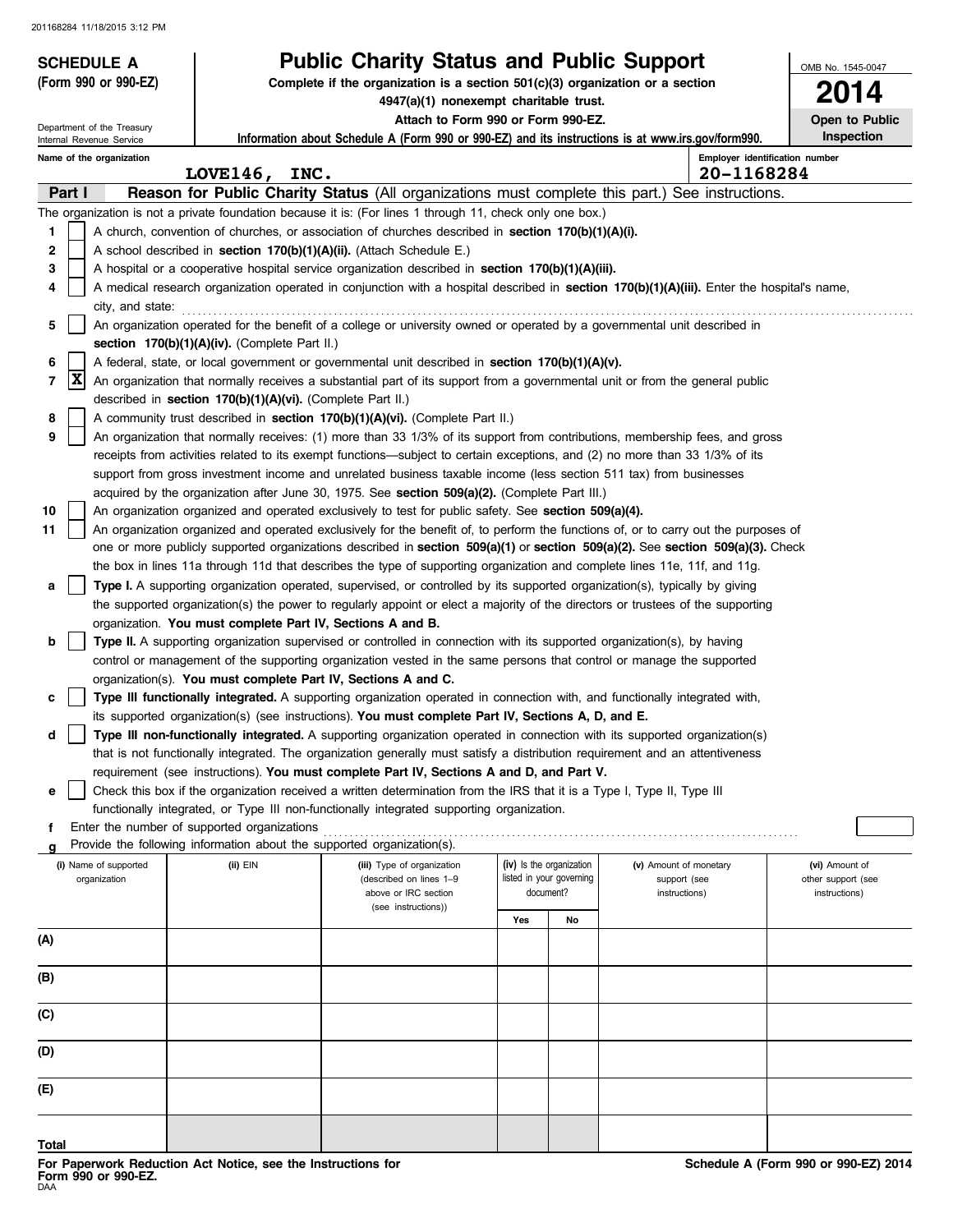### Schedule A (Form 990 or 990-EZ) 2014 Page **2 LOVE146, INC. 20-1168284**

(Complete only if you checked the box on line 5, 7, or 8 of Part I or if the organization failed to qualify under **Part II Support Schedule for Organizations Described in Sections 170(b)(1)(A)(iv) and 170(b)(1)(A)(vi)** Part III. If the organization fails to qualify under the tests listed below, please complete Part III.)

|              | <b>Section A. Public Support</b>                                                                                                                                                                                                                   |           |           |           |            |            |                                     |
|--------------|----------------------------------------------------------------------------------------------------------------------------------------------------------------------------------------------------------------------------------------------------|-----------|-----------|-----------|------------|------------|-------------------------------------|
|              | Calendar year (or fiscal year beginning in)                                                                                                                                                                                                        | (a) 2010  | (b) 2011  | (c) 2012  | $(d)$ 2013 | (e) $2014$ | (f) Total                           |
| 1.           | Gifts, grants, contributions, and<br>membership fees received. (Do not<br>include any "unusual grants.")                                                                                                                                           | 2,229,107 | 2,360,775 | 2,637,580 | 2,975,743  | 3,088,488  | 13,291,693                          |
| $\mathbf{2}$ | Tax revenues levied for the<br>organization's benefit and either paid<br>to or expended on its behalf                                                                                                                                              |           |           |           |            |            |                                     |
| 3            | The value of services or facilities<br>furnished by a governmental unit to the<br>organization without charge                                                                                                                                      |           |           |           |            |            |                                     |
| 4<br>5       | Total. Add lines 1 through 3<br>The portion of total contributions by<br>each person (other than a<br>governmental unit or publicly<br>supported organization) included on<br>line 1 that exceeds 2% of the amount<br>shown on line 11, column (f) | 2,229,107 | 2,360,775 | 2,637,580 | 2,975,743  | 3,088,488  | 13,291,693                          |
| 6            | Public support. Subtract line 5 from line 4.                                                                                                                                                                                                       |           |           |           |            |            | 13,291,693                          |
|              | <b>Section B. Total Support</b>                                                                                                                                                                                                                    |           |           |           |            |            |                                     |
|              | Calendar year (or fiscal year beginning in)                                                                                                                                                                                                        | (a) 2010  | (b) 2011  | (c) 2012  | $(d)$ 2013 | (e) $2014$ | (f) Total                           |
| 7            | Amounts from line 4                                                                                                                                                                                                                                | 2,229,107 | 2,360,775 | 2,637,580 | 2,975,743  | 3,088,488  | 13,291,693                          |
| 8            | Gross income from interest, dividends,<br>payments received on securities loans,<br>rents, royalties and income from similar<br><b>sources</b>                                                                                                     | 209       | 453       | 1,049     | 990        | 726        | 3,427                               |
| 9            | Net income from unrelated business<br>activities, whether or not the business<br>is regularly carried on                                                                                                                                           |           |           |           |            |            |                                     |
| 10           | Other income. Do not include gain or<br>loss from the sale of capital assets<br>(Explain in Part VI.)                                                                                                                                              |           |           |           |            |            |                                     |
| 11           | Total support. Add lines 7 through 10                                                                                                                                                                                                              |           |           |           |            |            | 13,295,120                          |
| 12           | Gross receipts from related activities, etc. (see instructions)                                                                                                                                                                                    |           |           |           |            | 12         | 109,204                             |
| 13           | First five years. If the Form 990 is for the organization's first, second, third, fourth, or fifth tax year as a section 501(c)(3)                                                                                                                 |           |           |           |            |            |                                     |
|              | organization, check this box and stop here<br>Section C. Computation of Public Support Percentage                                                                                                                                                  |           |           |           |            |            |                                     |
|              |                                                                                                                                                                                                                                                    |           |           |           |            |            |                                     |
| 14           | Public support percentage for 2014 (line 6, column (f) divided by line 11, column (f)) [[[[[[[[[[[[[[[[[[[[[[                                                                                                                                      |           |           |           |            | 14         | 99.97 %                             |
| 15           | Public support percentage from 2013 Schedule A, Part II, line 14                                                                                                                                                                                   |           |           |           |            | 15         | 99.96%                              |
|              | 16a 33 1/3% support test-2014. If the organization did not check the box on line 13, and line 14 is 33 1/3% or more, check this                                                                                                                    |           |           |           |            |            |                                     |
|              | box and stop here. The organization qualifies as a publicly supported organization                                                                                                                                                                 |           |           |           |            |            | $\triangleright$ $\boxed{\text{X}}$ |
| b            | 33 1/3% support test-2013. If the organization did not check a box on line 13 or 16a, and line 15 is 33 1/3% or more,                                                                                                                              |           |           |           |            |            |                                     |
|              | check this box and stop here. The organization qualifies as a publicly supported organization                                                                                                                                                      |           |           |           |            |            |                                     |
| 17a          | 10%-facts-and-circumstances test-2014. If the organization did not check a box on line 13, 16a, or 16b, and line 14 is                                                                                                                             |           |           |           |            |            |                                     |
|              | 10% or more, and if the organization meets the "facts-and-circumstances" test, check this box and stop here. Explain in                                                                                                                            |           |           |           |            |            |                                     |
|              | Part VI how the organization meets the "facts-and-circumstances" test. The organization qualifies as a publicly supported                                                                                                                          |           |           |           |            |            |                                     |
|              | organization                                                                                                                                                                                                                                       |           |           |           |            |            |                                     |
| b            | 10%-facts-and-circumstances test-2013. If the organization did not check a box on line 13, 16a, 16b, or 17a, and line                                                                                                                              |           |           |           |            |            |                                     |
|              | 15 is 10% or more, and if the organization meets the "facts-and-circumstances" test, check this box and stop here.                                                                                                                                 |           |           |           |            |            |                                     |
|              | Explain in Part VI how the organization meets the "facts-and-circumstances" test. The organization qualifies as a publicly                                                                                                                         |           |           |           |            |            |                                     |
|              | supported organization<br>Private foundation. If the organization did not check a box on line 13, 16a, 16b, 17a, or 17b, check this box and see                                                                                                    |           |           |           |            |            |                                     |
| 18           | instructions                                                                                                                                                                                                                                       |           |           |           |            |            |                                     |
|              |                                                                                                                                                                                                                                                    |           |           |           |            |            |                                     |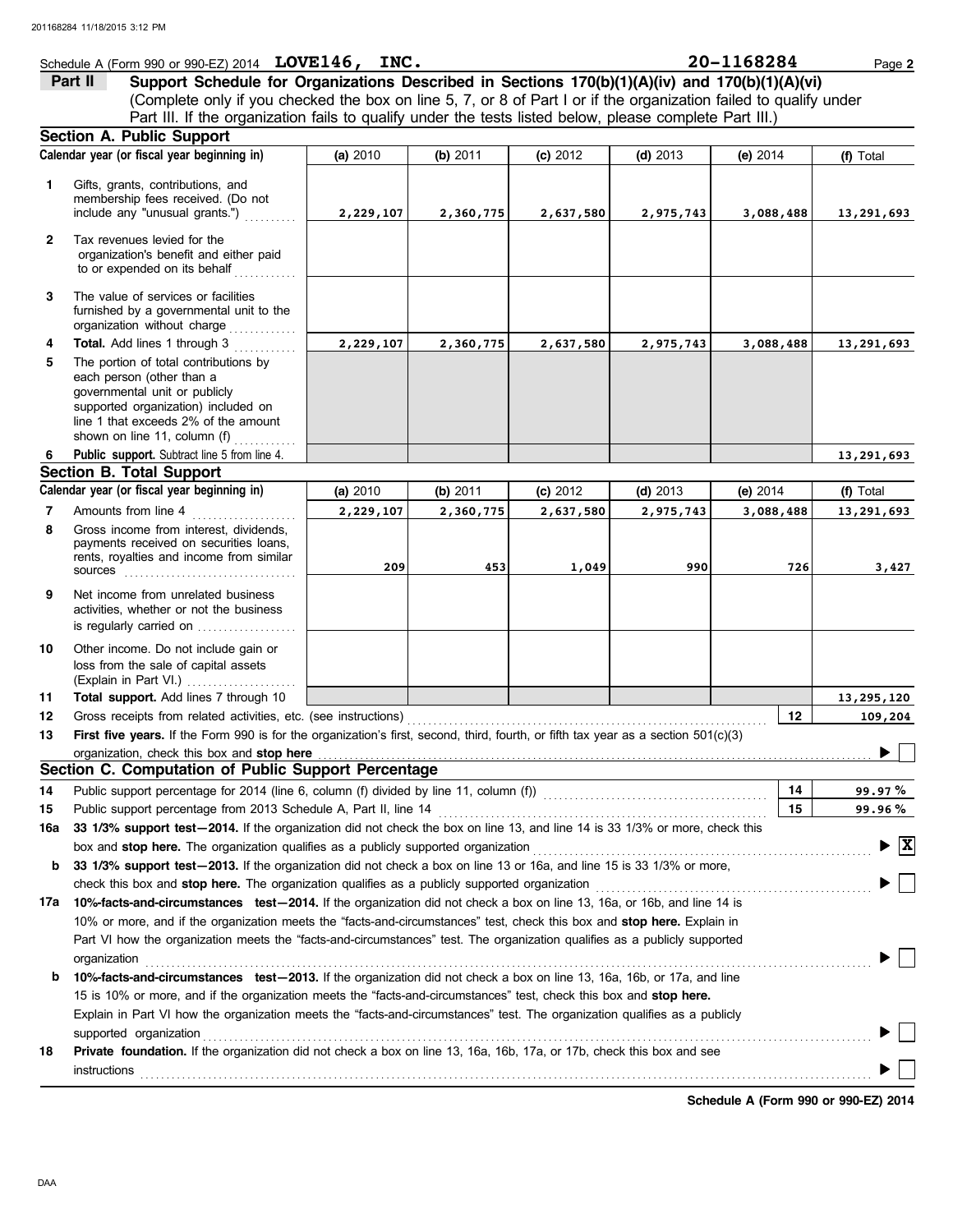**1**

### **Schedule A (Form 990 or 990-EZ) 2014 LOVE146, INC.** 20 **20 - 1168284** Page 3

### **Part III Support Schedule for Organizations Described in Section 509(a)(2)**

(Complete only if you checked the box on line 9 of Part I or if the organization failed to qualify under Part II. Gifts, grants, contributions, and membership fees received. (Do not include any "unusual **Section A. Public Support (a)** 2010 **(b)** 2011 **(c)** 2012 **(d)** 2013 **(e)** 2014 **(f)** Total **Calendar year (or fiscal year beginning in)**  If the organization fails to qualify under the tests listed below, please complete Part II.)

| $\mathbf{2}$ | Gross receipts from admissions, merchandise<br>sold or services performed, or facilities<br>furnished in any activity that is related to the<br>organization's tax-exempt purpose      |          |          |          |            |            |    |           |   |
|--------------|----------------------------------------------------------------------------------------------------------------------------------------------------------------------------------------|----------|----------|----------|------------|------------|----|-----------|---|
| 3            | Gross receipts from activities that are not an<br>unrelated trade or business under section 513                                                                                        |          |          |          |            |            |    |           |   |
| 4            | Tax revenues levied for the<br>organization's benefit and either paid<br>to or expended on its behalf                                                                                  |          |          |          |            |            |    |           |   |
| 5            | The value of services or facilities<br>furnished by a governmental unit to the<br>organization without charge                                                                          |          |          |          |            |            |    |           |   |
| 6            | Total. Add lines 1 through 5                                                                                                                                                           |          |          |          |            |            |    |           |   |
|              | <b>7a</b> Amounts included on lines 1, 2, and 3<br>received from disqualified persons                                                                                                  |          |          |          |            |            |    |           |   |
| b            | Amounts included on lines 2 and 3<br>received from other than disqualified<br>persons that exceed the greater of \$5,000<br>or 1% of the amount on line 13 for the year $\frac{1}{11}$ |          |          |          |            |            |    |           |   |
| c            | Add lines 7a and 7b<br>.                                                                                                                                                               |          |          |          |            |            |    |           |   |
| 8            | Public support (Subtract line 7c from                                                                                                                                                  |          |          |          |            |            |    |           |   |
|              |                                                                                                                                                                                        |          |          |          |            |            |    |           |   |
|              | <b>Section B. Total Support</b>                                                                                                                                                        |          |          |          |            |            |    |           |   |
|              | Calendar year (or fiscal year beginning in)                                                                                                                                            | (a) 2010 | (b) 2011 | (c) 2012 | $(d)$ 2013 | (e) $2014$ |    | (f) Total |   |
| 9            | Amounts from line 6                                                                                                                                                                    |          |          |          |            |            |    |           |   |
| 10a          | Gross income from interest, dividends,<br>payments received on securities loans, rents,<br>royalties and income from similar sources                                                   |          |          |          |            |            |    |           |   |
| b            | Unrelated business taxable income (less<br>section 511 taxes) from businesses<br>acquired after June 30, 1975                                                                          |          |          |          |            |            |    |           |   |
| c            | Add lines 10a and 10b                                                                                                                                                                  |          |          |          |            |            |    |           |   |
| 11           | Net income from unrelated business<br>activities not included in line 10b, whether<br>or not the business is regularly carried on                                                      |          |          |          |            |            |    |           |   |
| 12           | Other income. Do not include gain or<br>loss from the sale of capital assets                                                                                                           |          |          |          |            |            |    |           |   |
| 13           | Total support. (Add lines 9, 10c, 11,                                                                                                                                                  |          |          |          |            |            |    |           |   |
|              | and 12.)                                                                                                                                                                               |          |          |          |            |            |    |           |   |
| 14           | First five years. If the Form 990 is for the organization's first, second, third, fourth, or fifth tax year as a section 501(c)(3)                                                     |          |          |          |            |            |    |           |   |
|              | organization, check this box and stop here                                                                                                                                             |          |          |          |            |            |    |           |   |
|              | Section C. Computation of Public Support Percentage                                                                                                                                    |          |          |          |            |            |    |           |   |
| 15           |                                                                                                                                                                                        |          |          |          |            |            | 15 |           | % |
| 16           |                                                                                                                                                                                        |          |          |          |            |            | 16 |           | % |
|              | Section D. Computation of Investment Income Percentage                                                                                                                                 |          |          |          |            |            |    |           |   |
| 17           | Investment income percentage for 2014 (line 10c, column (f) divided by line 13, column (f)) [[[[[[[[[[[[[[[[[[                                                                         |          |          |          |            |            | 17 |           | % |
| 18           | Investment income percentage from 2013 Schedule A, Part III, line 17                                                                                                                   |          |          |          |            |            | 18 |           | % |
| 19a          | 33 1/3% support tests - 2014. If the organization did not check the box on line 14, and line 15 is more than 33 1/3%, and line                                                         |          |          |          |            |            |    |           |   |
|              | 17 is not more than 33 1/3%, check this box and stop here. The organization qualifies as a publicly supported organization                                                             |          |          |          |            |            |    |           |   |
| b            | 33 1/3% support tests - 2013. If the organization did not check a box on line 14 or line 19a, and line 16 is more than 33 1/3%, and                                                    |          |          |          |            |            |    |           |   |
|              | line 18 is not more than 33 1/3%, check this box and stop here. The organization qualifies as a publicly supported organization                                                        |          |          |          |            |            |    |           |   |
| 20           | Private foundation. If the organization did not check a box on line 14, 19a, or 19b, check this box and see instructions                                                               |          |          |          |            |            |    |           |   |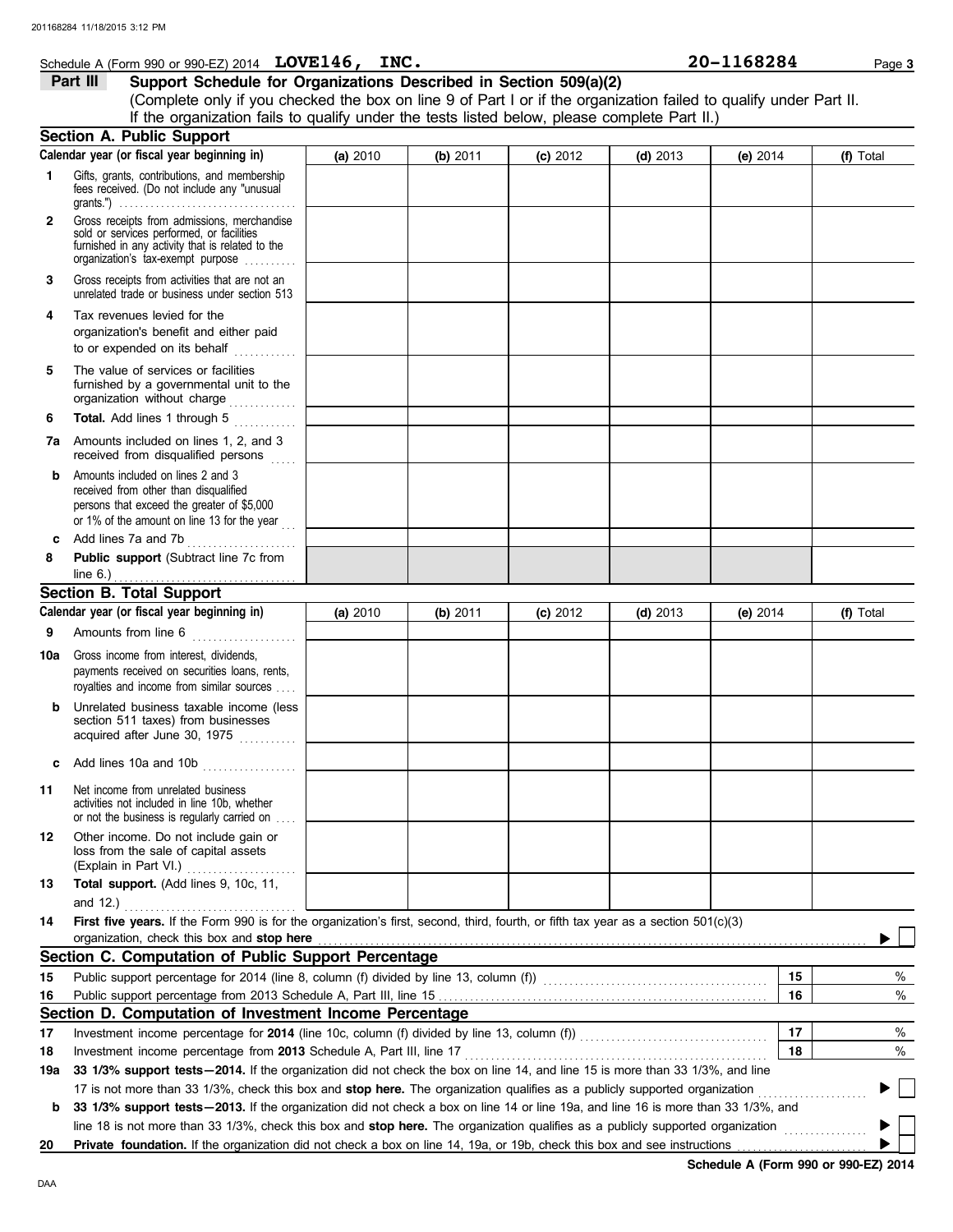|        | Schedule A (Form 990 or 990-EZ) 2014 $LOVE146$ ,<br>INC.                                                                                                                                                                 | 20-1168284      | Page 4    |
|--------|--------------------------------------------------------------------------------------------------------------------------------------------------------------------------------------------------------------------------|-----------------|-----------|
|        | Part IV<br><b>Supporting Organizations</b>                                                                                                                                                                               |                 |           |
|        | (Complete only if you checked a box on line 11 of Part I. If you checked 11a of Part I, complete Sections A                                                                                                              |                 |           |
|        | and B. If you checked 11b of Part I, complete Sections A and C. If you checked 11c of Part I, complete                                                                                                                   |                 |           |
|        | Sections A, D, and E. If you checked 11d of Part I, complete Sections A and D, and complete Part V.)                                                                                                                     |                 |           |
|        | Section A. All Supporting Organizations                                                                                                                                                                                  |                 |           |
| 1      | Are all of the organization's supported organizations listed by name in the organization's governing                                                                                                                     |                 | Yes<br>No |
|        | documents? If "No," describe in Part VI how the supported organizations are designated. If designated by                                                                                                                 |                 |           |
|        | class or purpose, describe the designation. If historic and continuing relationship, explain.                                                                                                                            | 1               |           |
| 2      | Did the organization have any supported organization that does not have an IRS determination of status                                                                                                                   |                 |           |
|        | under section $509(a)(1)$ or (2)? If "Yes," explain in <b>Part VI</b> how the organization determined that the supported                                                                                                 |                 |           |
|        | organization was described in section 509(a)(1) or (2).                                                                                                                                                                  | 2               |           |
| За     | Did the organization have a supported organization described in section $501(c)(4)$ , $(5)$ , or $(6)$ ? If "Yes," answer<br>(b) and (c) below.                                                                          | За              |           |
| b      | Did the organization confirm that each supported organization qualified under section $501(c)(4)$ , (5), or (6) and                                                                                                      |                 |           |
|        | satisfied the public support tests under section $509(a)(2)$ ? If "Yes," describe in <b>Part VI</b> when and how the                                                                                                     |                 |           |
|        | organization made the determination.                                                                                                                                                                                     | 3b              |           |
| c      | Did the organization ensure that all support to such organizations was used exclusively for section $170(c)(2)$                                                                                                          |                 |           |
|        | (B) purposes? If "Yes," explain in Part VI what controls the organization put in place to ensure such use.                                                                                                               | 3c              |           |
| 4a     | Was any supported organization not organized in the United States ("foreign supported organization")? If                                                                                                                 |                 |           |
|        | "Yes" and if you checked 11a or 11b in Part I, answer (b) and (c) below.                                                                                                                                                 | 4a              |           |
| b      | Did the organization have ultimate control and discretion in deciding whether to make grants to the foreign                                                                                                              |                 |           |
|        | supported organization? If "Yes," describe in Part VI how the organization had such control and discretion                                                                                                               |                 |           |
|        | despite being controlled or supervised by or in connection with its supported organizations.                                                                                                                             | 4b              |           |
| c      | Did the organization support any foreign supported organization that does not have an IRS determination                                                                                                                  |                 |           |
|        | under sections $501(c)(3)$ and $509(a)(1)$ or (2)? If "Yes," explain in <b>Part VI</b> what controls the organization used                                                                                               |                 |           |
|        | to ensure that all support to the foreign supported organization was used exclusively for section $170(c)(2)(B)$                                                                                                         |                 |           |
|        | purposes.                                                                                                                                                                                                                | 4c              |           |
| 5a     | Did the organization add, substitute, or remove any supported organizations during the tax year? If "Yes,"                                                                                                               |                 |           |
|        | answer (b) and (c) below (if applicable). Also, provide detail in Part VI, including (i) the names and EIN                                                                                                               |                 |           |
|        | numbers of the supported organizations added, substituted, or removed, (ii) the reasons for each such action,                                                                                                            |                 |           |
|        | (iii) the authority under the organization's organizing document authorizing such action, and (iv) how the action                                                                                                        |                 |           |
|        | was accomplished (such as by amendment to the organizing document).                                                                                                                                                      | 5a              |           |
| b      | Type I or Type II only. Was any added or substituted supported organization part of a class already                                                                                                                      |                 |           |
|        | designated in the organization's organizing document?                                                                                                                                                                    | 5b              |           |
| c<br>6 | Substitutions only. Was the substitution the result of an event beyond the organization's control?<br>Did the organization provide support (whether in the form of grants or the provision of services or facilities) to | 5с              |           |
|        | anyone other than (a) its supported organizations; (b) individuals that are part of the charitable class                                                                                                                 |                 |           |
|        | benefited by one or more of its supported organizations; or (c) other supporting organizations that also                                                                                                                 |                 |           |
|        | support or benefit one or more of the filing organization's supported organizations? If "Yes," provide detail in                                                                                                         |                 |           |
|        | Part VI.                                                                                                                                                                                                                 | 6               |           |
| 7      | Did the organization provide a grant, loan, compensation, or other similar payment to a substantial                                                                                                                      |                 |           |
|        | contributor (defined in IRC 4958(c)(3)(C)), a family member of a substantial contributor, or a 35-percent                                                                                                                |                 |           |
|        | controlled entity with regard to a substantial contributor? If "Yes," complete Part I of Schedule L (Form 990).                                                                                                          | 7               |           |
| 8      | Did the organization make a loan to a disqualified person (as defined in section 4958) not described in line 7?                                                                                                          |                 |           |
|        | If "Yes," complete Part I of Schedule L (Form 990).                                                                                                                                                                      | 8               |           |
| 9а     | Was the organization controlled directly or indirectly at any time during the tax year by one or more                                                                                                                    |                 |           |
|        | disqualified persons as defined in section 4946 (other than foundation managers and organizations described                                                                                                              |                 |           |
|        | in section $509(a)(1)$ or $(2)$ ? If "Yes," provide detail in Part VI.                                                                                                                                                   | 9а              |           |
| b      | Did one or more disqualified persons (as defined in line $9(a)$ ) hold a controlling interest in any entity in which                                                                                                     |                 |           |
|        | the supporting organization had an interest? If "Yes," provide detail in Part VI.                                                                                                                                        | 9b              |           |
| c      | Did a disqualified person (as defined in line 9(a)) have an ownership interest in, or derive any personal benefit                                                                                                        |                 |           |
|        | from, assets in which the supporting organization also had an interest? If "Yes," provide detail in Part VI.                                                                                                             | 9c              |           |
| 10a    | Was the organization subject to the excess business holdings rules of IRC 4943 because of IRC 4943(f)                                                                                                                    |                 |           |
|        | (regarding certain Type II supporting organizations, and all Type III non-functionally integrated supporting                                                                                                             |                 |           |
|        | organizations)? If "Yes," answer (b) below.                                                                                                                                                                              | 10a             |           |
| b      | Did the organization have any excess business holdings in the tax year? (Use Schedule C, Form 4720, to                                                                                                                   | 10 <sub>b</sub> |           |
|        | determine whether the organization had excess business holdings.)                                                                                                                                                        |                 |           |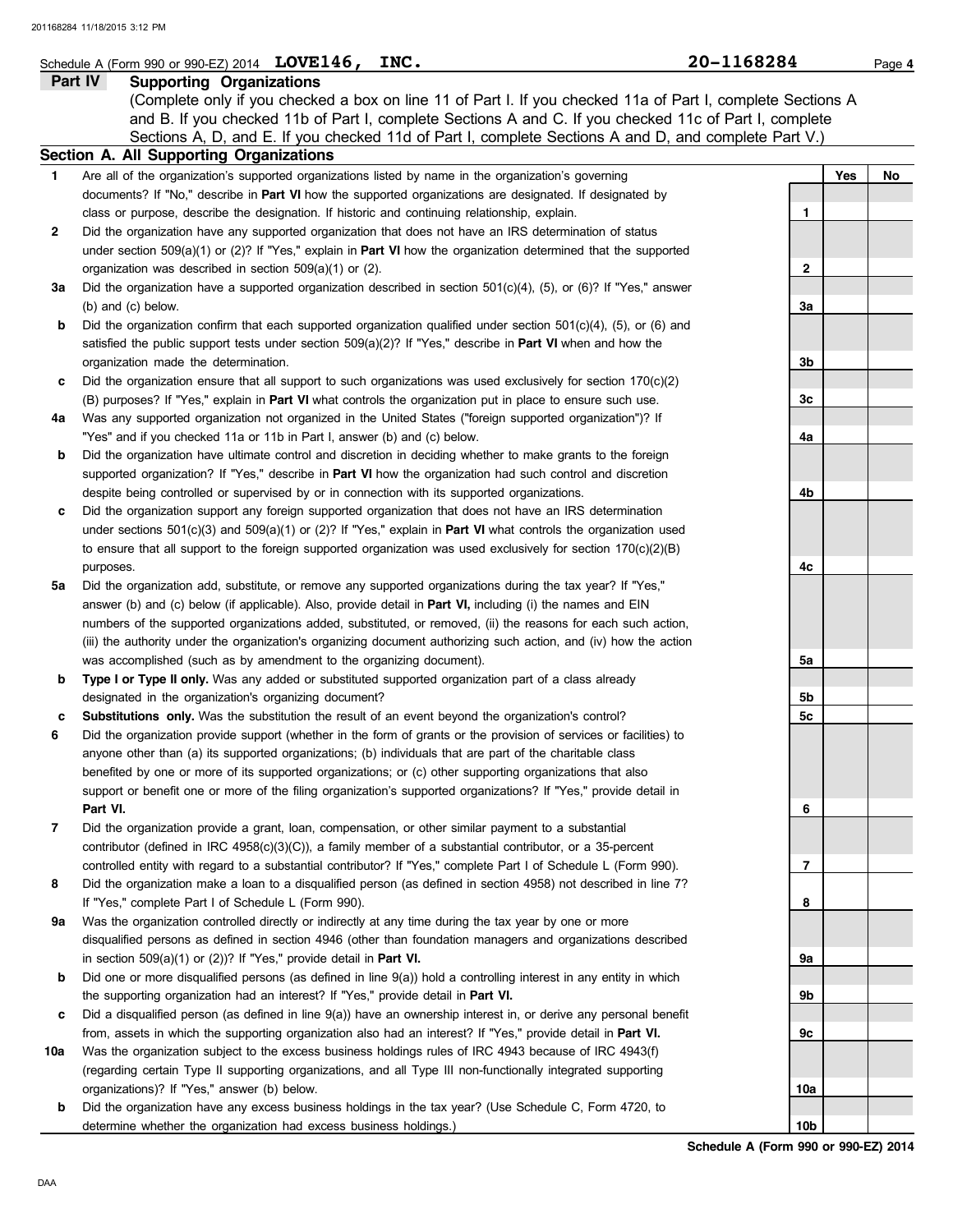## **Schedule A (Form 990 or 990-EZ) 2014 LOVE146, INC.** 20 **20 - 1168284** Page 5

|              | Part IV<br><b>Supporting Organizations (continued)</b>                                                                |                 |            |           |
|--------------|-----------------------------------------------------------------------------------------------------------------------|-----------------|------------|-----------|
|              |                                                                                                                       |                 | Yes        | No        |
| 11           | Has the organization accepted a gift or contribution from any of the following persons?                               |                 |            |           |
| а            | A person who directly or indirectly controls, either alone or together with persons described in (b) and (c)          |                 |            |           |
|              | below, the governing body of a supported organization?                                                                | 11a             |            |           |
| b            | A family member of a person described in (a) above?                                                                   | 11 <sub>b</sub> |            |           |
|              | A 35% controlled entity of a person described in (a) or (b) above? If "Yes" to a, b, or c, provide detail in Part VI. | 11c             |            |           |
|              | Section B. Type I Supporting Organizations                                                                            |                 |            |           |
| 1            | Did the directors, trustees, or membership of one or more supported organizations have the power to                   |                 | <b>Yes</b> | No        |
|              | regularly appoint or elect at least a majority of the organization's directors or trustees at all times during the    |                 |            |           |
|              | tax year? If "No," describe in Part VI how the supported organization(s) effectively operated, supervised, or         |                 |            |           |
|              | controlled the organization's activities. If the organization had more than one supported organization,               |                 |            |           |
|              | describe how the powers to appoint and/or remove directors or trustees were allocated among the supported             |                 |            |           |
|              | organizations and what conditions or restrictions, if any, applied to such powers during the tax year.                | 1               |            |           |
| 2            | Did the organization operate for the benefit of any supported organization other than the supported                   |                 |            |           |
|              | organization(s) that operated, supervised, or controlled the supporting organization? If "Yes," explain in Part       |                 |            |           |
|              | VI how providing such benefit carried out the purposes of the supported organization(s) that operated,                |                 |            |           |
|              | supervised, or controlled the supporting organization.                                                                | $\mathbf{2}$    |            |           |
|              | Section C. Type II Supporting Organizations                                                                           |                 |            |           |
|              |                                                                                                                       |                 | Yes        | <b>No</b> |
| 1.           | Were a majority of the organization's directors or trustees during the tax year also a majority of the directors      |                 |            |           |
|              | or trustees of each of the organization's supported organization(s)? If "No," describe in <b>Part VI</b> how control  |                 |            |           |
|              | or management of the supporting organization was vested in the same persons that controlled or managed                |                 |            |           |
|              | the supported organization(s).                                                                                        | 1               |            |           |
|              | Section D. All Type III Supporting Organizations                                                                      |                 |            |           |
|              |                                                                                                                       |                 | Yes        | No        |
| 1            | Did the organization provide to each of its supported organizations, by the last day of the fifth month of the        |                 |            |           |
|              | organization's tax year, (1) a written notice describing the type and amount of support provided during the prior tax |                 |            |           |
|              | year, (2) a copy of the Form 990 that was most recently filed as of the date of notification, and (3) copies of the   |                 |            |           |
|              | organization's governing documents in effect on the date of notification, to the extent not previously provided?      | 1               |            |           |
| $\mathbf{2}$ | Were any of the organization's officers, directors, or trustees either (i) appointed or elected by the supported      |                 |            |           |
|              | to All the ABI the short of the construction hashed at a construction of the California Boundary of Maria VII b       |                 |            |           |

the organization maintained a close and continuous working relationship with the supported organization(s). organization(s) or (ii) serving on the governing body of a supported organization? If "No," explain in **Part VI** how **3** By reason of the relationship described in (2), did the organization's supported organizations have a

| supported organizations played in this regard.                                                                      |  |  |
|---------------------------------------------------------------------------------------------------------------------|--|--|
| income or assets at all times during the tax year? If "Yes," describe in <b>Part VI</b> the role the organization's |  |  |
| significant voice in the organization's investment policies and in directing the use of the organization's          |  |  |

#### **Section E. Type III Functionally-Integrated Supporting Organizations**

**1** Check the box next to the method that the organization used to satisfy the Integral Part Test during the year (**see instructions**):

- The organization satisfied the Activities Test. Complete **line 2** below. **a**
- The organization is the parent of each of its supported organizations. Complete **line 3** below. **b**
- The organization supported a governmental entity. Describe in Part VI how you supported a government entity (see instructions). **c**

#### **2** Activities Test. **Answer (a) and (b) below.**

- **a** Did substantially all of the organization's activities during the tax year directly further the exempt purposes of the supported organization(s) to which the organization was responsive? If "Yes," then in **Part VI identify those supported organizations and explain** how these activities directly furthered their exempt purposes, how the organization was responsive to those supported organizations, and how the organization determined that these activities constituted substantially all of its activities.
- **b** Did the activities described in (a) constitute activities that, but for the organization's involvement, one or more of the organization's supported organization(s) would have been engaged in? If "Yes," explain in **Part VI** the reasons for the organization's position that its supported organization(s) would have engaged in these activities but for the organization's involvement.
- **3** Parent of Supported Organizations. **Answer (a) and (b) below.**
- **a** Did the organization have the power to regularly appoint or elect a majority of the officers, directors, or trustees of each of the supported organizations? Provide details in **Part VI.**
- **b** Did the organization exercise a substantial degree of direction over the policies, programs, and activities of each of its supported organizations? If "Yes," describe in **Part VI** the role played by the organization in this regard.

**Yes No 2a 2b 3a 3b**

**2**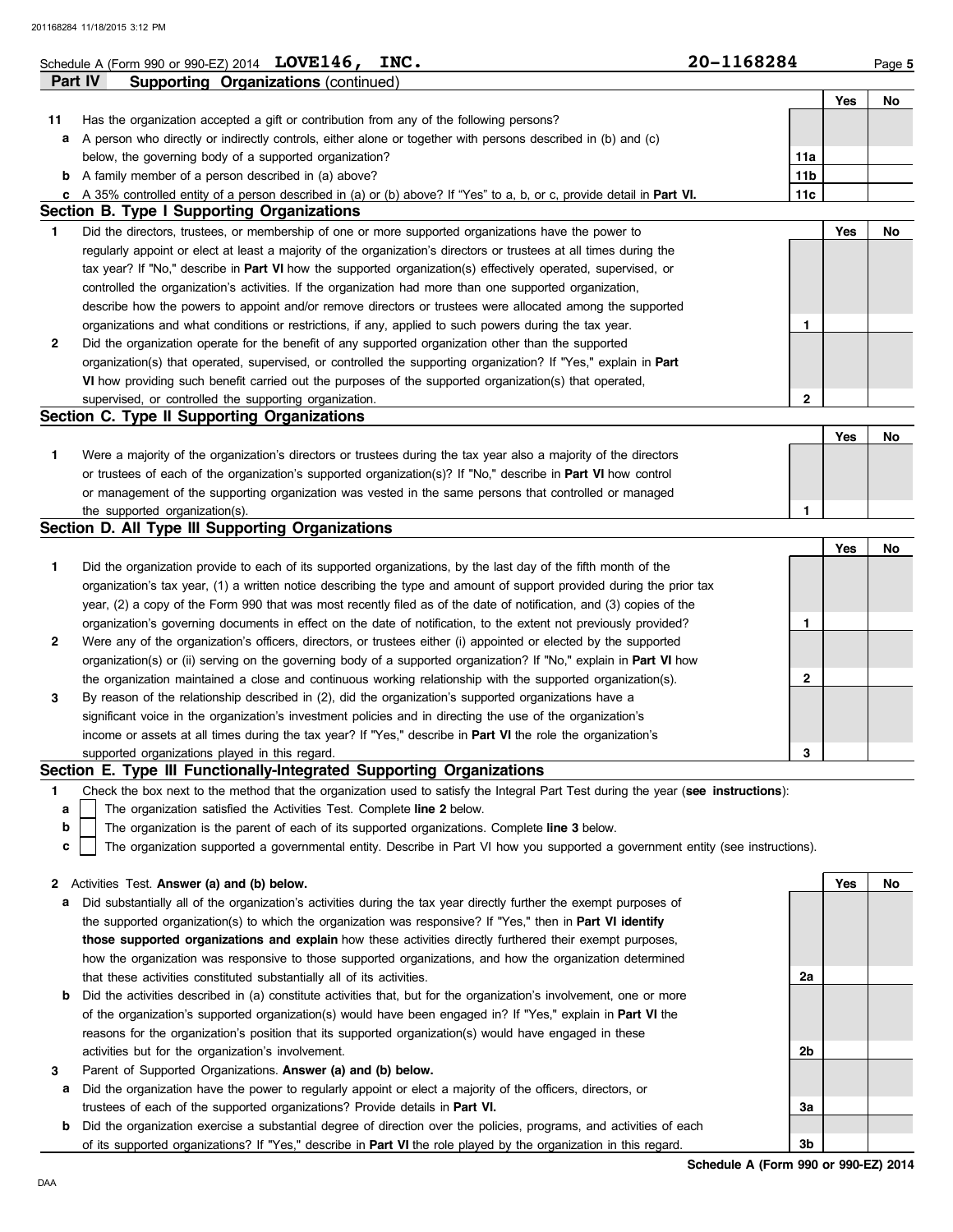| Schedule A (Form 990 or 990-EZ) 2014 $LOVE146, \quad INC.$                                                                                    |                | 20-1168284     | Page 6                         |
|-----------------------------------------------------------------------------------------------------------------------------------------------|----------------|----------------|--------------------------------|
| <b>Part V</b><br>Type III Non-Functionally Integrated 509(a)(3) Supporting Organizations                                                      |                |                |                                |
| Check here if the organization satisfied the Integral Part Test as a qualifying trust on Nov. 20, 1970. See instructions. All<br>$\mathbf{1}$ |                |                |                                |
| other Type III non-functionally integrated supporting organizations must complete Sections A through E.                                       |                |                |                                |
| Section A - Adjusted Net Income                                                                                                               |                | (A) Prior Year | (B) Current Year<br>(optional) |
| Net short-term capital gain<br>-1                                                                                                             | 1.             |                |                                |
| $\mathbf{2}$<br>Recoveries of prior-year distributions                                                                                        | $\mathbf{2}$   |                |                                |
| 3<br>Other gross income (see instructions)                                                                                                    | 3              |                |                                |
| Add lines 1 through 3<br>4                                                                                                                    | 4              |                |                                |
| 5 Depreciation and depletion                                                                                                                  | 5              |                |                                |
| 6 Portion of operating expenses paid or incurred for production or                                                                            |                |                |                                |
| collection of gross income or for management, conservation, or                                                                                |                |                |                                |
| maintenance of property held for production of income (see instructions)                                                                      | 6              |                |                                |
| Other expenses (see instructions)<br>7                                                                                                        | $\overline{7}$ |                |                                |
| Adjusted Net Income (subtract lines 5, 6 and 7 from line 4)<br>8                                                                              | 8              |                |                                |
| <b>Section B - Minimum Asset Amount</b>                                                                                                       |                | (A) Prior Year | (B) Current Year<br>(optional) |
| Aggregate fair market value of all non-exempt-use assets (see<br>1.                                                                           |                |                |                                |
| instructions for short tax year or assets held for part of year):                                                                             |                |                |                                |
| <b>a</b> Average monthly value of securities                                                                                                  | 1a             |                |                                |
| Average monthly cash balances<br>b                                                                                                            | 1b             |                |                                |
| <b>c</b> Fair market value of other non-exempt-use assets                                                                                     | 1c             |                |                                |
| <b>d</b> Total (add lines 1a, 1b, and 1c)                                                                                                     | 1d             |                |                                |
| <b>Discount</b> claimed for blockage or other<br>e                                                                                            |                |                |                                |
| factors (explain in detail in Part VI):                                                                                                       |                |                |                                |
| $\mathbf{2}$<br>Acquisition indebtedness applicable to non-exempt-use assets                                                                  | $\mathbf 2$    |                |                                |
| Subtract line 2 from line 1d<br>3                                                                                                             | 3              |                |                                |
| Cash deemed held for exempt use. Enter 1-1/2% of line 3 (for greater amount,<br>4                                                             |                |                |                                |
| see instructions)                                                                                                                             | 4              |                |                                |
| 5 Net value of non-exempt-use assets (subtract line 4 from line 3)                                                                            | 5              |                |                                |
| Multiply line 5 by .035<br>6                                                                                                                  | 6              |                |                                |
| Recoveries of prior-year distributions<br>7                                                                                                   | $\overline{ }$ |                |                                |
| Minimum Asset Amount (add line 7 to line 6)<br>8                                                                                              | 8              |                |                                |
| Section C - Distributable Amount                                                                                                              |                |                | <b>Current Year</b>            |
| Adjusted net income for prior year (from Section A, line 8, Column A)<br>1.                                                                   | 1              |                |                                |
| Enter 85% of line 1<br>$\mathbf{2}$                                                                                                           | $\mathbf{2}$   |                |                                |
| Minimum asset amount for prior year (from Section B, line 8, Column A)<br>3                                                                   | 3              |                |                                |
| Enter greater of line 2 or line 3<br>4                                                                                                        | 4              |                |                                |
| 5.<br>Income tax imposed in prior year                                                                                                        | 5              |                |                                |
|                                                                                                                                               |                |                |                                |

**6 Distributable Amount.** Subtract line 5 from line 4, unless subject to

emergency temporary reduction (see instructions)

**7** instructions). Check here if the current year is the organization's first as a non-functionally-integrated Type III supporting organization (see

**6**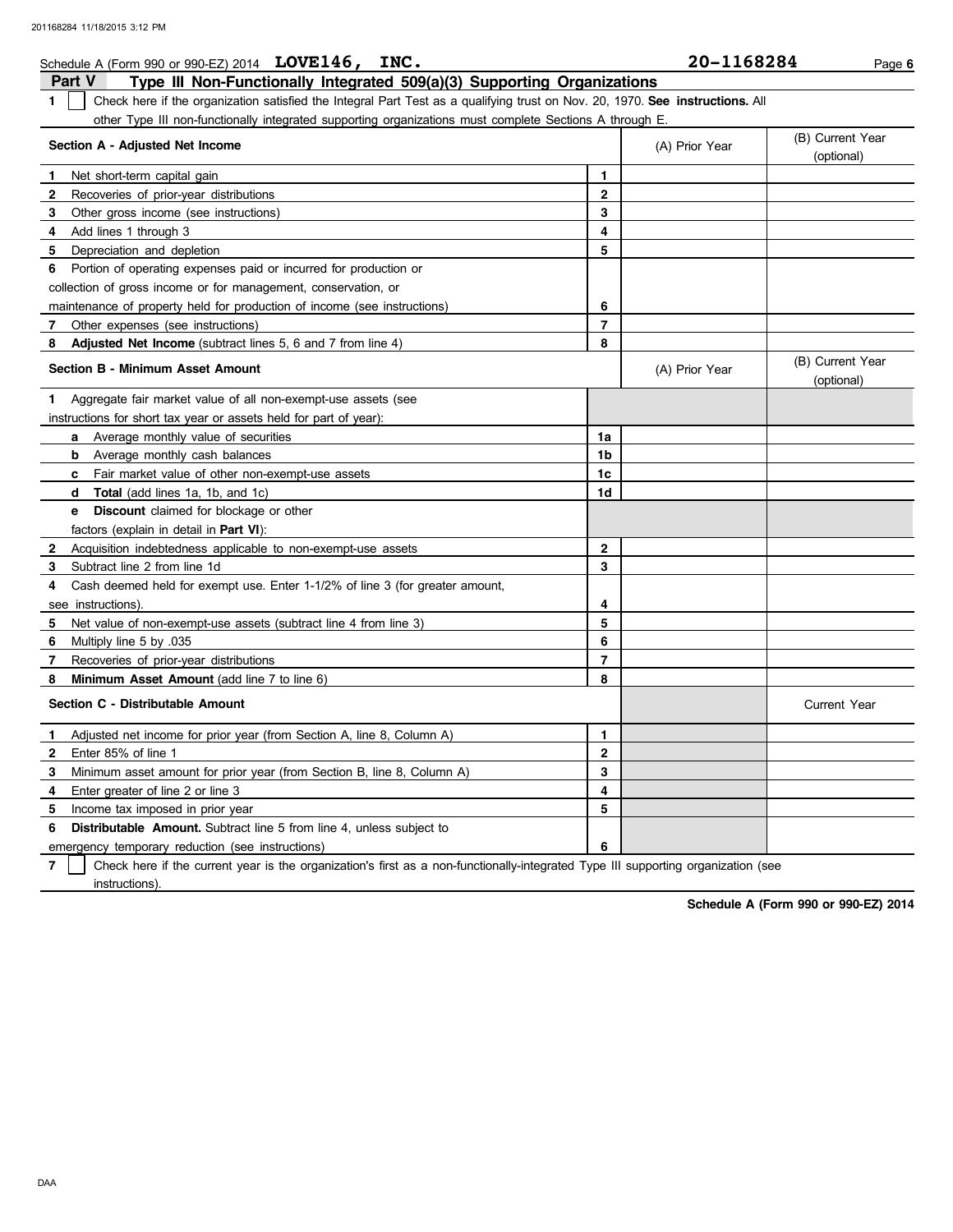#### **Schedule A (Form 990 or 990-EZ) 2014 LOVE146, INC.** 20 **20 - 1168284** Page 7 **Part V Type III Non-Functionally Integrated 509(a)(3) Supporting Organizations** (continued) **Section D - Distributions Current Year 1 2 3 4 5 6 7 8 9 10** Amounts paid to supported organizations to accomplish exempt purposes Amounts paid to perform activity that directly furthers exempt purposes of supported organizations, in excess of income from activity Administrative expenses paid to accomplish exempt purposes of supported organizations Amounts paid to acquire exempt-use assets Qualified set-aside amounts (prior IRS approval required) Other distributions (describe in **Part VI**). See instructions. **Total annual distributions.** Add lines 1 through 6. Distributions to attentive supported organizations to which the organization is responsive (provide details in **Part VI**). See instructions. Distributable amount for 2014 from Section C, line 6 Line 8 amount divided by Line 9 amount **Section E - Distribution Allocations (see instructions) Excess Distributions (i) (ii) Underdistributions Pre-2014 (iii) Distributable Amount for 2014 8 7 6** Remaining underdistributions for 2014. Subtract lines 3h **5 4** Distributions for 2014 from Section **3 2 1 a b c d e** From 2013 . . . . . **f Total** of lines 3a through e **g** Applied to underdistributions of prior years **h** Applied to 2014 distributable amount **i** Carryover from 2009 not applied (see instructions) **j** Remainder. Subtract lines 3g, 3h, and 3i from 3f. **a** Applied to underdistributions of prior years **b** Applied to 2014 distributable amount **c** Remainder. Subtract lines 4a and 4b from 4. **a b c d** Excess from 2013 . . . Distributable amount for 2014 from Section C, line 6 Underdistributions, if any, for years prior to 2014 (reasonable cause required-see instructions) Excess distributions carryover, if any, to 2014: D, line  $7:$  \$ Remaining underdistributions for years prior to 2014, if any. Subtract lines 3g and 4a from line 2 (if amount greater than zero, see instructions). and 4b from line 1 (if amount greater than zero, see instructions). **Excess distributions carryover to 2015.** Add lines 3j and 4c. Breakdown of line 7:

**Schedule A (Form 990 or 990-EZ) 2014**

**e** Excess from 2014 . . .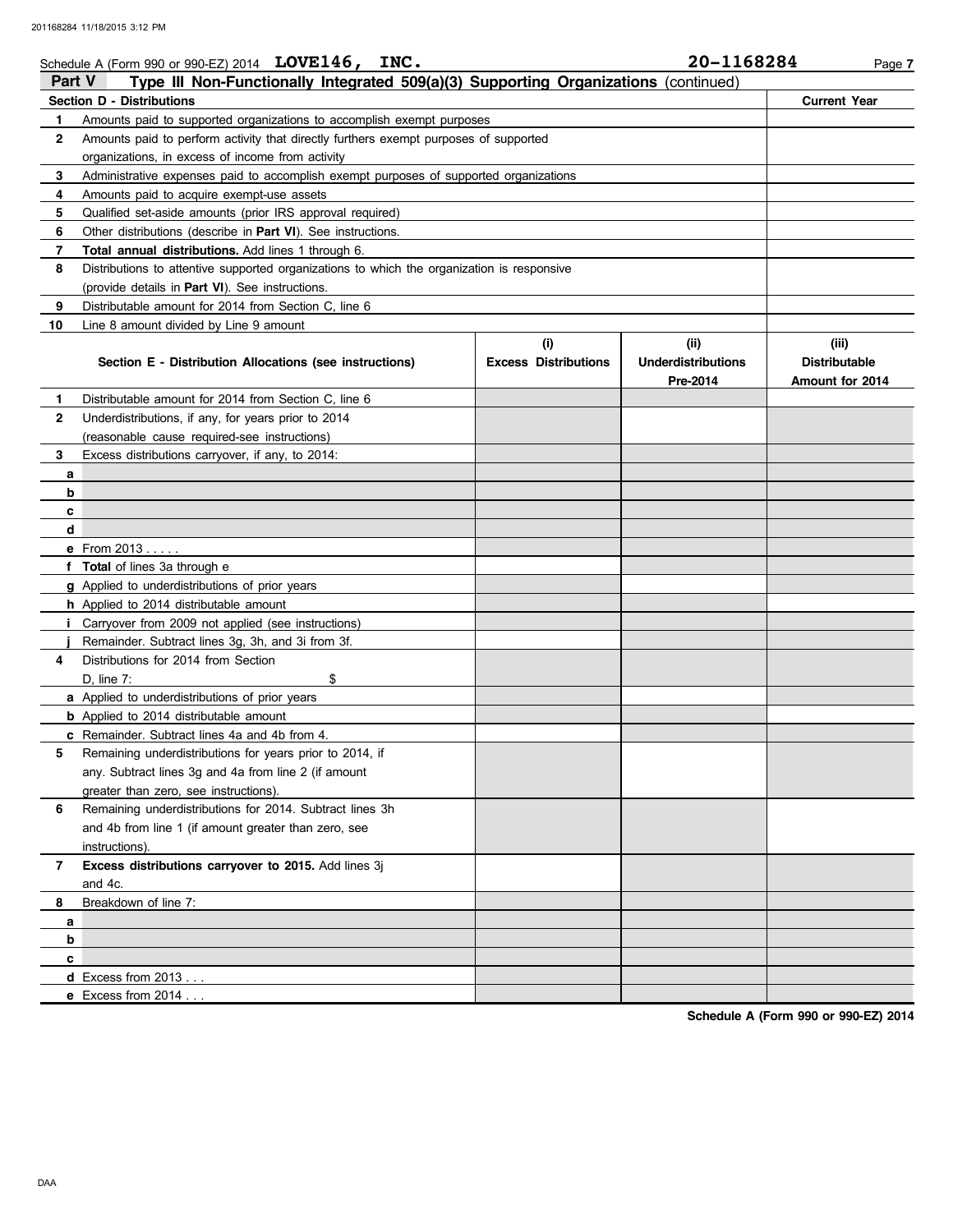|         | Schedule A (Form 990 or 990-EZ) 2014 LOVE146, INC.                                                             |  |  | 20-1168284 | Page 8 |
|---------|----------------------------------------------------------------------------------------------------------------|--|--|------------|--------|
| Part VI | Supplemental Information. Provide the explanations required by Part II, line 10; Part II, line 17a or 17b; and |  |  |            |        |
|         | Part III, line 12. Also complete this part for any additional information. (See instructions.)                 |  |  |            |        |
|         |                                                                                                                |  |  |            |        |
|         |                                                                                                                |  |  |            |        |
|         |                                                                                                                |  |  |            |        |
|         |                                                                                                                |  |  |            |        |
|         |                                                                                                                |  |  |            |        |
|         |                                                                                                                |  |  |            |        |
|         |                                                                                                                |  |  |            |        |
|         |                                                                                                                |  |  |            |        |
|         |                                                                                                                |  |  |            |        |
|         |                                                                                                                |  |  |            |        |
|         |                                                                                                                |  |  |            |        |
|         |                                                                                                                |  |  |            |        |
|         |                                                                                                                |  |  |            |        |
|         |                                                                                                                |  |  |            |        |
|         |                                                                                                                |  |  |            |        |
|         |                                                                                                                |  |  |            |        |
|         |                                                                                                                |  |  |            |        |
|         |                                                                                                                |  |  |            |        |
|         |                                                                                                                |  |  |            |        |
|         |                                                                                                                |  |  |            |        |
|         |                                                                                                                |  |  |            |        |
|         |                                                                                                                |  |  |            |        |
|         |                                                                                                                |  |  |            |        |
|         |                                                                                                                |  |  |            |        |
|         |                                                                                                                |  |  |            |        |
|         |                                                                                                                |  |  |            |        |
|         |                                                                                                                |  |  |            |        |
|         |                                                                                                                |  |  |            |        |
|         |                                                                                                                |  |  |            |        |
|         |                                                                                                                |  |  |            |        |
|         |                                                                                                                |  |  |            |        |
|         |                                                                                                                |  |  |            |        |
|         |                                                                                                                |  |  |            |        |
|         |                                                                                                                |  |  |            |        |
|         |                                                                                                                |  |  |            |        |
|         |                                                                                                                |  |  |            |        |
|         |                                                                                                                |  |  |            |        |
|         |                                                                                                                |  |  |            |        |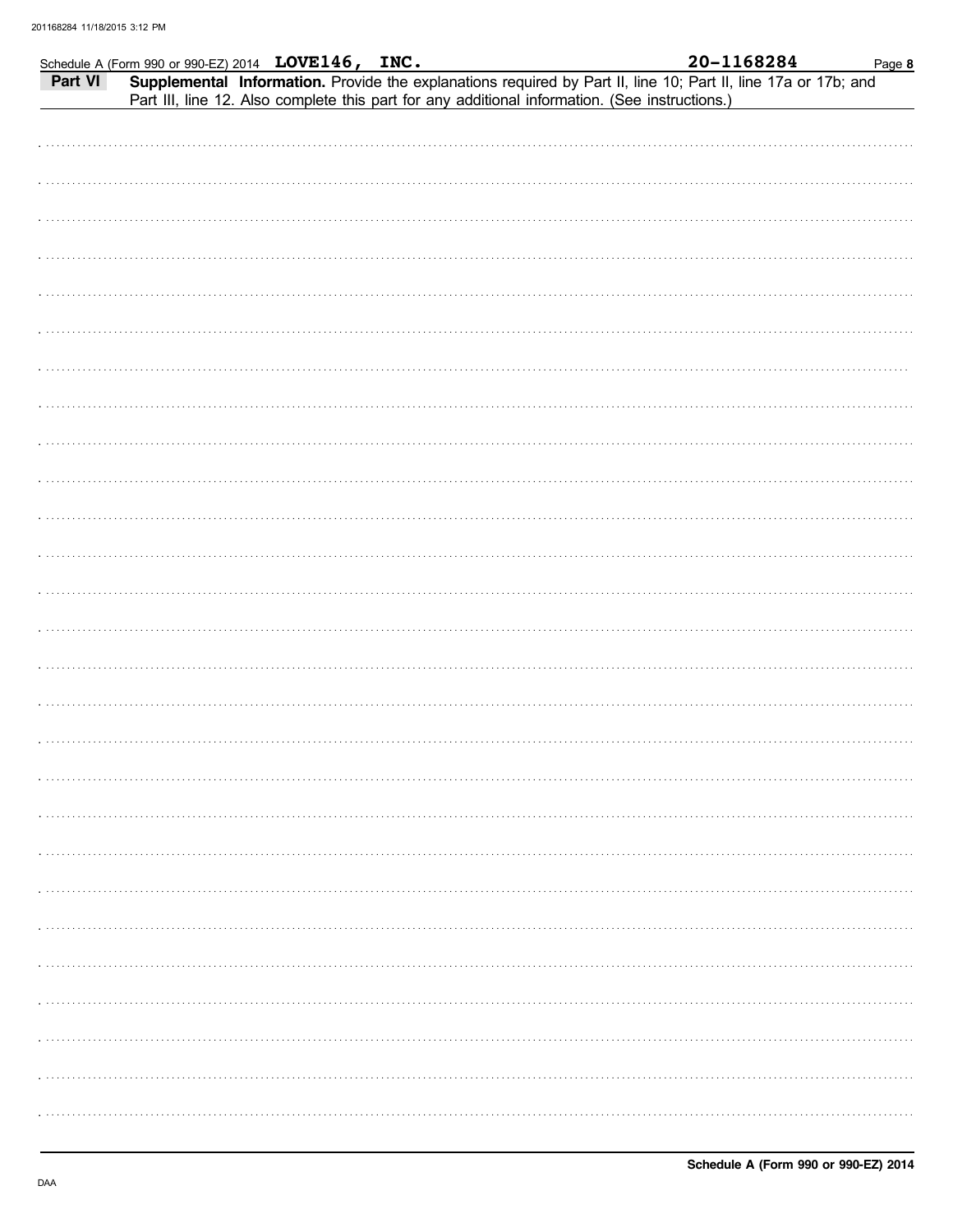# **Schedule of Contributors Schedule B**

**2014**

**or 990-PF) Attach to Form 990, Form 990-EZ, or Form 990-PF.**

 **Information about Schedule B (Form 990, 990-EZ, 990-PF) and its instructions is at www.irs.gov/form990.**

Internal Revenue Service **Name of the organization**

Department of the Treasury

**(Form 990, 990-EZ,**

**Employer identification number**

| <b>LOVE146,</b> | INC. |
|-----------------|------|
|                 |      |

| <b>LOVE146,</b>                       | INC.                      |                         |                               | 20-1168284 |
|---------------------------------------|---------------------------|-------------------------|-------------------------------|------------|
| <b>Organization type (check one):</b> |                           |                         |                               |            |
| Filers of:                            | Section:                  |                         |                               |            |
| Form 990 or 990-EZ                    | $ \mathbf{x} $<br>501(c)( | $\overline{\mathbf{3}}$ | ) (enter number) organization |            |

|             | 4947(a)(1) nonexempt charitable trust not treated as a private foundation     |
|-------------|-------------------------------------------------------------------------------|
|             | 527 political organization                                                    |
| Form 990-PF | 501(c)(3) exempt private foundation                                           |
|             | $\vert$ 4947(a)(1) nonexempt charitable trust treated as a private foundation |
|             | 501(c)(3) taxable private foundation                                          |

Check if your organization is covered by the **General Rule** or a **Special Rule. Note.** Only a section 501(c)(7), (8), or (10) organization can check boxes for both the General Rule and a Special Rule. See **instructions** 

#### **General Rule**

For an organization filing Form 990, 990-EZ, or 990-PF that received, during the year, contributions totaling \$5,000 or more (in money or property) from any one contributor. Complete Parts I and II. See instructions for determining a contributor's total contributions.

#### **Special Rules**

| $\overline{X}$ For an organization described in section 501(c)(3) filing Form 990 or 990-EZ that met the 331/3 % support test of the |
|--------------------------------------------------------------------------------------------------------------------------------------|
| regulations under sections 509(a)(1) and 170(b)(1)(A)(vi), that checked Schedule A (Form 990 or 990-EZ), Part II, line               |
| 13, 16a, or 16b, and that received from any one contributor, during the year, total contributions of the greater of (1)              |
| \$5,000 or (2) 2% of the amount on (i) Form 990, Part VIII, line 1h, or (ii) Form 990-EZ, line 1. Complete Parts I and II.           |

literary, or educational purposes, or for the prevention of cruelty to children or animals. Complete Parts I, II, and III. For an organization described in section 501(c)(7), (8), or (10) filing Form 990 or 990-EZ that received from any one contributor, during the year, total contributions of more than \$1,000 exclusively for religious, charitable, scientific,

For an organization described in section 501(c)(7), (8), or (10) filing Form 990 or 990-EZ that received from any one contributor, during the year, contributions exclusively for religious, charitable, etc., purposes, but no such contributions totaled more than \$1,000. If this box is checked, enter here the total contributions that were received during the year for an exclusively religious, charitable, etc., purpose. Do not complete any of the parts unless the **General Rule** applies to this organization because it received nonexclusively religious, charitable, etc., contributions totaling \$5,000 or more during the year  $\ldots$   $\ldots$   $\ldots$   $\ldots$   $\ldots$   $\ldots$   $\ldots$   $\ldots$   $\ldots$   $\ldots$ 

990-EZ, or 990-PF), but it **must** answer "No" on Part IV, line 2, of its Form 990; or check the box on line H of its Form 990-EZ or on its Form 990-PF, Part I, line 2, to certify that it does not meet the filing requirements of Schedule B (Form 990, 990-EZ, or 990-PF). **Caution.** An organization that is not covered by the General Rule and/or the Special Rules does not file Schedule B (Form 990,

**For Paperwork Reduction Act Notice, see the Instructions for Form 990, 990-EZ, or 990-PF.**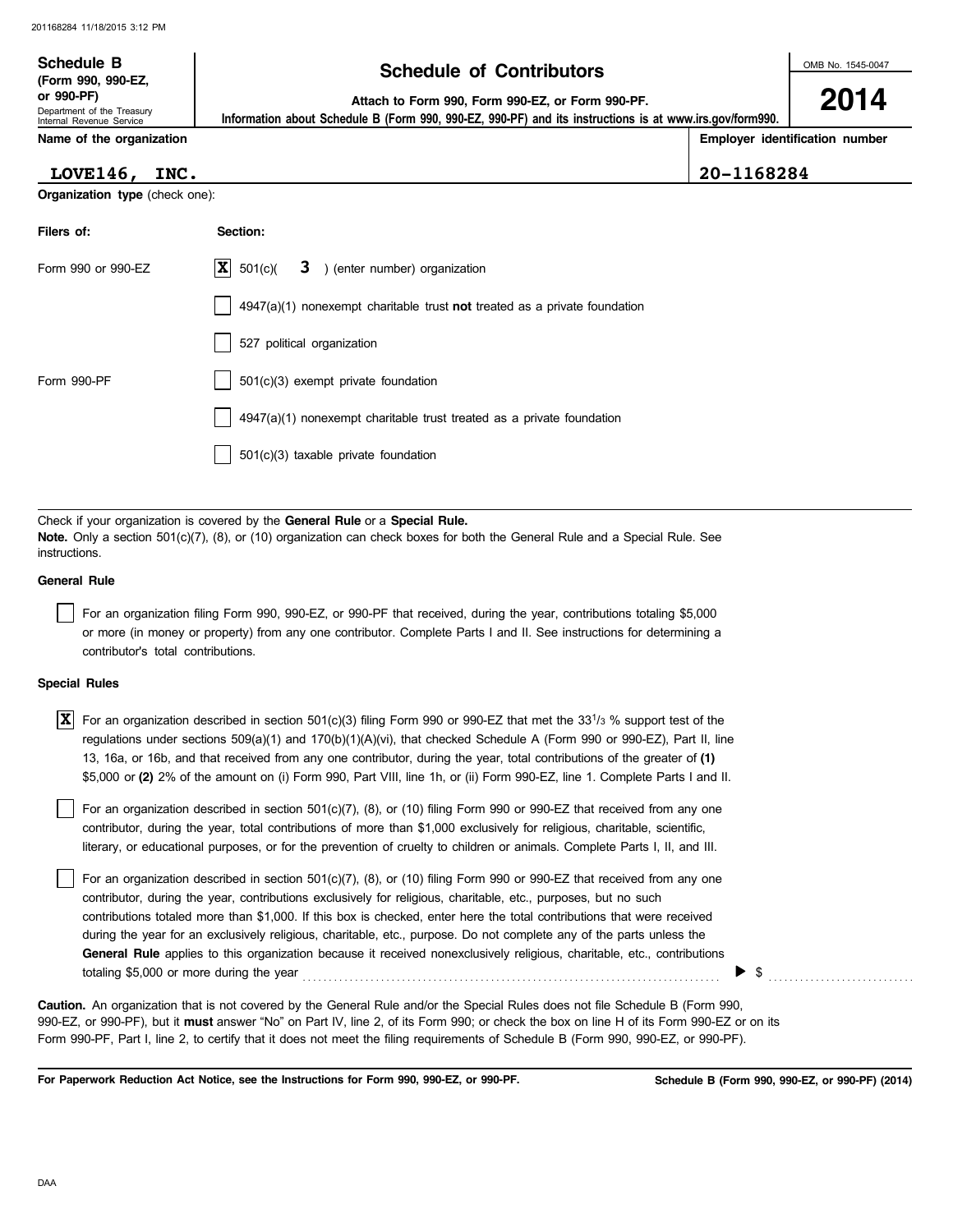|        | Schedule B (Form 990, 990-EZ, or 990-PF) (2014)                                                       |        | PAGE 1 OF 1 |              | Page 2                         |
|--------|-------------------------------------------------------------------------------------------------------|--------|-------------|--------------|--------------------------------|
|        | Name of organization<br>LOVE146, INC.                                                                 |        | 20-1168284  |              | Employer identification number |
| Part I | <b>Contributors</b> (see instructions). Use duplicate copies of Part I if additional space is needed. |        |             |              |                                |
| (a)    | (h)                                                                                                   | $\sim$ |             | $\mathsf{M}$ |                                |

| (a)                            | (b)                               | (c)                                                   | (d)                                                                                                         |
|--------------------------------|-----------------------------------|-------------------------------------------------------|-------------------------------------------------------------------------------------------------------------|
| No.                            | Name, address, and ZIP + 4        | <b>Total contributions</b>                            | Type of contribution                                                                                        |
| $\mathbf{1}$                   |                                   | 157,500<br>\$                                         | $\overline{\mathbf{x}}$<br>Person<br>Payroll<br>Noncash<br>(Complete Part II for<br>noncash contributions.) |
| (a)<br>No.                     | (b)<br>Name, address, and ZIP + 4 | (c)<br><b>Total contributions</b>                     | (d)<br>Type of contribution                                                                                 |
| 2 <sub>1</sub>                 |                                   | 158,573<br>\$                                         | $\overline{\mathbf{x}}$<br>Person<br>Payroll<br>Noncash<br>(Complete Part II for<br>noncash contributions.) |
| (a)                            | (b)                               | (c)                                                   | (d)                                                                                                         |
| No.                            | Name, address, and ZIP + 4        | <b>Total contributions</b>                            | Type of contribution                                                                                        |
| $\overline{\mathbf{3}}$        |                                   | 83,958<br>\$                                          | $\overline{\mathbf{x}}$<br>Person<br>Payroll<br>Noncash<br>(Complete Part II for<br>noncash contributions.) |
| (a)                            | (b)                               | (c)                                                   | (d)                                                                                                         |
| No.<br>$\overline{\mathbf{4}}$ | Name, address, and ZIP + 4        | <b>Total contributions</b><br>78,200<br>$\frac{1}{2}$ | Type of contribution<br>$\boldsymbol{\mathrm{x}}$<br>Person<br>Payroll<br>Noncash                           |
|                                |                                   |                                                       | (Complete Part II for<br>noncash contributions.)                                                            |
| (a)                            | (b)                               | (c)                                                   | (d)                                                                                                         |
| No.                            | Name, address, and ZIP + 4        | <b>Total contributions</b>                            | Type of contribution                                                                                        |
| 5                              |                                   | 75,000<br>$$^{\circ}$                                 | Person<br>Payroll<br>Noncash<br>(Complete Part II for<br>noncash contributions.)                            |
| (a)                            | (b)                               | (c)                                                   | (d)                                                                                                         |
| No.                            | Name, address, and ZIP + 4        | <b>Total contributions</b>                            | Type of contribution                                                                                        |

**Schedule B (Form 990, 990-EZ, or 990-PF) (2014)**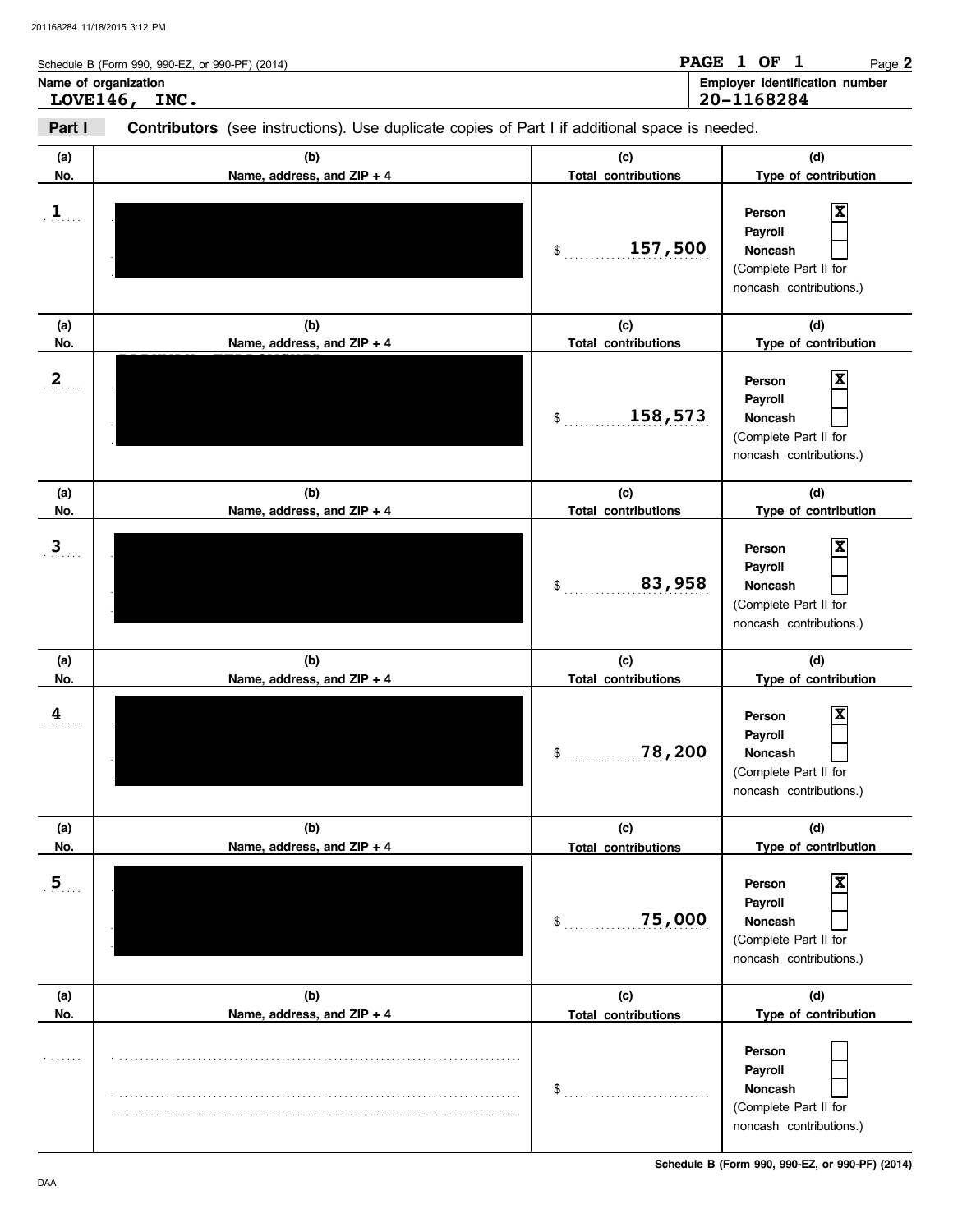**(Form 990)**

Department of the Treasury Internal Revenue Service

# **SCHEDULE D Supplemental Financial Statements**

 **Attach to Form 990. Part IV, line 6, 7, 8, 9, 10, 11a, 11b, 11c, 11d, 11e, 11f, 12a, or 12b. Complete if the organization answered "Yes" to Form 990,**

 **Information about Schedule D (Form 990) and its instructions is at www.irs.gov/form990.**

**Employer identification number Inspection**

**2014**

**Open to Public**

OMB No. 1545-0047

|    | Name of the organization                                                                                                          |                                                    | Employer identification number |                                 |
|----|-----------------------------------------------------------------------------------------------------------------------------------|----------------------------------------------------|--------------------------------|---------------------------------|
|    |                                                                                                                                   |                                                    | 20-1168284                     |                                 |
|    | LOVE146, INC.<br>Organizations Maintaining Donor Advised Funds or Other Similar Funds or Accounts.<br>Part I                      |                                                    |                                |                                 |
|    | Complete if the organization answered "Yes" to Form 990, Part IV, line 6.                                                         |                                                    |                                |                                 |
|    |                                                                                                                                   | (a) Donor advised funds                            |                                | (b) Funds and other accounts    |
| 1. | Total number at end of year                                                                                                       |                                                    |                                |                                 |
| 2  | Aggregate value of contributions to (during year)                                                                                 |                                                    |                                |                                 |
| 3  |                                                                                                                                   |                                                    |                                |                                 |
| 4  |                                                                                                                                   |                                                    |                                |                                 |
| 5  | Did the organization inform all donors and donor advisors in writing that the assets held in donor advised                        |                                                    |                                |                                 |
|    |                                                                                                                                   |                                                    |                                | Yes<br>No                       |
| 6  | Did the organization inform all grantees, donors, and donor advisors in writing that grant funds can be used                      |                                                    |                                |                                 |
|    | only for charitable purposes and not for the benefit of the donor or donor advisor, or for any other purpose                      |                                                    |                                |                                 |
|    |                                                                                                                                   |                                                    |                                | Yes<br>No                       |
|    | Part II<br><b>Conservation Easements.</b><br>Complete if the organization answered "Yes" to Form 990, Part IV, line 7.            |                                                    |                                |                                 |
| 1. | Purpose(s) of conservation easements held by the organization (check all that apply).                                             |                                                    |                                |                                 |
|    | Preservation of land for public use (e.g., recreation or education)                                                               | Preservation of a historically important land area |                                |                                 |
|    | Protection of natural habitat                                                                                                     | Preservation of a certified historic structure     |                                |                                 |
|    | Preservation of open space                                                                                                        |                                                    |                                |                                 |
| 2  | Complete lines 2a through 2d if the organization held a qualified conservation contribution in the form of a conservation         |                                                    |                                |                                 |
|    | easement on the last day of the tax year.                                                                                         |                                                    |                                | Held at the End of the Tax Year |
| а  |                                                                                                                                   |                                                    | 2a                             |                                 |
| b  |                                                                                                                                   |                                                    | 2b                             |                                 |
| с  | Number of conservation easements on a certified historic structure included in (a) [[[[[ [ [ a]]                                  |                                                    | 2c                             |                                 |
|    | d Number of conservation easements included in (c) acquired after 8/17/06, and not on a                                           |                                                    |                                |                                 |
|    | historic structure listed in the National Register [11] Martin Martin Martin Martin Martin Martin Martin Marti                    |                                                    | 2d                             |                                 |
| 3  | Number of conservation easements modified, transferred, released, extinguished, or terminated by the organization during the      |                                                    |                                |                                 |
|    | tax year                                                                                                                          |                                                    |                                |                                 |
|    | Number of states where property subject to conservation easement is located                                                       |                                                    |                                |                                 |
| 5  | Does the organization have a written policy regarding the periodic monitoring, inspection, handling of                            |                                                    |                                |                                 |
|    |                                                                                                                                   |                                                    |                                | Yes<br>No                       |
| 6  | Staff and volunteer hours devoted to monitoring, inspecting, and enforcing conservation easements during the year                 |                                                    |                                |                                 |
|    |                                                                                                                                   |                                                    |                                |                                 |
| 7  | Amount of expenses incurred in monitoring, inspecting, and enforcing conservation easements during the year                       |                                                    |                                |                                 |
|    | \$                                                                                                                                |                                                    |                                |                                 |
|    | Does each conservation easement reported on line $2(d)$ above satisfy the requirements of section $170(h)(4)(B)(i)$               |                                                    |                                |                                 |
|    | In Part XIII, describe how the organization reports conservation easements in its revenue and expense statement, and              |                                                    |                                | Yes<br>No                       |
| 9  | balance sheet, and include, if applicable, the text of the footnote to the organization's financial statements that describes the |                                                    |                                |                                 |
|    | organization's accounting for conservation easements.                                                                             |                                                    |                                |                                 |
|    | Organizations Maintaining Collections of Art, Historical Treasures, or Other Similar Assets.<br>Part III                          |                                                    |                                |                                 |
|    | Complete if the organization answered "Yes" to Form 990, Part IV, line 8.                                                         |                                                    |                                |                                 |
|    | 1a If the organization elected, as permitted under SFAS 116 (ASC 958), not to report in its revenue statement and balance sheet   |                                                    |                                |                                 |
|    | works of art, historical treasures, or other similar assets held for public exhibition, education, or research in furtherance of  |                                                    |                                |                                 |
|    | public service, provide, in Part XIII, the text of the footnote to its financial statements that describes these items.           |                                                    |                                |                                 |
| b  | If the organization elected, as permitted under SFAS 116 (ASC 958), to report in its revenue statement and balance sheet          |                                                    |                                |                                 |
|    | works of art, historical treasures, or other similar assets held for public exhibition, education, or research in furtherance of  |                                                    |                                |                                 |
|    | public service, provide the following amounts relating to these items:                                                            |                                                    |                                |                                 |
|    |                                                                                                                                   |                                                    |                                |                                 |
|    | (ii) Assets included in Form 990, Part X                                                                                          |                                                    |                                |                                 |
| 2  | If the organization received or held works of art, historical treasures, or other similar assets for financial gain, provide the  |                                                    |                                |                                 |
|    | following amounts required to be reported under SFAS 116 (ASC 958) relating to these items:                                       |                                                    |                                |                                 |
| а  |                                                                                                                                   |                                                    | \$                             |                                 |
|    |                                                                                                                                   |                                                    | \$                             |                                 |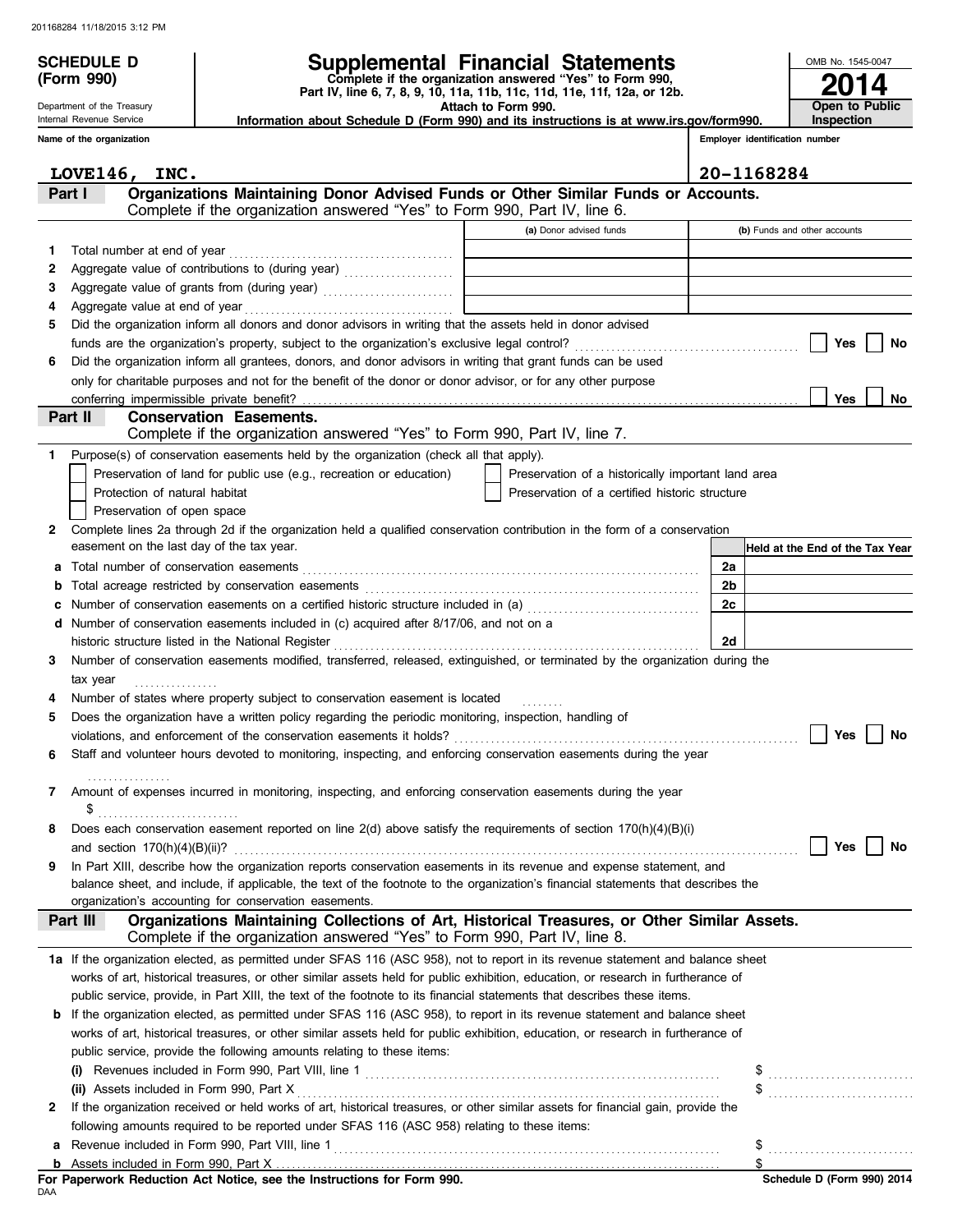|   | Schedule D (Form 990) 2014 $LOVE146, INC.$                                                                                                                                                                                           |                         |                           |                         | 20-1168284      |                      |                     | Page 2    |
|---|--------------------------------------------------------------------------------------------------------------------------------------------------------------------------------------------------------------------------------------|-------------------------|---------------------------|-------------------------|-----------------|----------------------|---------------------|-----------|
|   | Organizations Maintaining Collections of Art, Historical Treasures, or Other Similar Assets (continued)<br>Part III                                                                                                                  |                         |                           |                         |                 |                      |                     |           |
| 3 | Using the organization's acquisition, accession, and other records, check any of the following that are a significant use of its<br>collection items (check all that apply):                                                         |                         |                           |                         |                 |                      |                     |           |
| a | Public exhibition                                                                                                                                                                                                                    | d                       | Loan or exchange programs |                         |                 |                      |                     |           |
| b | Scholarly research                                                                                                                                                                                                                   | е                       |                           |                         |                 |                      |                     |           |
| c | Preservation for future generations                                                                                                                                                                                                  |                         |                           |                         |                 |                      |                     |           |
|   | Provide a description of the organization's collections and explain how they further the organization's exempt purpose in Part                                                                                                       |                         |                           |                         |                 |                      |                     |           |
|   | XIII.                                                                                                                                                                                                                                |                         |                           |                         |                 |                      |                     |           |
| 5 | During the year, did the organization solicit or receive donations of art, historical treasures, or other similar                                                                                                                    |                         |                           |                         |                 |                      |                     |           |
|   |                                                                                                                                                                                                                                      |                         |                           |                         |                 |                      | Yes                 | No        |
|   | <b>Part IV</b><br><b>Escrow and Custodial Arrangements.</b>                                                                                                                                                                          |                         |                           |                         |                 |                      |                     |           |
|   | Complete if the organization answered "Yes" to Form 990, Part IV, line 9, or reported an amount on Form                                                                                                                              |                         |                           |                         |                 |                      |                     |           |
|   | 990, Part X, line 21.                                                                                                                                                                                                                |                         |                           |                         |                 |                      |                     |           |
|   | 1a Is the organization an agent, trustee, custodian or other intermediary for contributions or other assets not                                                                                                                      |                         |                           |                         |                 |                      |                     |           |
|   |                                                                                                                                                                                                                                      |                         |                           |                         |                 |                      | Yes                 | No        |
|   | <b>b</b> If "Yes," explain the arrangement in Part XIII and complete the following table:                                                                                                                                            |                         |                           |                         |                 |                      |                     |           |
|   |                                                                                                                                                                                                                                      |                         |                           |                         |                 |                      | Amount              |           |
|   | c Beginning balance <b>contract to the contract of the set of the contract of the contract of the contract of the contract of the contract of the contract of the contract of the contract of the contract of the contract of th</b> |                         |                           |                         |                 | 1c                   |                     |           |
|   |                                                                                                                                                                                                                                      |                         |                           |                         |                 | 1d                   |                     |           |
| е | Distributions during the year manufactured contains and all the year manufactured with the year manufactured with the year manufactured with the year manufactured with the year manufactured with the year manufactured with        |                         |                           |                         |                 | 1е                   |                     |           |
| f | Ending balance <b>construction and the construction of the construction</b> of the construction of the construction of the construction of the construction of the construction of the construction of the construction of the cons  |                         |                           |                         |                 | 1f                   |                     |           |
|   | 2a Did the organization include an amount on Form 990, Part X, line 21, for escrow or custodial account liability?                                                                                                                   |                         |                           |                         |                 |                      | Yes                 | <b>No</b> |
|   | Part V<br><b>Endowment Funds.</b>                                                                                                                                                                                                    |                         |                           |                         |                 |                      |                     |           |
|   | Complete if the organization answered "Yes" to Form 990, Part IV, line 10.                                                                                                                                                           |                         |                           |                         |                 |                      |                     |           |
|   |                                                                                                                                                                                                                                      | (a) Current year        | (b) Prior year            | (c) Two years back      |                 | (d) Three years back | (e) Four years back |           |
|   | 1a Beginning of year balance                                                                                                                                                                                                         |                         |                           |                         |                 |                      |                     |           |
|   | <b>b</b> Contributions <b>contributions</b>                                                                                                                                                                                          |                         |                           |                         |                 |                      |                     |           |
|   | c Net investment earnings, gains, and                                                                                                                                                                                                |                         |                           |                         |                 |                      |                     |           |
|   |                                                                                                                                                                                                                                      |                         |                           |                         |                 |                      |                     |           |
|   | d Grants or scholarships                                                                                                                                                                                                             |                         |                           |                         |                 |                      |                     |           |
|   | e Other expenditures for facilities and                                                                                                                                                                                              |                         |                           |                         |                 |                      |                     |           |
|   |                                                                                                                                                                                                                                      |                         |                           |                         |                 |                      |                     |           |
|   | f Administrative expenses                                                                                                                                                                                                            |                         |                           |                         |                 |                      |                     |           |
| g |                                                                                                                                                                                                                                      |                         |                           |                         |                 |                      |                     |           |
|   | Provide the estimated percentage of the current year end balance (line 1g, column (a)) held as:                                                                                                                                      |                         |                           |                         |                 |                      |                     |           |
|   | a Board designated or quasi-endowment                                                                                                                                                                                                |                         |                           |                         |                 |                      |                     |           |
|   | <b>b</b> Permanent endowment<br>℅                                                                                                                                                                                                    |                         |                           |                         |                 |                      |                     |           |
|   | c Temporarily restricted endowment                                                                                                                                                                                                   | $\%$<br>.               |                           |                         |                 |                      |                     |           |
|   | The percentages in lines 2a, 2b, and 2c should equal 100%.                                                                                                                                                                           |                         |                           |                         |                 |                      |                     |           |
|   | 3a Are there endowment funds not in the possession of the organization that are held and administered for the                                                                                                                        |                         |                           |                         |                 |                      |                     |           |
|   | organization by:                                                                                                                                                                                                                     |                         |                           |                         |                 |                      |                     | Yes<br>No |
|   |                                                                                                                                                                                                                                      |                         |                           |                         |                 |                      | 3a(i)               |           |
|   |                                                                                                                                                                                                                                      |                         |                           |                         |                 |                      | 3a(ii)              |           |
|   |                                                                                                                                                                                                                                      |                         |                           |                         |                 |                      | 3b                  |           |
|   | Describe in Part XIII the intended uses of the organization's endowment funds.                                                                                                                                                       |                         |                           |                         |                 |                      |                     |           |
|   | Land, Buildings, and Equipment.<br>Part VI                                                                                                                                                                                           |                         |                           |                         |                 |                      |                     |           |
|   | Complete if the organization answered "Yes" to Form 990, Part IV, line 11a. See Form 990, Part X, line 10.<br>Description of property                                                                                                | (a) Cost or other basis |                           | (b) Cost or other basis | (c) Accumulated |                      | (d) Book value      |           |
|   |                                                                                                                                                                                                                                      | (investment)            |                           | (other)                 | depreciation    |                      |                     |           |
|   |                                                                                                                                                                                                                                      |                         |                           |                         |                 |                      |                     |           |
|   |                                                                                                                                                                                                                                      |                         |                           |                         |                 |                      |                     |           |
|   | c Leasehold improvements                                                                                                                                                                                                             |                         |                           | 50,311                  |                 | 8,385                |                     | 41,926    |
|   |                                                                                                                                                                                                                                      |                         |                           | 37,696                  |                 | 24,608               |                     | 13,088    |
|   |                                                                                                                                                                                                                                      |                         |                           | 20,588                  |                 | 8,578                |                     | 12,010    |
|   | Total. Add lines 1a through 1e. (Column (d) must equal Form 990, Part X, column (B), line 10c.)                                                                                                                                      |                         |                           |                         |                 |                      |                     | 67,024    |
|   |                                                                                                                                                                                                                                      |                         |                           |                         |                 |                      |                     |           |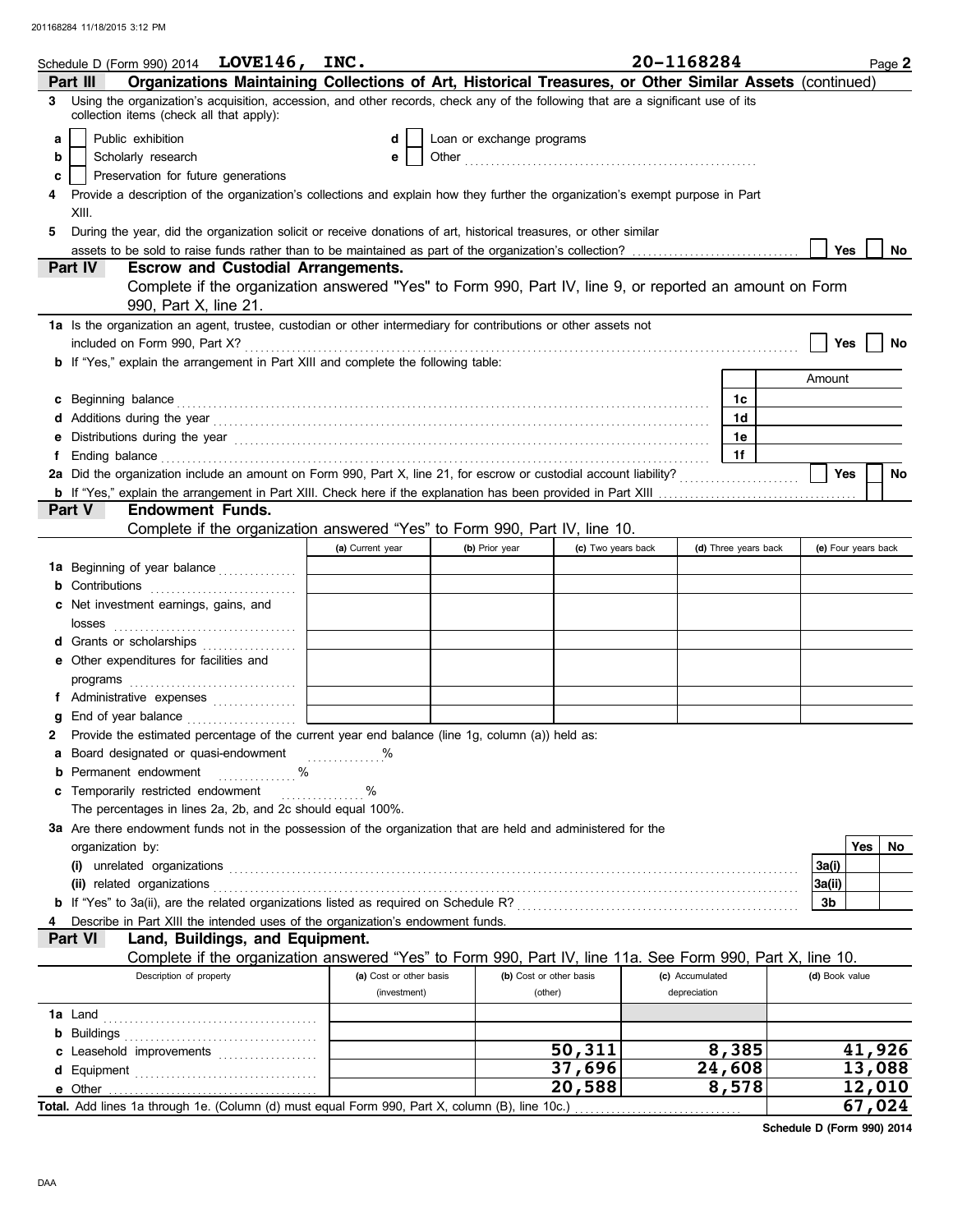|                           | Schedule D (Form 990) 2014 LOVE146, INC.                                                                                                                                                                                                 |                 |                | 20-1168284                       | Page 3         |
|---------------------------|------------------------------------------------------------------------------------------------------------------------------------------------------------------------------------------------------------------------------------------|-----------------|----------------|----------------------------------|----------------|
| Part VII                  | Investments-Other Securities.                                                                                                                                                                                                            |                 |                |                                  |                |
|                           | Complete if the organization answered "Yes" to Form 990, Part IV, line 11b. See Form 990, Part X, line 12.                                                                                                                               |                 |                |                                  |                |
|                           | (a) Description of security or category                                                                                                                                                                                                  |                 | (b) Book value | (c) Method of valuation:         |                |
|                           | (including name of security)                                                                                                                                                                                                             |                 |                | Cost or end-of-year market value |                |
| (1) Financial derivatives |                                                                                                                                                                                                                                          |                 |                |                                  |                |
|                           |                                                                                                                                                                                                                                          |                 |                |                                  |                |
| $(3)$ Other               |                                                                                                                                                                                                                                          |                 |                |                                  |                |
|                           |                                                                                                                                                                                                                                          |                 |                |                                  |                |
|                           |                                                                                                                                                                                                                                          |                 |                |                                  |                |
|                           | $\overline{(\mathsf{C})}$ . The contract of the contract of the contract of the contract of the contract of the contract of the contract of the contract of the contract of the contract of the contract of the contract of the contract |                 |                |                                  |                |
|                           |                                                                                                                                                                                                                                          |                 |                |                                  |                |
|                           |                                                                                                                                                                                                                                          |                 |                |                                  |                |
|                           |                                                                                                                                                                                                                                          |                 |                |                                  |                |
|                           |                                                                                                                                                                                                                                          |                 |                |                                  |                |
| (H)                       |                                                                                                                                                                                                                                          |                 |                |                                  |                |
|                           | Total. (Column (b) must equal Form 990, Part X, col. (B) line 12.)                                                                                                                                                                       |                 |                |                                  |                |
| Part VIII                 | Investments-Program Related.                                                                                                                                                                                                             |                 |                |                                  |                |
|                           | Complete if the organization answered "Yes" to Form 990, Part IV, line 11c. See Form 990, Part X, line 13.                                                                                                                               |                 |                |                                  |                |
|                           | (a) Description of investment                                                                                                                                                                                                            |                 | (b) Book value | (c) Method of valuation:         |                |
|                           |                                                                                                                                                                                                                                          |                 |                | Cost or end-of-year market value |                |
| (1)                       |                                                                                                                                                                                                                                          |                 |                |                                  |                |
| (2)                       |                                                                                                                                                                                                                                          |                 |                |                                  |                |
| (3)                       |                                                                                                                                                                                                                                          |                 |                |                                  |                |
| (4)                       |                                                                                                                                                                                                                                          |                 |                |                                  |                |
| (5)                       |                                                                                                                                                                                                                                          |                 |                |                                  |                |
| (6)                       |                                                                                                                                                                                                                                          |                 |                |                                  |                |
| (7)                       |                                                                                                                                                                                                                                          |                 |                |                                  |                |
| (8)                       |                                                                                                                                                                                                                                          |                 |                |                                  |                |
| (9)                       |                                                                                                                                                                                                                                          |                 |                |                                  |                |
|                           | Total. (Column (b) must equal Form 990, Part X, col. (B) line 13.)                                                                                                                                                                       |                 |                |                                  |                |
| Part IX                   | <b>Other Assets.</b>                                                                                                                                                                                                                     |                 |                |                                  |                |
|                           | Complete if the organization answered "Yes" to Form 990, Part IV, line 11d. See Form 990, Part X, line 15.                                                                                                                               |                 |                |                                  |                |
|                           |                                                                                                                                                                                                                                          | (a) Description |                |                                  | (b) Book value |
| (1)                       |                                                                                                                                                                                                                                          |                 |                |                                  |                |
| (2)                       |                                                                                                                                                                                                                                          |                 |                |                                  |                |
| (3)                       |                                                                                                                                                                                                                                          |                 |                |                                  |                |
| (4)                       |                                                                                                                                                                                                                                          |                 |                |                                  |                |
| (5)                       |                                                                                                                                                                                                                                          |                 |                |                                  |                |
| (6)                       |                                                                                                                                                                                                                                          |                 |                |                                  |                |
| (7)                       |                                                                                                                                                                                                                                          |                 |                |                                  |                |
| (8)                       |                                                                                                                                                                                                                                          |                 |                |                                  |                |
| (9)                       |                                                                                                                                                                                                                                          |                 |                |                                  |                |
|                           | Total. (Column (b) must equal Form 990, Part X, col. (B) line 15.)                                                                                                                                                                       |                 |                |                                  |                |
| Part X                    | Other Liabilities.                                                                                                                                                                                                                       |                 |                |                                  |                |
|                           | Complete if the organization answered "Yes" to Form 990, Part IV, line 11e or 11f. See Form 990, Part X,                                                                                                                                 |                 |                |                                  |                |
|                           | line 25.                                                                                                                                                                                                                                 |                 |                |                                  |                |
| 1.                        | (a) Description of liability                                                                                                                                                                                                             |                 | (b) Book value |                                  |                |
| (1)                       | Federal income taxes                                                                                                                                                                                                                     |                 |                |                                  |                |
| (2)                       | CAPITAL LEASE NET<br><b>CURRENT</b><br>OF                                                                                                                                                                                                |                 | 13,141         |                                  |                |
| (3)                       |                                                                                                                                                                                                                                          |                 |                |                                  |                |
| (4)                       |                                                                                                                                                                                                                                          |                 |                |                                  |                |
| (5)                       |                                                                                                                                                                                                                                          |                 |                |                                  |                |
| (6)                       |                                                                                                                                                                                                                                          |                 |                |                                  |                |
| (7)                       |                                                                                                                                                                                                                                          |                 |                |                                  |                |
| (8)                       |                                                                                                                                                                                                                                          |                 |                |                                  |                |
| (9)                       |                                                                                                                                                                                                                                          |                 |                |                                  |                |
|                           | Total. (Column (b) must equal Form 990, Part X, col. (B) line 25.)                                                                                                                                                                       |                 | 13,141         |                                  |                |

| <b>Total.</b> (Column (b) must equal Form 990, Part X, col. (B) line 25.) |
|---------------------------------------------------------------------------|
|---------------------------------------------------------------------------|

Liability for uncertain tax positions. In Part XIII, provide the text of the footnote to the organization's financial statements that reports the **2.** organization's liability for uncertain tax positions under FIN 48 (ASC 740). Check here if the text of the footnote has been provided in Part XIII .

| LOVE146, INC.   | 20-1168284 |
|-----------------|------------|
| Othor Coourting |            |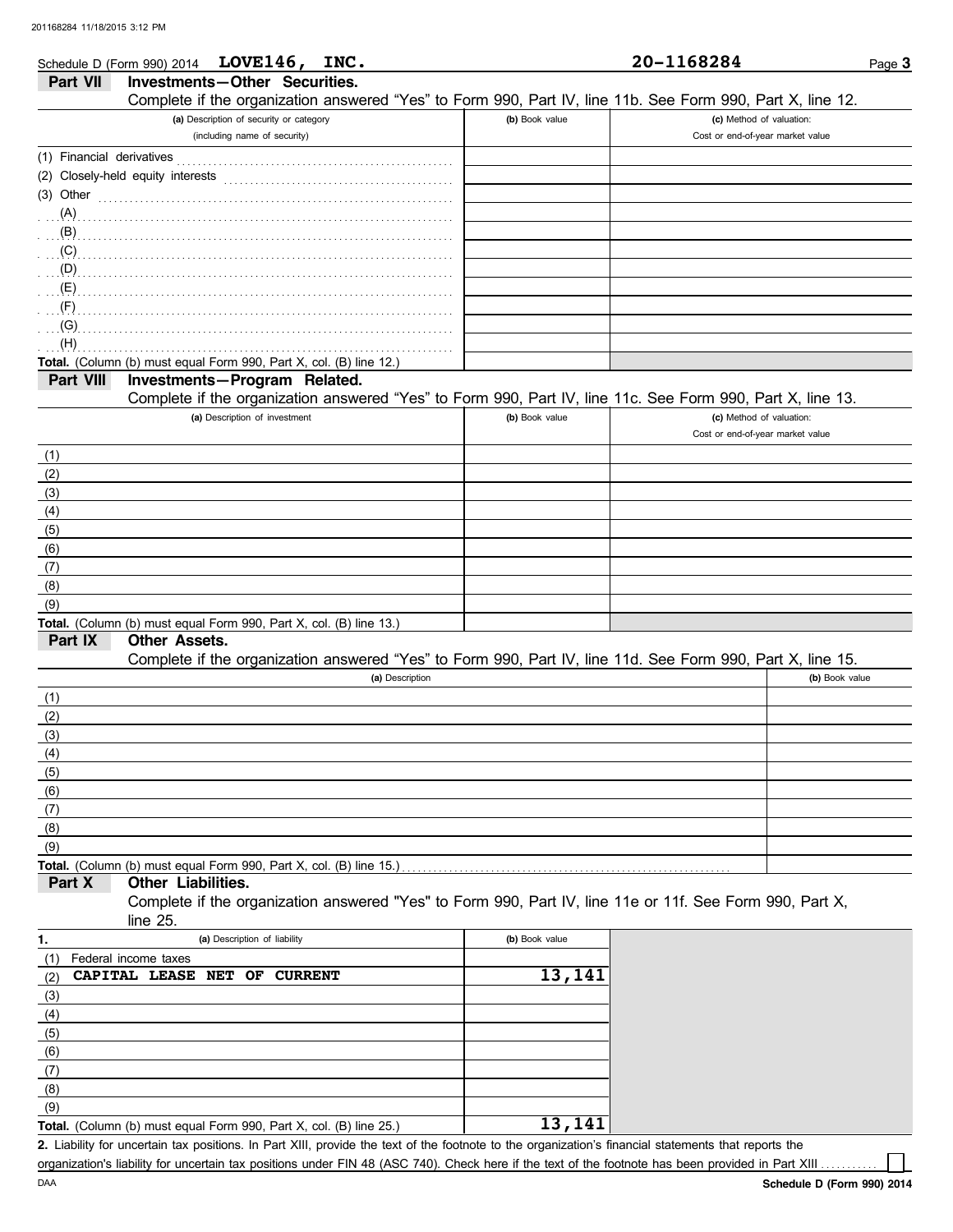|    | Schedule D (Form 990) 2014 $LOVE146, INC.$                                                                                                                                                                                                                        |                | 20-1168284   | Page 4    |
|----|-------------------------------------------------------------------------------------------------------------------------------------------------------------------------------------------------------------------------------------------------------------------|----------------|--------------|-----------|
|    | Reconciliation of Revenue per Audited Financial Statements With Revenue per Return.<br>Part XI                                                                                                                                                                    |                |              |           |
|    | Complete if the organization answered "Yes" to Form 990, Part IV, line 12a.                                                                                                                                                                                       |                |              |           |
| 1. |                                                                                                                                                                                                                                                                   |                | $\mathbf{1}$ | 3,093,514 |
| 2  | Amounts included on line 1 but not on Form 990, Part VIII, line 12:                                                                                                                                                                                               |                |              |           |
| a  |                                                                                                                                                                                                                                                                   | 2a             |              |           |
| b  |                                                                                                                                                                                                                                                                   | 2 <sub>b</sub> |              |           |
|    |                                                                                                                                                                                                                                                                   | 2c             |              |           |
| d  |                                                                                                                                                                                                                                                                   | 2d             |              |           |
| e  | Add lines 2a through 2d [11] March 20 [11] March 20 [11] March 20 [11] March 20 [11] March 20 [11] March 20 [11] March 20 [11] March 20 [11] March 20 [11] March 20 [11] March 20 [11] March 20 [11] March 20 [11] March 20 [1                                    |                | 2e           |           |
| 3  |                                                                                                                                                                                                                                                                   |                | 3            | 3,093,514 |
| 4  | Amounts included on Form 990, Part VIII, line 12, but not on line 1:                                                                                                                                                                                              |                |              |           |
|    |                                                                                                                                                                                                                                                                   | 4a             |              |           |
|    |                                                                                                                                                                                                                                                                   | 4b             |              |           |
| 5. | c Add lines 4a and 4b                                                                                                                                                                                                                                             |                | 4c<br>5      | 3,093,514 |
|    | Reconciliation of Expenses per Audited Financial Statements With Expenses per Return.<br>Part XII                                                                                                                                                                 |                |              |           |
|    | Complete if the organization answered "Yes" to Form 990, Part IV, line 12a.                                                                                                                                                                                       |                |              |           |
|    | 1 Total expenses and losses per audited financial statements [111] Total expenses and losses and losses per audited financial statements [11] Total expenses and losses                                                                                           |                | $\mathbf{1}$ | 3,030,652 |
| 2  | Amounts included on line 1 but not on Form 990, Part IX, line 25:                                                                                                                                                                                                 |                |              |           |
| a  |                                                                                                                                                                                                                                                                   | 2a             |              |           |
|    |                                                                                                                                                                                                                                                                   | 2 <sub>b</sub> |              |           |
|    |                                                                                                                                                                                                                                                                   | 2с             |              |           |
|    |                                                                                                                                                                                                                                                                   | <b>2d</b>      |              |           |
|    |                                                                                                                                                                                                                                                                   |                | <b>2e</b>    |           |
| 3  |                                                                                                                                                                                                                                                                   |                | 3            | 3,030,652 |
| 4  | Amounts included on Form 990, Part IX, line 25, but not on line 1:                                                                                                                                                                                                |                |              |           |
|    |                                                                                                                                                                                                                                                                   | 4a             |              |           |
|    |                                                                                                                                                                                                                                                                   |                |              |           |
|    |                                                                                                                                                                                                                                                                   | 4b             |              |           |
|    | <b>b</b> Other (Describe in Part XIII.) <b>CONSIDENT</b> 2014 12:00 12:00 12:00 12:00 12:00 12:00 12:00 12:00 12:00 12:00 12:00 12:00 12:00 12:00 12:00 12:00 12:00 12:00 12:00 12:00 12:00 12:00 12:00 12:00 12:00 12:00 12:00 12:00 12<br>c Add lines 4a and 4b |                | 4c           |           |
|    |                                                                                                                                                                                                                                                                   |                | 5            | 3,030,652 |
|    | Part XIII Supplemental Information.                                                                                                                                                                                                                               |                |              |           |
|    | Provide the descriptions required for Part II, lines 3, 5, and 9; Part III, lines 1a and 4; Part IV, lines 1b and 2b; Part V, line 4; Part X, line                                                                                                                |                |              |           |
|    | 2; Part XI, lines 2d and 4b; and Part XII, lines 2d and 4b. Also complete this part to provide any additional information.                                                                                                                                        |                |              |           |
|    |                                                                                                                                                                                                                                                                   |                |              |           |
|    |                                                                                                                                                                                                                                                                   |                |              |           |
|    |                                                                                                                                                                                                                                                                   |                |              |           |
|    |                                                                                                                                                                                                                                                                   |                |              |           |
|    |                                                                                                                                                                                                                                                                   |                |              |           |
|    |                                                                                                                                                                                                                                                                   |                |              |           |
|    |                                                                                                                                                                                                                                                                   |                |              |           |
|    |                                                                                                                                                                                                                                                                   |                |              |           |
|    |                                                                                                                                                                                                                                                                   |                |              |           |
|    |                                                                                                                                                                                                                                                                   |                |              |           |
|    |                                                                                                                                                                                                                                                                   |                |              |           |
|    |                                                                                                                                                                                                                                                                   |                |              |           |
|    |                                                                                                                                                                                                                                                                   |                |              |           |
|    |                                                                                                                                                                                                                                                                   |                |              |           |
|    |                                                                                                                                                                                                                                                                   |                |              |           |
|    |                                                                                                                                                                                                                                                                   |                |              |           |
|    |                                                                                                                                                                                                                                                                   |                |              |           |
|    |                                                                                                                                                                                                                                                                   |                |              |           |
|    |                                                                                                                                                                                                                                                                   |                |              |           |
|    |                                                                                                                                                                                                                                                                   |                |              |           |
|    |                                                                                                                                                                                                                                                                   |                |              |           |
|    |                                                                                                                                                                                                                                                                   |                |              |           |
|    |                                                                                                                                                                                                                                                                   |                |              |           |
|    |                                                                                                                                                                                                                                                                   |                |              |           |
|    |                                                                                                                                                                                                                                                                   |                |              |           |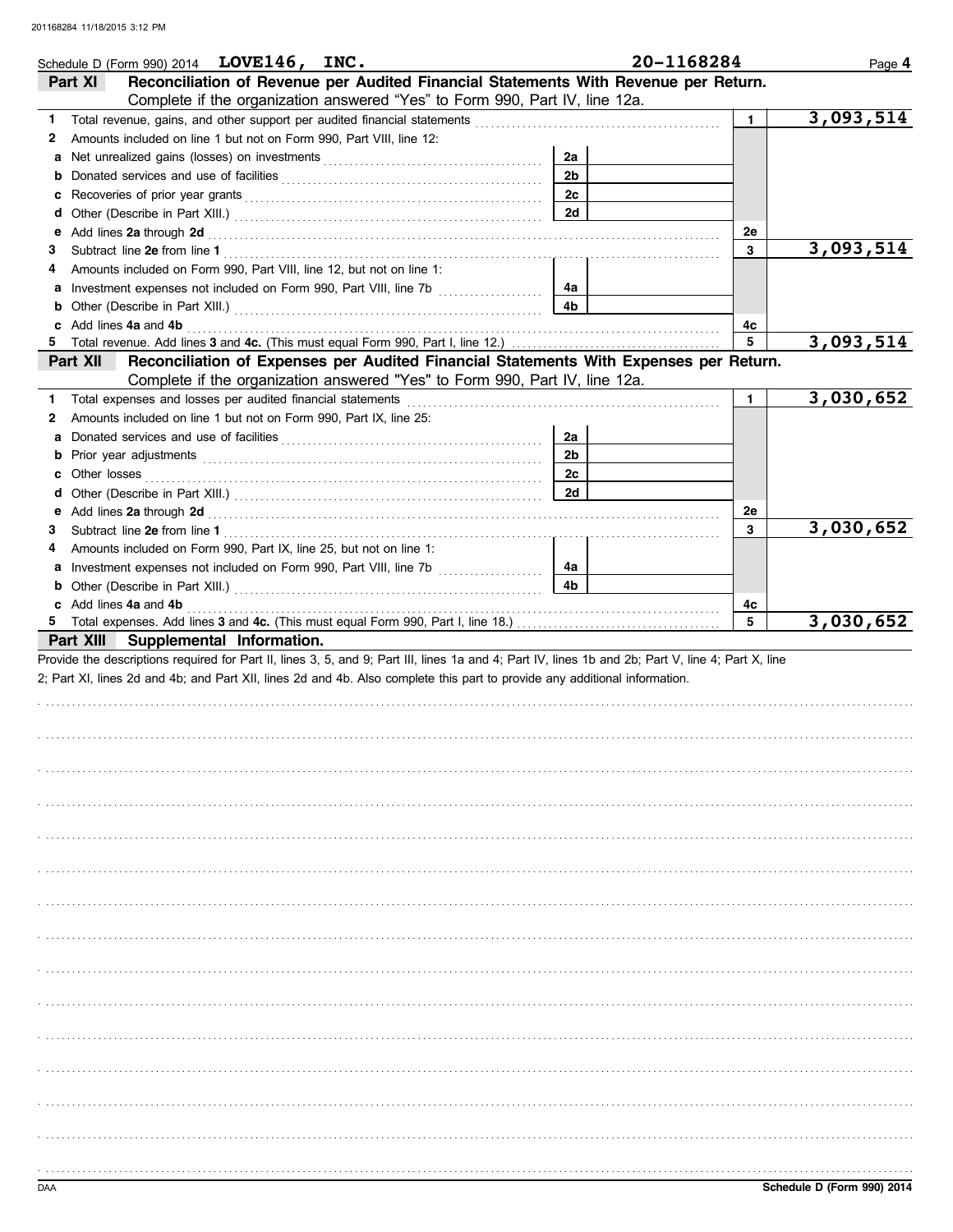|  | Schedule D (Form 990) 2014 LOVE146, INC.<br>Part XIII Supplemental Information (continued) |  | 20-1168284 | Page 5 |
|--|--------------------------------------------------------------------------------------------|--|------------|--------|
|  |                                                                                            |  |            |        |
|  |                                                                                            |  |            |        |
|  |                                                                                            |  |            |        |
|  |                                                                                            |  |            |        |
|  |                                                                                            |  |            |        |
|  |                                                                                            |  |            |        |
|  |                                                                                            |  |            |        |
|  |                                                                                            |  |            |        |
|  |                                                                                            |  |            |        |
|  |                                                                                            |  |            |        |
|  |                                                                                            |  |            |        |
|  |                                                                                            |  |            |        |
|  |                                                                                            |  |            |        |
|  |                                                                                            |  |            |        |
|  |                                                                                            |  |            |        |
|  |                                                                                            |  |            |        |
|  |                                                                                            |  |            |        |
|  |                                                                                            |  |            |        |
|  |                                                                                            |  |            |        |
|  |                                                                                            |  |            |        |
|  |                                                                                            |  |            |        |
|  |                                                                                            |  |            |        |
|  |                                                                                            |  |            |        |
|  |                                                                                            |  |            |        |
|  |                                                                                            |  |            |        |
|  |                                                                                            |  |            |        |
|  |                                                                                            |  |            |        |
|  |                                                                                            |  |            |        |
|  |                                                                                            |  |            |        |
|  |                                                                                            |  |            |        |
|  |                                                                                            |  |            |        |
|  |                                                                                            |  |            |        |
|  |                                                                                            |  |            |        |
|  |                                                                                            |  |            |        |
|  |                                                                                            |  |            |        |
|  |                                                                                            |  |            |        |
|  |                                                                                            |  |            |        |
|  |                                                                                            |  |            |        |
|  |                                                                                            |  |            |        |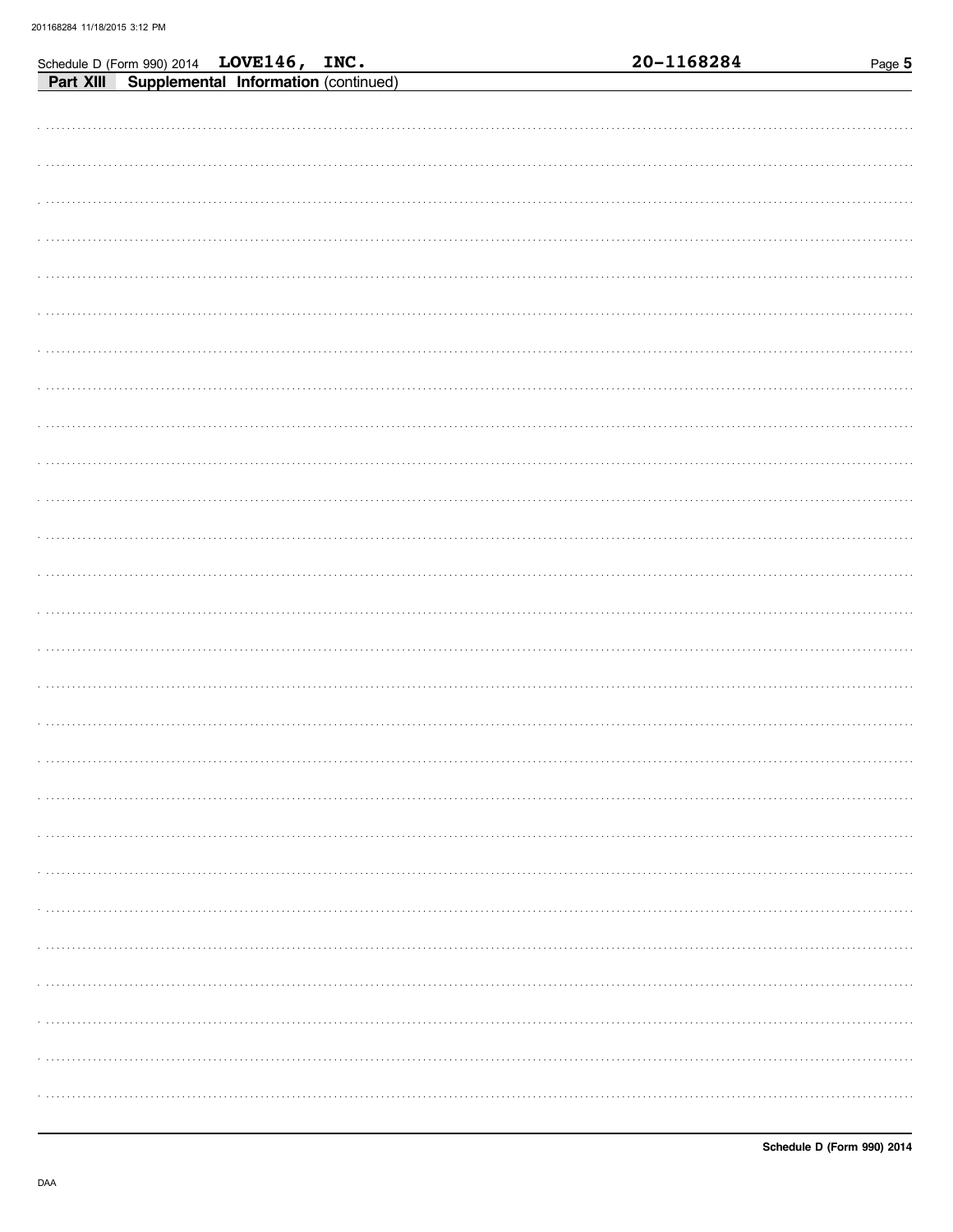| <b>SCHEDULE F</b><br>(Form 990)                        |                                           |                                                                                       | <b>Statement of Activities Outside the United States</b><br>Complete if the organization answered "Yes" on Form 990, Part IV, line 14b, 15, or 16.                                                                               |                                                                                                             | OMB No. 1545-0047<br>014                                      |
|--------------------------------------------------------|-------------------------------------------|---------------------------------------------------------------------------------------|----------------------------------------------------------------------------------------------------------------------------------------------------------------------------------------------------------------------------------|-------------------------------------------------------------------------------------------------------------|---------------------------------------------------------------|
|                                                        |                                           |                                                                                       | Attach to Form 990.                                                                                                                                                                                                              |                                                                                                             | Open to Public                                                |
| Department of the Treasury<br>Internal Revenue Service |                                           |                                                                                       | Information about Schedule F (Form 990) and its instructions is at www.irs.gov/form990.                                                                                                                                          |                                                                                                             | Inspection                                                    |
| Name of the organization                               |                                           | LOVE146, INC.                                                                         |                                                                                                                                                                                                                                  | Employer identification number<br>20-1168284                                                                |                                                               |
| Part I                                                 |                                           |                                                                                       |                                                                                                                                                                                                                                  | General Information on Activities Outside the United States. Complete if the organization answered "Yes" on |                                                               |
|                                                        | Form 990, Part IV, line 14b.              |                                                                                       |                                                                                                                                                                                                                                  |                                                                                                             |                                                               |
|                                                        |                                           |                                                                                       | 1 For grantmakers. Does the organization maintain records to substantiate the amount of its grants and other<br>assistance, the grantees' eligibility for the grants or assistance, and the selection criteria used to award the |                                                                                                             | $ X $ Yes<br>No                                               |
| 2                                                      | assistance outside the United States.     |                                                                                       | For grantmakers. Describe in Part V the organization's procedures for monitoring the use of its grants and other                                                                                                                 |                                                                                                             |                                                               |
| 3                                                      |                                           |                                                                                       | Activities per Region. (The following Part I, line 3 table can be duplicated if additional space is needed.)                                                                                                                     |                                                                                                             |                                                               |
| (a) Region                                             | (b) Number of<br>offices in the<br>region | (c) Number of<br>employees,<br>agents, and<br>independent<br>contractors<br>in region | (d) Activities conducted in<br>region (by type) (e.g.,<br>fundraising, program services,<br>investments,<br>grants to recipients<br>located in the region)                                                                       | (e) If activity listed in (d) is<br>a program service,<br>describe specific type of<br>service(s) in region | (f) Total<br>expenditures for<br>and investments<br>in region |
| <b>EAST ASIA</b>                                       | AND THE PACIFIC                           |                                                                                       |                                                                                                                                                                                                                                  |                                                                                                             |                                                               |
| (1)<br><b>EUROPE</b>                                   |                                           |                                                                                       | <b>ISSUE</b><br><b>GRANTS</b>                                                                                                                                                                                                    | <b>CHILD</b><br><b>SAFETY</b>                                                                               | 342,290                                                       |
| (2)                                                    |                                           |                                                                                       | <b>ISSUE</b><br><b>GRANTS</b>                                                                                                                                                                                                    | <b>CHILD SAFETY</b>                                                                                         | 38,206                                                        |
| (3)                                                    |                                           |                                                                                       |                                                                                                                                                                                                                                  |                                                                                                             |                                                               |
| (4)                                                    |                                           |                                                                                       |                                                                                                                                                                                                                                  |                                                                                                             |                                                               |
|                                                        |                                           |                                                                                       |                                                                                                                                                                                                                                  |                                                                                                             |                                                               |
| (5)                                                    |                                           |                                                                                       |                                                                                                                                                                                                                                  |                                                                                                             |                                                               |
| (6)                                                    |                                           |                                                                                       |                                                                                                                                                                                                                                  |                                                                                                             |                                                               |
| (7)                                                    |                                           |                                                                                       |                                                                                                                                                                                                                                  |                                                                                                             |                                                               |
| (8)                                                    |                                           |                                                                                       |                                                                                                                                                                                                                                  |                                                                                                             |                                                               |
| (9)                                                    |                                           |                                                                                       |                                                                                                                                                                                                                                  |                                                                                                             |                                                               |
| (10)                                                   |                                           |                                                                                       |                                                                                                                                                                                                                                  |                                                                                                             |                                                               |
| (11)                                                   |                                           |                                                                                       |                                                                                                                                                                                                                                  |                                                                                                             |                                                               |
| (12)                                                   |                                           |                                                                                       |                                                                                                                                                                                                                                  |                                                                                                             |                                                               |
| (13)                                                   |                                           |                                                                                       |                                                                                                                                                                                                                                  |                                                                                                             |                                                               |
| (14)                                                   |                                           |                                                                                       |                                                                                                                                                                                                                                  |                                                                                                             |                                                               |
| (15)                                                   |                                           |                                                                                       |                                                                                                                                                                                                                                  |                                                                                                             |                                                               |
|                                                        |                                           |                                                                                       |                                                                                                                                                                                                                                  |                                                                                                             |                                                               |
| (16)                                                   |                                           |                                                                                       |                                                                                                                                                                                                                                  |                                                                                                             |                                                               |
| (17)<br><b>3a</b> Sub-total                            |                                           |                                                                                       |                                                                                                                                                                                                                                  |                                                                                                             | 380,496                                                       |
| <b>b</b> Total from continuation<br>sheets to Part I   |                                           |                                                                                       |                                                                                                                                                                                                                                  |                                                                                                             |                                                               |
| c Totals (add<br>lines 3a and 3b)                      |                                           |                                                                                       |                                                                                                                                                                                                                                  |                                                                                                             | 380,496                                                       |

For Paperwork Reduction Act Notice, see the Instructions for Form 990. Schedule F (Form 990) 2014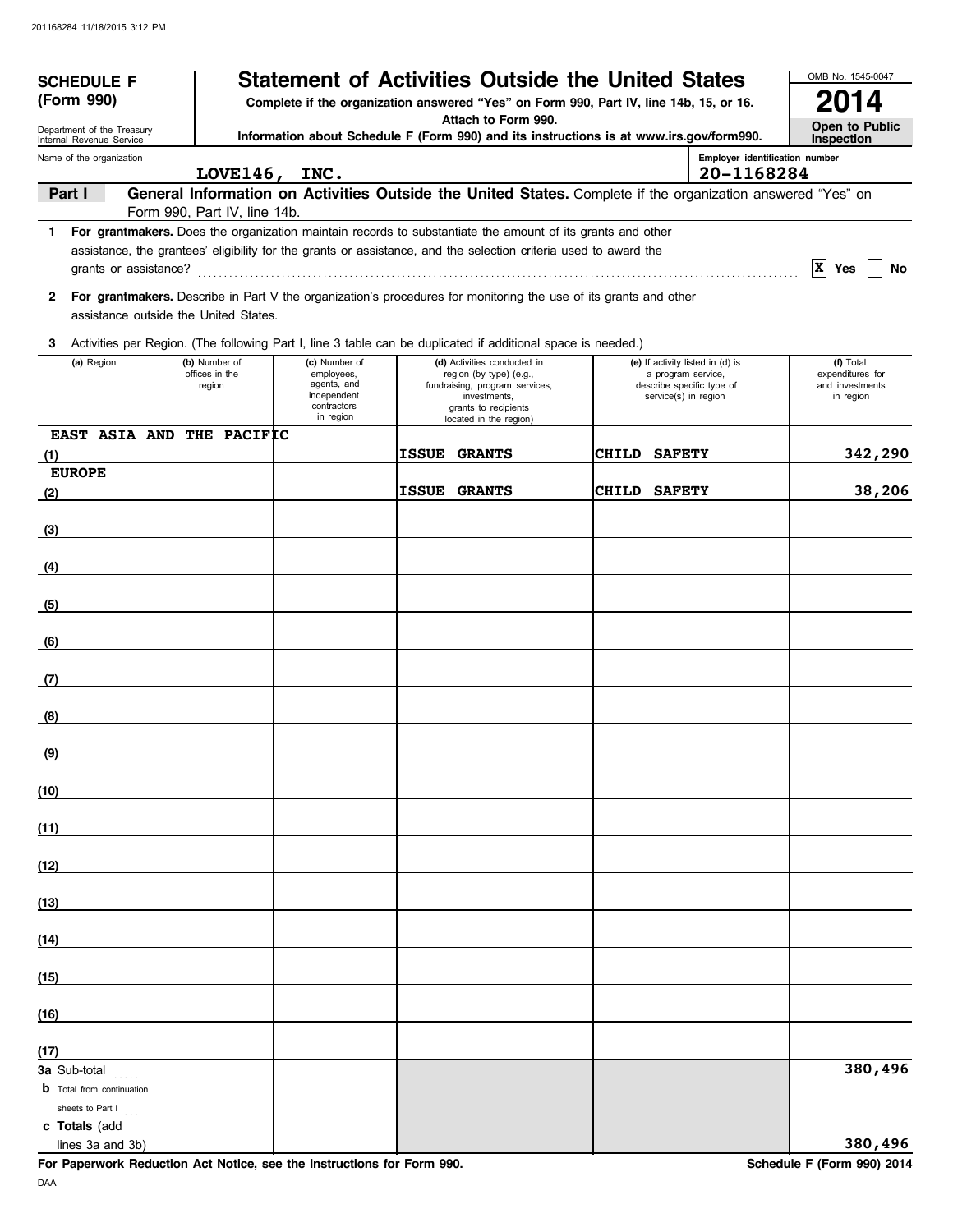| ω                                                     | N                                                                                                                                                                                                                                                   | $\overline{\Xi}$ | (15) | $\frac{14}{1}$ | $\overline{(13)}$ | $\overline{12}$ | 巨 | 间 | ভি | ⊜ | β | ම | ত্র | 闰                                                            | ভি                      | ত্ৰ                                                  | β                                                                     | ∸                                                                 | Part II                                                                                                                                                                                                            |                            |
|-------------------------------------------------------|-----------------------------------------------------------------------------------------------------------------------------------------------------------------------------------------------------------------------------------------------------|------------------|------|----------------|-------------------|-----------------|---|---|----|---|---|---|-----|--------------------------------------------------------------|-------------------------|------------------------------------------------------|-----------------------------------------------------------------------|-------------------------------------------------------------------|--------------------------------------------------------------------------------------------------------------------------------------------------------------------------------------------------------------------|----------------------------|
| Enter total number of other organizations or entities |                                                                                                                                                                                                                                                     |                  |      |                |                   |                 |   |   |    |   |   |   |     |                                                              |                         |                                                      |                                                                       | organization<br>(a) Name of                                       |                                                                                                                                                                                                                    | Schedule F (Form 990) 2014 |
|                                                       |                                                                                                                                                                                                                                                     |                  |      |                |                   |                 |   |   |    |   |   |   |     |                                                              |                         |                                                      |                                                                       | section and EIN<br>(if applicable)<br>(b) IRS code                |                                                                                                                                                                                                                    | LOVE146                    |
|                                                       |                                                                                                                                                                                                                                                     |                  |      |                |                   |                 |   |   |    |   |   |   |     | EAST<br>ASIA                                                 | <b>EUROPE</b>           | EAST<br>ASIA                                         | EAST<br>ASIA                                                          | (c) Region                                                        |                                                                                                                                                                                                                    | INC.                       |
|                                                       | by the IRS, or for which the grantee or counsel has provided a section 501(c)(3) equivalency letter<br>Enter total number of recipient organizations listed above that are recognized as charities by the foreign country, recognized as tax-exempt |                  |      |                |                   |                 |   |   |    |   |   |   |     | AND THE PACIFIC<br>SUPPORT<br><b>CHILED</b><br><b>ADVOCA</b> | SUPPORT<br>CHILD ADVOCA | <b>AND THE</b><br>SUPPORT<br>PACIFIC<br>CHILD ADVOCA | <b>AND THE</b><br>SUPPORT<br>PACIFIC<br><b>CHILD</b><br><b>ADVOCA</b> | (d) Purpose of<br>grant                                           | Part IV, line 15, for any recipient who received more than \$5,000. Part II can be duplicated if additional space is needed<br>Grants and Other Assistance to Organizations or Entities Outside the United States. |                            |
|                                                       |                                                                                                                                                                                                                                                     |                  |      |                |                   |                 |   |   |    |   |   |   |     | 24,000                                                       | 38,20<br>$\overline{6}$ | 27,500                                               | 290,790                                                               | (e) Amount of<br>cash grant                                       |                                                                                                                                                                                                                    | 20-116828<br>۴P            |
|                                                       |                                                                                                                                                                                                                                                     |                  |      |                |                   |                 |   |   |    |   |   |   |     | <b>MIRED</b>                                                 | <b>WIRED</b>            | <b>UZRED</b>                                         | <b>NIRED</b>                                                          | disbursement<br>(f) Manner of<br>cash                             |                                                                                                                                                                                                                    |                            |
|                                                       |                                                                                                                                                                                                                                                     |                  |      |                |                   |                 |   |   |    |   |   |   |     |                                                              |                         |                                                      |                                                                       | (g) Amount of<br>assistance<br>non-cash                           | Complete if the organization answered "Yes" on Form 990,                                                                                                                                                           |                            |
| N                                                     | ┙                                                                                                                                                                                                                                                   |                  |      |                |                   |                 |   |   |    |   |   |   |     |                                                              |                         |                                                      |                                                                       | of non-cash assistance<br>(h) Description                         |                                                                                                                                                                                                                    |                            |
|                                                       |                                                                                                                                                                                                                                                     |                  |      |                |                   |                 |   |   |    |   |   |   |     |                                                              |                         |                                                      |                                                                       | (i) Method of<br>(book, FMV,<br>appraisal,<br>valuation<br>other) |                                                                                                                                                                                                                    | Page 2                     |

**Schedule F (Form 990) 2014**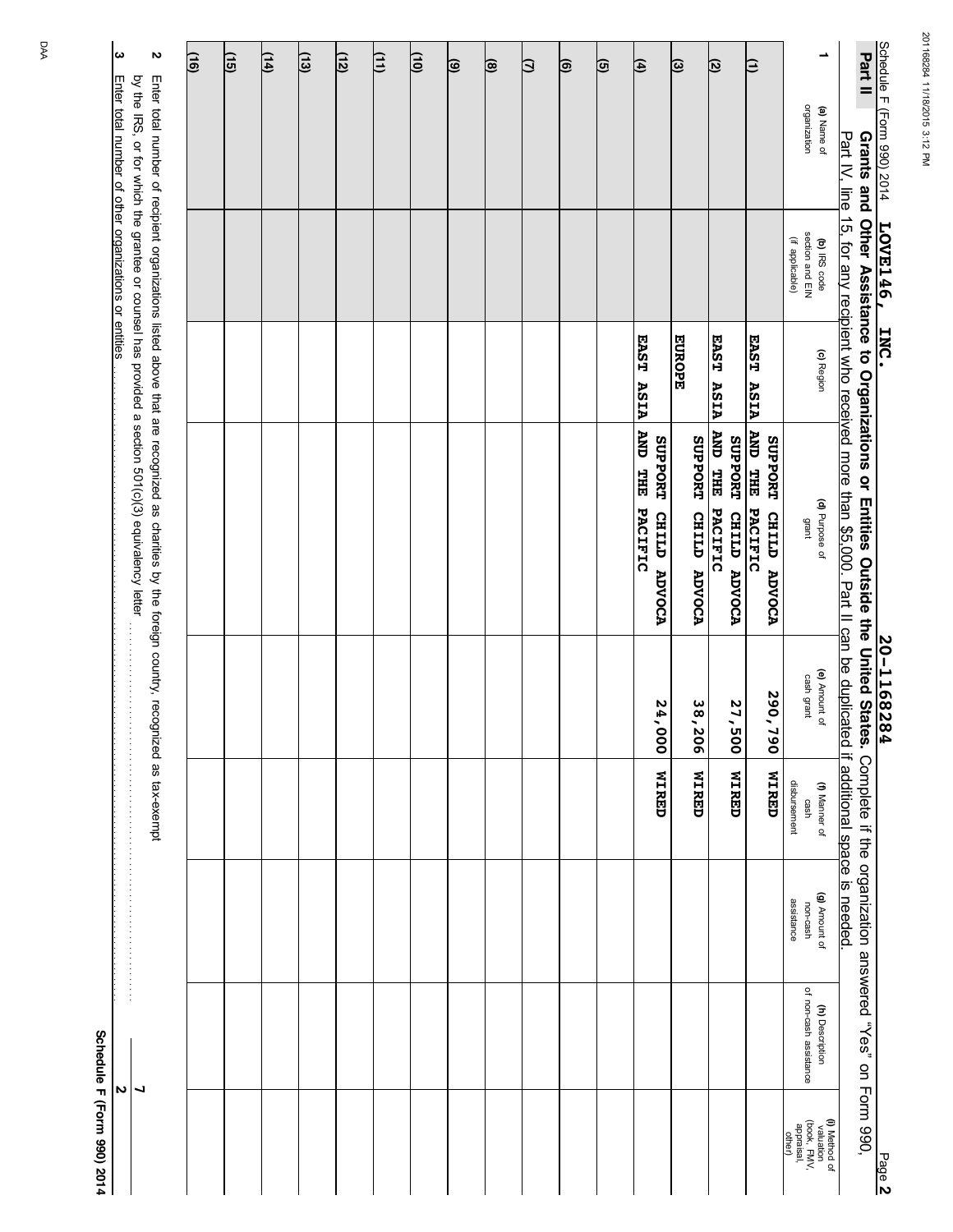|                            | 迪 | 臼 | 间 | $\sqrt{15}$ | (14) | $\overline{13}$ | <u>(12)</u> | 闫 | 皀 | ভি | ছ | ₿ | ⊜ | তি | ৰি | ভ | ত্ৰ | β |                                                                   |               |                                                                                                                                                                                                                                                                           |        |
|----------------------------|---|---|---|-------------|------|-----------------|-------------|---|---|----|---|---|---|----|----|---|-----|---|-------------------------------------------------------------------|---------------|---------------------------------------------------------------------------------------------------------------------------------------------------------------------------------------------------------------------------------------------------------------------------|--------|
|                            |   |   |   |             |      |                 |             |   |   |    |   |   |   |    |    |   |     |   | (a) Type of grant or assistance                                   |               | Schedule F (Form 990) 2014 <b>LOVE146, INC.</b><br>Part III Grants and Other Assistance to Individuals Outside the United States. Complete if the organization answered "Yes" on Form 990, Part IV, line 16.<br>Part III can be duplicated if additional space is needed. |        |
|                            |   |   |   |             |      |                 |             |   |   |    |   |   |   |    |    |   |     |   | (b) Region                                                        |               |                                                                                                                                                                                                                                                                           |        |
|                            |   |   |   |             |      |                 |             |   |   |    |   |   |   |    |    |   |     |   | (c) Number of<br>recipients                                       |               |                                                                                                                                                                                                                                                                           |        |
|                            |   |   |   |             |      |                 |             |   |   |    |   |   |   |    |    |   |     |   | (d) Amount of<br>cash grant                                       |               |                                                                                                                                                                                                                                                                           |        |
|                            |   |   |   |             |      |                 |             |   |   |    |   |   |   |    |    |   |     |   | disbursement<br>cash                                              | (e) Manner of |                                                                                                                                                                                                                                                                           |        |
|                            |   |   |   |             |      |                 |             |   |   |    |   |   |   |    |    |   |     |   | assistance<br>non-cash                                            | (f) Amount of |                                                                                                                                                                                                                                                                           |        |
|                            |   |   |   |             |      |                 |             |   |   |    |   |   |   |    |    |   |     |   | of non-cash assistance<br>(g) Description                         |               |                                                                                                                                                                                                                                                                           |        |
| Schedule F (Form 990) 2014 |   |   |   |             |      |                 |             |   |   |    |   |   |   |    |    |   |     |   | (h) Method of<br>valuation<br>(book, FMV,<br>appraisal,<br>other) |               |                                                                                                                                                                                                                                                                           | Page 3 |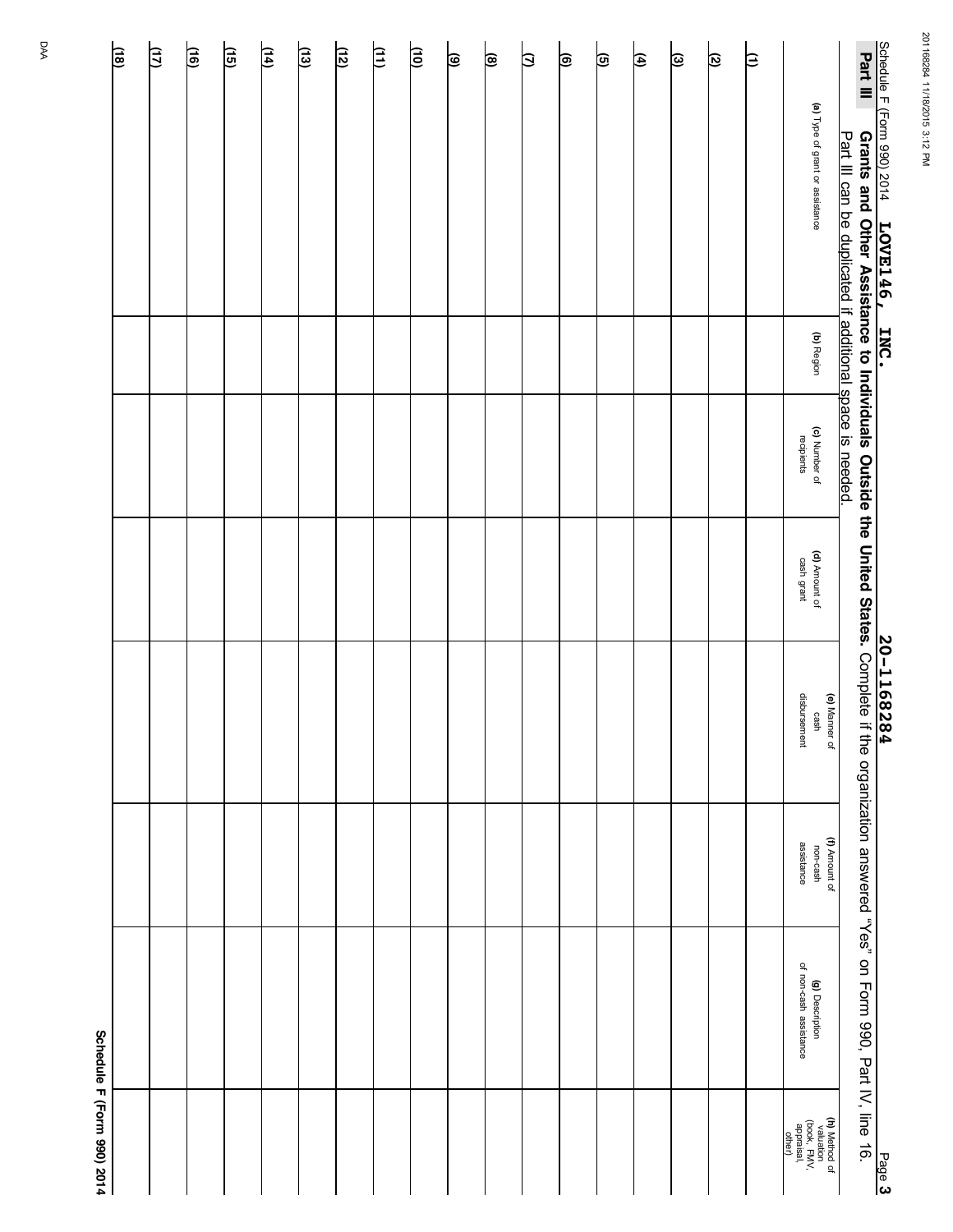|    | Schedule F (Form 990) 2014 $LOVE146$ , INC. |  | 20-1168284                                                                                                                                                                                                                                                                                                               |     | Page 4                         |
|----|---------------------------------------------|--|--------------------------------------------------------------------------------------------------------------------------------------------------------------------------------------------------------------------------------------------------------------------------------------------------------------------------|-----|--------------------------------|
|    | Part IV<br><b>Foreign Forms</b>             |  |                                                                                                                                                                                                                                                                                                                          |     |                                |
| 1. |                                             |  | Was the organization a U.S. transferor of property to a foreign corporation during the tax year? If "Yes,"<br>the organization may be required to file Form 926, Return by a U.S. Transferor of Property to a Foreign<br>Corporation (see Instructions for Form 926) Material Corporation (see Instructions of Form 926) | Yes | $\vert \mathbf{X} \vert$<br>No |
| 2  |                                             |  | Did the organization have an interest in a foreign trust during the tax year? If "Yes," the organization<br>may be required to file Form 3520, Annual Return To Report Transactions With Foreign Trusts and<br>Receipt of Certain Foreign Gifts, and/or Form 3520-A, Annual Information Return of Foreign Trust With a   | Yes | $ \mathbf{x} $<br>No           |
| 3  |                                             |  | Did the organization have an ownership interest in a foreign corporation during the tax year? If "Yes,"<br>the organization may be required to file Form 5471, Information Return of U.S. Persons With Respect to                                                                                                        | Yes | $ \mathbf{X} $ No              |
| 4  |                                             |  | Was the organization a direct or indirect shareholder of a passive foreign investment company or a<br>qualified electing fund during the tax year? If "Yes," the organization may be required to file Form 8621,<br>Information Return by a Shareholder of a Passive Foreign Investment Company or Qualified Electing    | Yes | $\mathbf{X}$ No                |
| 5. |                                             |  | Did the organization have an ownership interest in a foreign partnership during the tax year? If "Yes,"<br>the organization may be required to file Form 8865, Return of U.S. Persons With Respect to Certain                                                                                                            | Yes | $\vert x \vert$<br>No          |
| 6  |                                             |  | Did the organization have any operations in or related to any boycotting countries during the tax year? If<br>"Yes," the organization may be required to file Form 5713, International Boycott Report (see Instructions                                                                                                  | Yes | X <br>No                       |

**Schedule F (Form 990) 2014**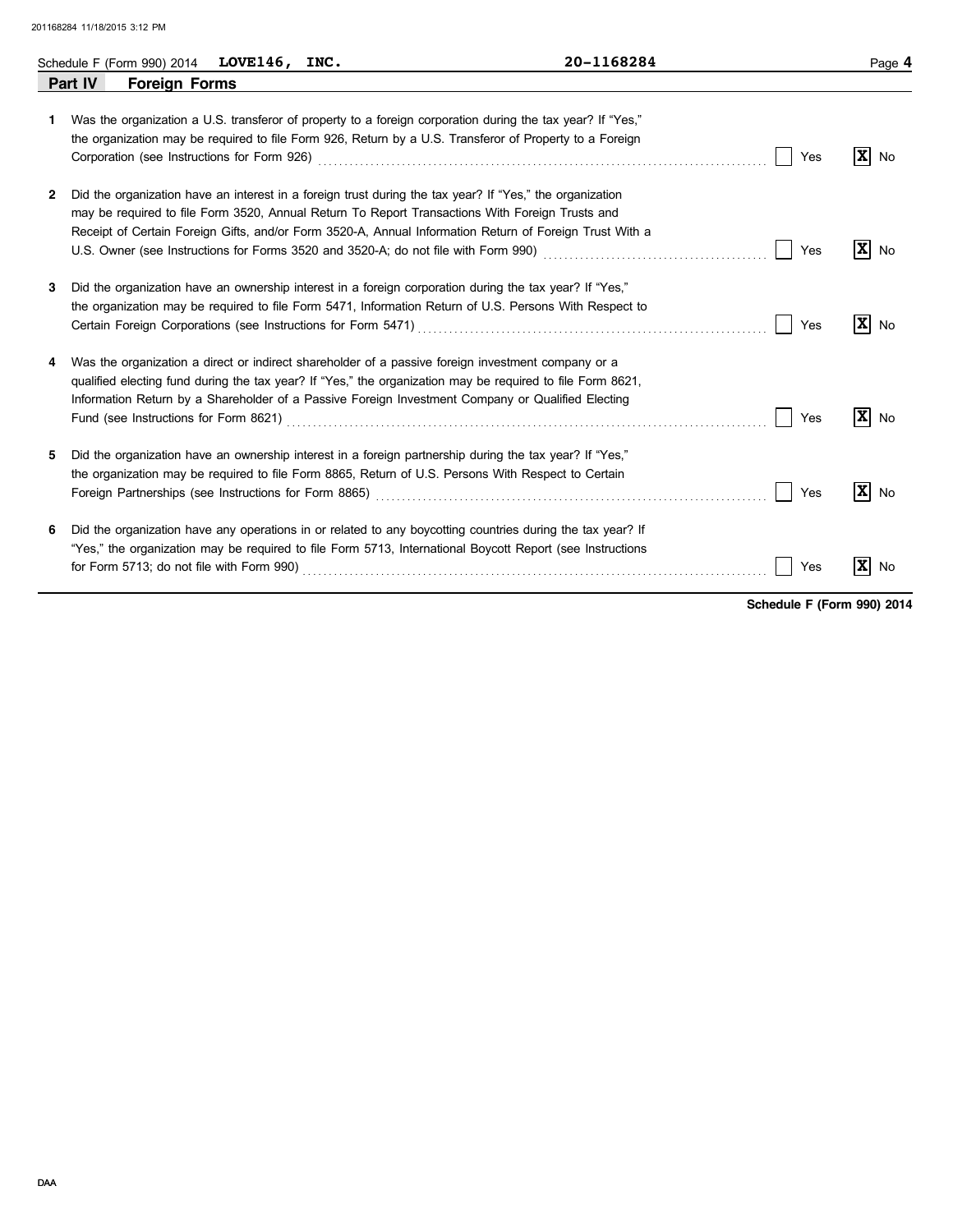| Part V        | Supplemental Information                           |                                                                                                                                                                                                                                                                                                                                                                                    |             |
|---------------|----------------------------------------------------|------------------------------------------------------------------------------------------------------------------------------------------------------------------------------------------------------------------------------------------------------------------------------------------------------------------------------------------------------------------------------------|-------------|
|               | information (see instructions).                    | Provide the information required by Part I, line 2 (monitoring of funds); Part I, line 3, column (f) (accounting method;<br>amounts of investments vs. expenditures per region); Part II, line 1 (accounting method); Part III (accounting method); and<br>Part III, column (c) (estimated number of recipients), as applicable. Also complete this part to provide any additional |             |
|               |                                                    | PART I, LINE 2 - PROCEDURES FOR MONITORING THE USE OF GRANT FUNDS                                                                                                                                                                                                                                                                                                                  |             |
|               |                                                    |                                                                                                                                                                                                                                                                                                                                                                                    |             |
|               |                                                    | THE ORGANIZATION REQUIRES ENTITIES RECEIVING GRANT FUNDING TO REPORT AT A                                                                                                                                                                                                                                                                                                          |             |
|               | MINIMUM ANNUALLY ON THE USE OF THE FUNDS RECEIVED. |                                                                                                                                                                                                                                                                                                                                                                                    |             |
|               |                                                    |                                                                                                                                                                                                                                                                                                                                                                                    |             |
|               | PART I, LINE 3 - ACTIVITIES PER REGION             |                                                                                                                                                                                                                                                                                                                                                                                    |             |
| <b>REGION</b> |                                                    | <b>EXPENDITURES</b><br><b>INVESTMENTS</b>                                                                                                                                                                                                                                                                                                                                          |             |
|               |                                                    |                                                                                                                                                                                                                                                                                                                                                                                    |             |
|               | EAST ASIA AND THE PACIFIC                          | <u>s</u><br>$342,290$ \$                                                                                                                                                                                                                                                                                                                                                           | $\mathbf 0$ |
| <b>EUROPE</b> |                                                    | $\sim$ $\sim$ $\sim$ $\sim$ $\sim$<br>$38,206$ \$                                                                                                                                                                                                                                                                                                                                  | $\mathbf 0$ |
|               |                                                    |                                                                                                                                                                                                                                                                                                                                                                                    |             |
|               | PART V - ADDITIONAL INFORMATION                    |                                                                                                                                                                                                                                                                                                                                                                                    |             |
|               |                                                    |                                                                                                                                                                                                                                                                                                                                                                                    |             |
|               |                                                    |                                                                                                                                                                                                                                                                                                                                                                                    |             |
|               |                                                    | THE ORGANIZATION MAINTAINES RECORDS OF ALL GRANT ASSISTANCE, MONITORS THE                                                                                                                                                                                                                                                                                                          |             |
|               |                                                    | USE OF ASSITANCE AND UTILIZES THEIR FINANICAL SYSTEMS TO ACCOUNT AND TRACK                                                                                                                                                                                                                                                                                                         |             |
| <b>GRANT</b>  | INFORMATION.                                       |                                                                                                                                                                                                                                                                                                                                                                                    |             |
|               |                                                    |                                                                                                                                                                                                                                                                                                                                                                                    |             |
|               |                                                    |                                                                                                                                                                                                                                                                                                                                                                                    |             |
|               |                                                    |                                                                                                                                                                                                                                                                                                                                                                                    |             |
|               |                                                    |                                                                                                                                                                                                                                                                                                                                                                                    |             |
|               |                                                    |                                                                                                                                                                                                                                                                                                                                                                                    |             |
|               |                                                    |                                                                                                                                                                                                                                                                                                                                                                                    |             |
|               |                                                    |                                                                                                                                                                                                                                                                                                                                                                                    |             |
|               |                                                    |                                                                                                                                                                                                                                                                                                                                                                                    |             |
|               |                                                    |                                                                                                                                                                                                                                                                                                                                                                                    |             |
|               |                                                    |                                                                                                                                                                                                                                                                                                                                                                                    |             |
|               |                                                    |                                                                                                                                                                                                                                                                                                                                                                                    |             |
|               |                                                    |                                                                                                                                                                                                                                                                                                                                                                                    |             |
|               |                                                    |                                                                                                                                                                                                                                                                                                                                                                                    |             |
|               |                                                    |                                                                                                                                                                                                                                                                                                                                                                                    |             |
|               |                                                    |                                                                                                                                                                                                                                                                                                                                                                                    |             |
|               |                                                    |                                                                                                                                                                                                                                                                                                                                                                                    |             |
|               |                                                    |                                                                                                                                                                                                                                                                                                                                                                                    |             |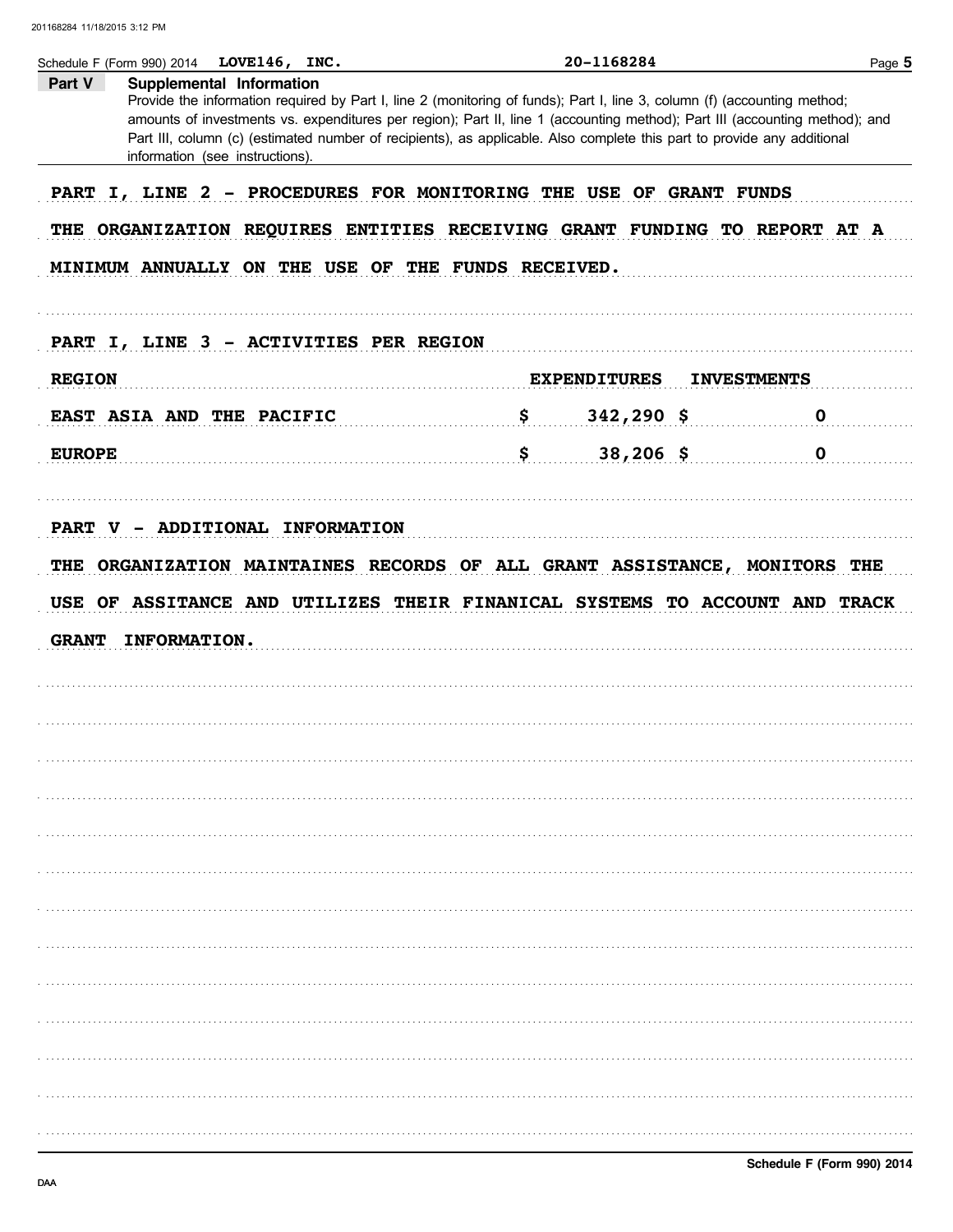| <b>SCHEDULE G</b>                                      | Supplemental Information Regarding Fundraising or Gaming Activities                                                                                                                                                                                                                                                                                                                                                                    |                                                                  |                                             |             |                                                                                                   |                                                                |                                | OMB No. 1545-0047                                       |
|--------------------------------------------------------|----------------------------------------------------------------------------------------------------------------------------------------------------------------------------------------------------------------------------------------------------------------------------------------------------------------------------------------------------------------------------------------------------------------------------------------|------------------------------------------------------------------|---------------------------------------------|-------------|---------------------------------------------------------------------------------------------------|----------------------------------------------------------------|--------------------------------|---------------------------------------------------------|
| (Form 990 or 990-EZ)                                   |                                                                                                                                                                                                                                                                                                                                                                                                                                        | organization entered more than \$15,000 on Form 990-EZ, line 6a. |                                             |             | Complete if the organization answered "Yes" to Form 990, Part IV, lines 17, 18, or 19, or if the  |                                                                |                                |                                                         |
| Department of the Treasury<br>Internal Revenue Service |                                                                                                                                                                                                                                                                                                                                                                                                                                        | Attach to Form 990 or Form 990-EZ.                               |                                             |             | Information about Schedule G (Form 990 or 990-EZ) and its instructions is at www.irs.gov/form990. |                                                                |                                | Open to Public<br>Inspection                            |
| Name of the organization                               |                                                                                                                                                                                                                                                                                                                                                                                                                                        |                                                                  |                                             |             |                                                                                                   |                                                                | Employer identification number |                                                         |
|                                                        | LOVE146, INC.                                                                                                                                                                                                                                                                                                                                                                                                                          |                                                                  |                                             |             |                                                                                                   |                                                                | 20-1168284                     |                                                         |
| Part I                                                 | Fundraising Activities. Complete if the organization answered "Yes" to Form 990, Part IV, line 17.<br>Form 990-EZ filers are not required to complete this part.                                                                                                                                                                                                                                                                       |                                                                  |                                             |             |                                                                                                   |                                                                |                                |                                                         |
| 1.                                                     | Indicate whether the organization raised funds through any of the following activities. Check all that apply.                                                                                                                                                                                                                                                                                                                          |                                                                  |                                             |             |                                                                                                   |                                                                |                                |                                                         |
| Mail solicitations<br>a                                |                                                                                                                                                                                                                                                                                                                                                                                                                                        | e                                                                |                                             |             | Solicitation of non-government grants                                                             |                                                                |                                |                                                         |
| Internet and email solicitations<br>b                  |                                                                                                                                                                                                                                                                                                                                                                                                                                        | f                                                                |                                             |             | Solicitation of government grants                                                                 |                                                                |                                |                                                         |
| Phone solicitations<br>c                               |                                                                                                                                                                                                                                                                                                                                                                                                                                        | Special fundraising events<br>q                                  |                                             |             |                                                                                                   |                                                                |                                |                                                         |
| In-person solicitations<br>d                           |                                                                                                                                                                                                                                                                                                                                                                                                                                        |                                                                  |                                             |             |                                                                                                   |                                                                |                                |                                                         |
|                                                        | 2a Did the organization have a written or oral agreement with any individual (including officers, directors, trustees<br>or key employees listed in Form 990, Part VII) or entity in connection with professional fundraising services?<br>b If "Yes," list the ten highest paid individuals or entities (fundraisers) pursuant to agreements under which the fundraiser is to be<br>compensated at least \$5,000 by the organization. |                                                                  |                                             |             |                                                                                                   |                                                                |                                | No<br>Yes                                               |
|                                                        | (i) Name and address of individual<br>or entity (fundraiser)                                                                                                                                                                                                                                                                                                                                                                           | (ii) Activity                                                    | (iii) Did fund-<br>custody or<br>control of | raiser have | (iv) Gross receipts<br>from activity                                                              | (v) Amount paid to<br>(or retained by)<br>fundraiser listed in |                                | (vi) Amount paid to<br>(or retained by)<br>organization |
|                                                        |                                                                                                                                                                                                                                                                                                                                                                                                                                        |                                                                  | contributions?                              |             |                                                                                                   | col. (i)                                                       |                                |                                                         |
|                                                        |                                                                                                                                                                                                                                                                                                                                                                                                                                        |                                                                  | Yes                                         | No          |                                                                                                   |                                                                |                                |                                                         |
| $\mathbf{1}$                                           |                                                                                                                                                                                                                                                                                                                                                                                                                                        |                                                                  |                                             |             |                                                                                                   |                                                                |                                |                                                         |
| $\mathbf{2}$                                           |                                                                                                                                                                                                                                                                                                                                                                                                                                        |                                                                  |                                             |             |                                                                                                   |                                                                |                                |                                                         |
| 3                                                      |                                                                                                                                                                                                                                                                                                                                                                                                                                        |                                                                  |                                             |             |                                                                                                   |                                                                |                                |                                                         |
| 4                                                      |                                                                                                                                                                                                                                                                                                                                                                                                                                        |                                                                  |                                             |             |                                                                                                   |                                                                |                                |                                                         |
| 5                                                      |                                                                                                                                                                                                                                                                                                                                                                                                                                        |                                                                  |                                             |             |                                                                                                   |                                                                |                                |                                                         |
| 6                                                      |                                                                                                                                                                                                                                                                                                                                                                                                                                        |                                                                  |                                             |             |                                                                                                   |                                                                |                                |                                                         |
| 7                                                      |                                                                                                                                                                                                                                                                                                                                                                                                                                        |                                                                  |                                             |             |                                                                                                   |                                                                |                                |                                                         |
| 8                                                      |                                                                                                                                                                                                                                                                                                                                                                                                                                        |                                                                  |                                             |             |                                                                                                   |                                                                |                                |                                                         |
| 9                                                      |                                                                                                                                                                                                                                                                                                                                                                                                                                        |                                                                  |                                             |             |                                                                                                   |                                                                |                                |                                                         |
| 10                                                     |                                                                                                                                                                                                                                                                                                                                                                                                                                        |                                                                  |                                             |             |                                                                                                   |                                                                |                                |                                                         |
| Total                                                  |                                                                                                                                                                                                                                                                                                                                                                                                                                        |                                                                  |                                             |             |                                                                                                   |                                                                |                                |                                                         |
| 3<br>registration or licensing.                        | List all states in which the organization is registered or licensed to solicit contributions or has been notified it is exempt from                                                                                                                                                                                                                                                                                                    |                                                                  |                                             |             |                                                                                                   |                                                                |                                |                                                         |
|                                                        |                                                                                                                                                                                                                                                                                                                                                                                                                                        |                                                                  |                                             |             |                                                                                                   |                                                                |                                |                                                         |
|                                                        |                                                                                                                                                                                                                                                                                                                                                                                                                                        |                                                                  |                                             |             |                                                                                                   |                                                                |                                |                                                         |
|                                                        |                                                                                                                                                                                                                                                                                                                                                                                                                                        |                                                                  |                                             |             |                                                                                                   |                                                                |                                |                                                         |
|                                                        |                                                                                                                                                                                                                                                                                                                                                                                                                                        |                                                                  |                                             |             |                                                                                                   |                                                                |                                |                                                         |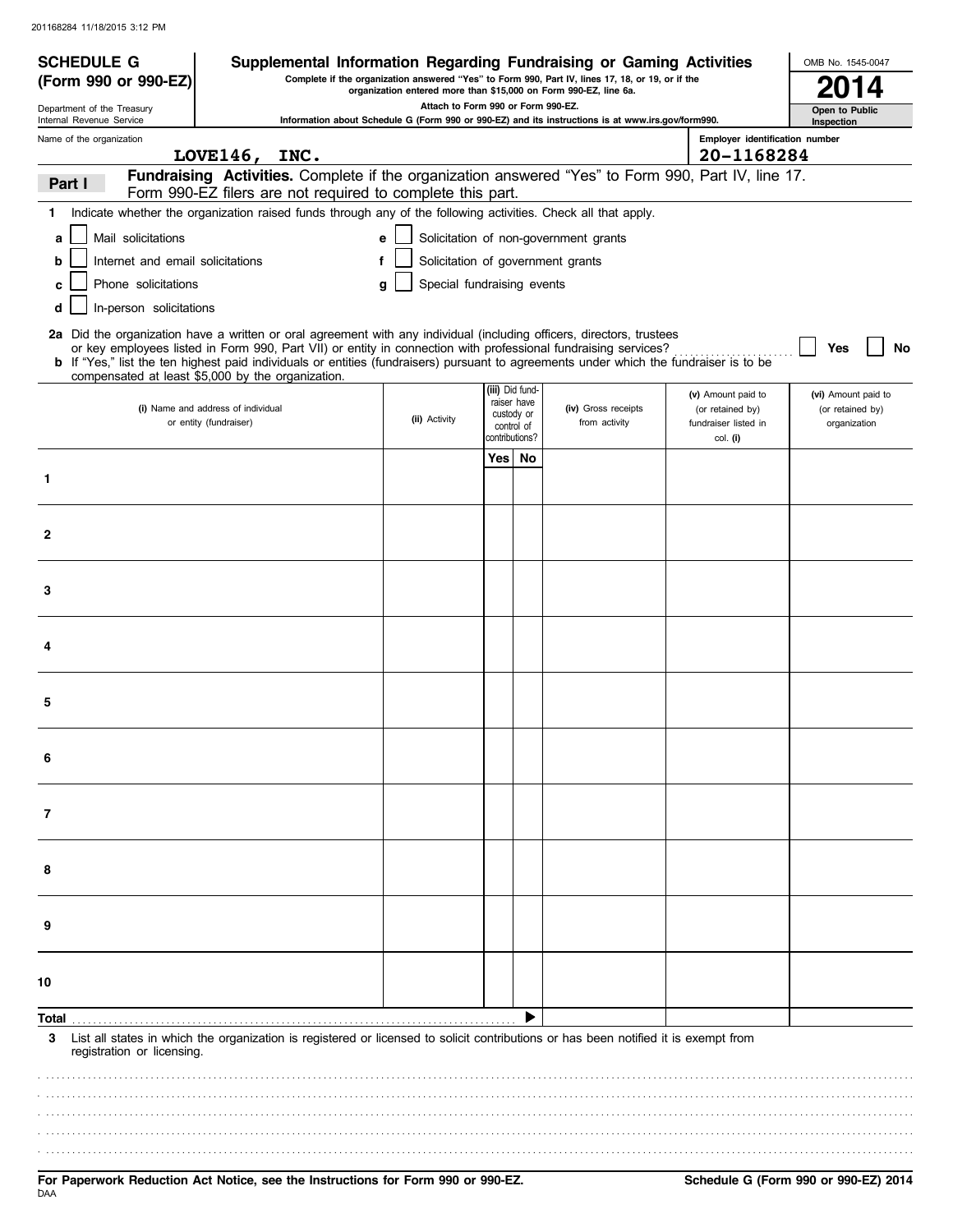|          |         | Schedule G (Form 990 or 990-EZ) 2014 | LOVE146, INC.                                                                                               |                         |                  | 20-1168284 | Page 2                            |
|----------|---------|--------------------------------------|-------------------------------------------------------------------------------------------------------------|-------------------------|------------------|------------|-----------------------------------|
|          | Part II |                                      | Fundraising Events. Complete if the organization answered "Yes" to Form 990, Part IV, line 18, or reported  |                         |                  |            |                                   |
|          |         |                                      | more than \$15,000 of fundraising event contributions and gross income on Form 990-EZ, lines 1 and 6b. List |                         |                  |            |                                   |
|          |         |                                      | events with gross receipts greater than \$5,000.                                                            |                         |                  |            |                                   |
|          |         |                                      | (a) Event #1                                                                                                | (b) Event $#2$          | (c) Other events |            |                                   |
|          |         |                                      |                                                                                                             |                         | <b>NONE</b>      |            | (d) Total events                  |
|          |         |                                      | <b>ANNUAL EVENT</b><br>(event type)                                                                         | (event type)            | (total number)   |            | (add col. (a) through<br>col. (c) |
|          |         |                                      |                                                                                                             |                         |                  |            |                                   |
| Revenue  |         | 1 Gross receipts                     | 457,969                                                                                                     |                         |                  |            | 457,969                           |
|          |         |                                      |                                                                                                             |                         |                  |            |                                   |
|          |         | 2 Less: Contributions                | 457,969                                                                                                     |                         |                  |            | 457,969                           |
|          |         | 3 Gross income (line 1 minus         |                                                                                                             |                         |                  |            |                                   |
|          |         |                                      |                                                                                                             |                         |                  |            |                                   |
|          |         |                                      |                                                                                                             |                         |                  |            |                                   |
|          |         |                                      |                                                                                                             |                         |                  |            |                                   |
|          |         |                                      |                                                                                                             |                         |                  |            |                                   |
|          |         | 5 Noncash prizes                     |                                                                                                             |                         |                  |            |                                   |
|          |         | 6 Rent/facility costs                |                                                                                                             |                         |                  |            |                                   |
|          |         |                                      |                                                                                                             |                         |                  |            |                                   |
| Expenses |         | 7 Food and beverages                 |                                                                                                             |                         |                  |            |                                   |
|          |         |                                      |                                                                                                             |                         |                  |            |                                   |
| Direct   |         | 8 Entertainment                      |                                                                                                             |                         |                  |            |                                   |
|          |         |                                      |                                                                                                             |                         |                  |            |                                   |
|          |         | 9 Other direct expenses              |                                                                                                             |                         |                  |            |                                   |
|          |         |                                      |                                                                                                             |                         |                  |            |                                   |
|          |         |                                      |                                                                                                             |                         |                  |            |                                   |
|          |         | Part III                             | Gaming. Complete if the organization answered "Yes" to Form 990, Part IV, line 19, or reported more         |                         |                  |            |                                   |
|          |         |                                      | than \$15,000 on Form 990-EZ, line 6a.                                                                      |                         |                  |            |                                   |
|          |         |                                      |                                                                                                             | (b) Pull tabs/instant   |                  |            | (d) Total gaming (add             |
| Revenue  |         |                                      | (a) Bingo                                                                                                   | bingo/progressive bingo | (c) Other gaming |            | col. (a) through col. (c))        |
|          |         |                                      |                                                                                                             |                         |                  |            |                                   |
|          |         | Gross revenue                        |                                                                                                             |                         |                  |            |                                   |
|          |         |                                      |                                                                                                             |                         |                  |            |                                   |
| ses      |         | 2 Cash prizes                        |                                                                                                             |                         |                  |            |                                   |
| Exper    |         | 3 Noncash prizes                     |                                                                                                             |                         |                  |            |                                   |
|          |         |                                      |                                                                                                             |                         |                  |            |                                   |
| Direct   |         | 4 Rent/facility costs                |                                                                                                             |                         |                  |            |                                   |
|          |         |                                      |                                                                                                             |                         |                  |            |                                   |
|          |         | 5 Other direct expenses              |                                                                                                             |                         |                  |            |                                   |
|          |         |                                      | $\%$<br>Yes                                                                                                 | <b>Yes</b>              | %<br>Yes         | %          |                                   |
|          |         | 6 Volunteer labor                    | No                                                                                                          | No.                     | No.              |            |                                   |
|          |         |                                      |                                                                                                             |                         |                  |            |                                   |
|          |         |                                      |                                                                                                             |                         |                  |            |                                   |
|          |         |                                      |                                                                                                             |                         |                  |            |                                   |
|          |         |                                      |                                                                                                             |                         |                  |            |                                   |
| 9        |         |                                      |                                                                                                             |                         |                  |            |                                   |
|          |         |                                      |                                                                                                             |                         |                  |            | Yes<br>No                         |
|          |         | <b>b</b> If "No," explain:           |                                                                                                             |                         |                  |            |                                   |
|          |         |                                      |                                                                                                             |                         |                  |            |                                   |
|          |         |                                      |                                                                                                             |                         |                  |            |                                   |
|          |         |                                      | 10a Were any of the organization's gaming licenses revoked, suspended or terminated during the tax year?    |                         |                  |            | Yes<br>No                         |
|          |         | <b>b</b> If "Yes," explain:          |                                                                                                             |                         |                  |            |                                   |
|          |         |                                      |                                                                                                             |                         |                  |            |                                   |
|          |         |                                      |                                                                                                             |                         |                  |            |                                   |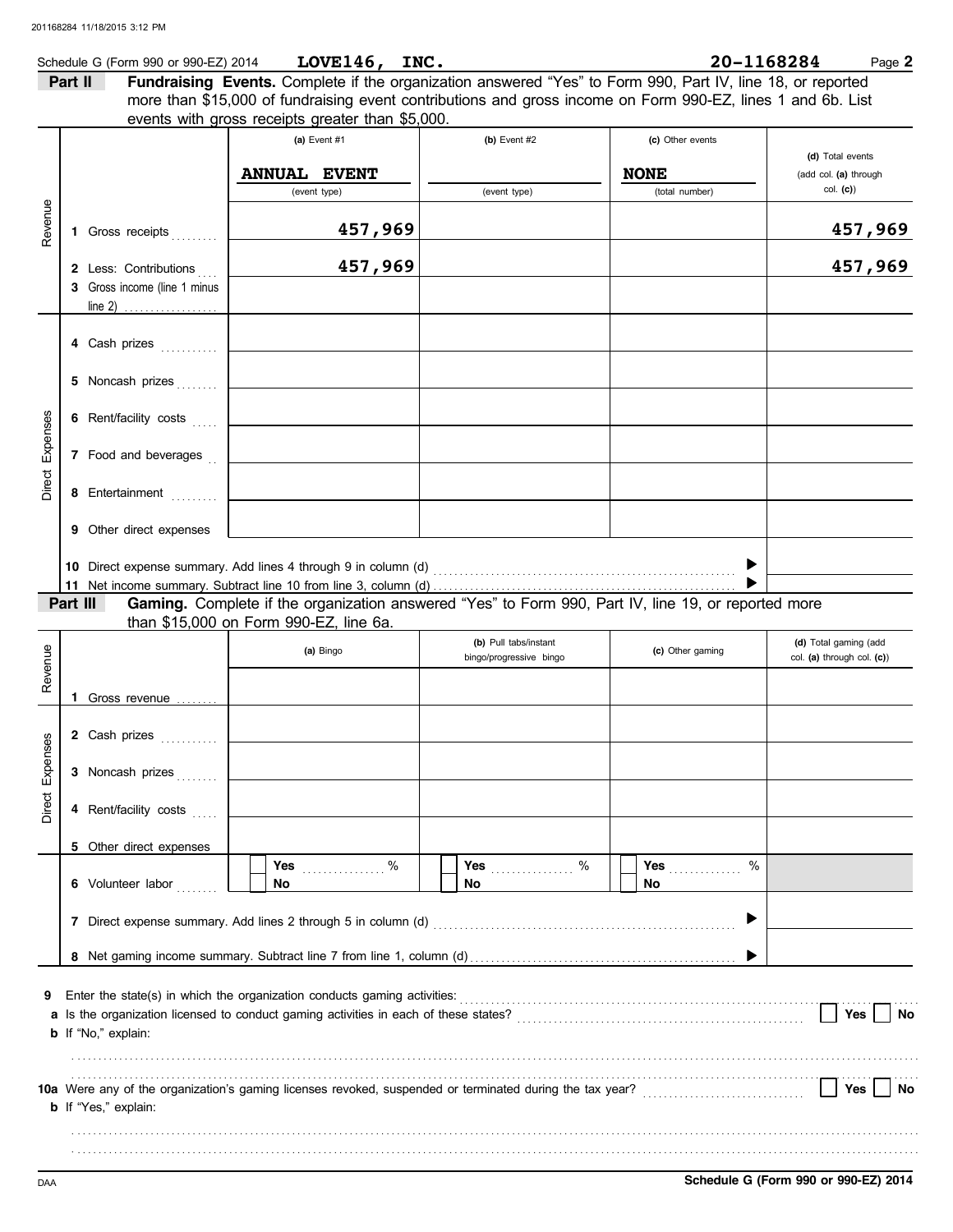|         | Schedule G (Form 990 or 990-EZ) 2014                                                                                                                                                                                                 | LOVE146, INC. |                        |                                                                                                                                                                                                                              | 20-1168284                           |  |     | Page 3 |
|---------|--------------------------------------------------------------------------------------------------------------------------------------------------------------------------------------------------------------------------------------|---------------|------------------------|------------------------------------------------------------------------------------------------------------------------------------------------------------------------------------------------------------------------------|--------------------------------------|--|-----|--------|
| 11      | Does the organization conduct gaming activities with nonmembers?                                                                                                                                                                     |               |                        |                                                                                                                                                                                                                              |                                      |  | Yes | No     |
| 12      | Is the organization a grantor, beneficiary or trustee of a trust or a member of a partnership or other entity                                                                                                                        |               |                        |                                                                                                                                                                                                                              |                                      |  |     |        |
|         |                                                                                                                                                                                                                                      |               |                        |                                                                                                                                                                                                                              |                                      |  | Yes | No     |
| 13      | Indicate the percentage of gaming activity conducted in:                                                                                                                                                                             |               |                        |                                                                                                                                                                                                                              |                                      |  |     |        |
| a       | The organization's facility encouragement and contact the organization's facility encouragement and contact the organization's facility                                                                                              |               |                        |                                                                                                                                                                                                                              | 13а                                  |  |     | %      |
| b       | An outside facility <b>contract and the contract of a contract of a contract of a contract of a contract of a contract of a contract of a contract of a contract of a contract of a contract of a contract of a contract of a co</b> |               |                        |                                                                                                                                                                                                                              | 13b                                  |  |     | %      |
| 14      | Enter the name and address of the person who prepares the organization's gaming/special events books and<br>records:                                                                                                                 |               |                        |                                                                                                                                                                                                                              |                                      |  |     |        |
|         | Name                                                                                                                                                                                                                                 |               |                        |                                                                                                                                                                                                                              |                                      |  |     |        |
|         | Address                                                                                                                                                                                                                              |               |                        |                                                                                                                                                                                                                              |                                      |  |     |        |
| 15a     | Does the organization have a contract with a third party from whom the organization receives gaming<br>revenue?                                                                                                                      |               |                        |                                                                                                                                                                                                                              |                                      |  | Yes | No     |
| b       | If "Yes," enter the amount of gaming revenue received by the organization                                                                                                                                                            |               |                        | $\frac{1}{2}$ and the                                                                                                                                                                                                        |                                      |  |     |        |
|         | amount of gaming revenue retained by the third party                                                                                                                                                                                 |               |                        |                                                                                                                                                                                                                              |                                      |  |     |        |
|         | If "Yes," enter name and address of the third party:                                                                                                                                                                                 |               |                        |                                                                                                                                                                                                                              |                                      |  |     |        |
|         |                                                                                                                                                                                                                                      |               |                        |                                                                                                                                                                                                                              |                                      |  |     |        |
|         | Name                                                                                                                                                                                                                                 |               |                        |                                                                                                                                                                                                                              |                                      |  |     |        |
|         |                                                                                                                                                                                                                                      |               |                        |                                                                                                                                                                                                                              |                                      |  |     |        |
|         | Address                                                                                                                                                                                                                              |               |                        |                                                                                                                                                                                                                              |                                      |  |     |        |
| 16      | Gaming manager information:                                                                                                                                                                                                          |               |                        |                                                                                                                                                                                                                              |                                      |  |     |        |
|         |                                                                                                                                                                                                                                      |               |                        |                                                                                                                                                                                                                              |                                      |  |     |        |
|         | Name                                                                                                                                                                                                                                 |               |                        |                                                                                                                                                                                                                              |                                      |  |     |        |
|         | Gaming manager compensation                                                                                                                                                                                                          |               |                        |                                                                                                                                                                                                                              |                                      |  |     |        |
|         | Description of services provided                                                                                                                                                                                                     |               |                        |                                                                                                                                                                                                                              |                                      |  |     |        |
|         | Director/officer                                                                                                                                                                                                                     | Employee      | Independent contractor |                                                                                                                                                                                                                              |                                      |  |     |        |
|         |                                                                                                                                                                                                                                      |               |                        |                                                                                                                                                                                                                              |                                      |  |     |        |
| 17      | Mandatory distributions:                                                                                                                                                                                                             |               |                        |                                                                                                                                                                                                                              |                                      |  |     |        |
| a       | Is the organization required under state law to make charitable distributions from the gaming proceeds to                                                                                                                            |               |                        |                                                                                                                                                                                                                              |                                      |  |     |        |
|         | retain the state gaming license?                                                                                                                                                                                                     |               |                        |                                                                                                                                                                                                                              |                                      |  | Yes | No     |
| b       | Enter the amount of distributions required under state law to be distributed to other exempt organizations or                                                                                                                        |               |                        |                                                                                                                                                                                                                              |                                      |  |     |        |
|         | spent in the organization's own exempt activities during the tax year                                                                                                                                                                |               |                        |                                                                                                                                                                                                                              |                                      |  |     |        |
| Part IV | instructions).                                                                                                                                                                                                                       |               |                        | Supplemental Information. Provide the explanations required by Part I, line 2b, columns (iii) and (v), and<br>Part III, lines 9, 9b, 10b, 15b, 15c, 16, and 17b, as applicable. Also provide any additional information (see |                                      |  |     |        |
|         |                                                                                                                                                                                                                                      |               |                        |                                                                                                                                                                                                                              |                                      |  |     |        |
|         |                                                                                                                                                                                                                                      |               |                        |                                                                                                                                                                                                                              |                                      |  |     |        |
|         |                                                                                                                                                                                                                                      |               |                        |                                                                                                                                                                                                                              |                                      |  |     |        |
|         |                                                                                                                                                                                                                                      |               |                        |                                                                                                                                                                                                                              |                                      |  |     |        |
|         |                                                                                                                                                                                                                                      |               |                        |                                                                                                                                                                                                                              |                                      |  |     |        |
|         |                                                                                                                                                                                                                                      |               |                        |                                                                                                                                                                                                                              |                                      |  |     |        |
|         |                                                                                                                                                                                                                                      |               |                        |                                                                                                                                                                                                                              |                                      |  |     |        |
|         |                                                                                                                                                                                                                                      |               |                        |                                                                                                                                                                                                                              |                                      |  |     |        |
|         |                                                                                                                                                                                                                                      |               |                        |                                                                                                                                                                                                                              |                                      |  |     |        |
|         |                                                                                                                                                                                                                                      |               |                        |                                                                                                                                                                                                                              |                                      |  |     |        |
|         |                                                                                                                                                                                                                                      |               |                        |                                                                                                                                                                                                                              |                                      |  |     |        |
|         |                                                                                                                                                                                                                                      |               |                        |                                                                                                                                                                                                                              |                                      |  |     |        |
|         |                                                                                                                                                                                                                                      |               |                        |                                                                                                                                                                                                                              | Schedule G (Form 990 or 990-EZ) 2014 |  |     |        |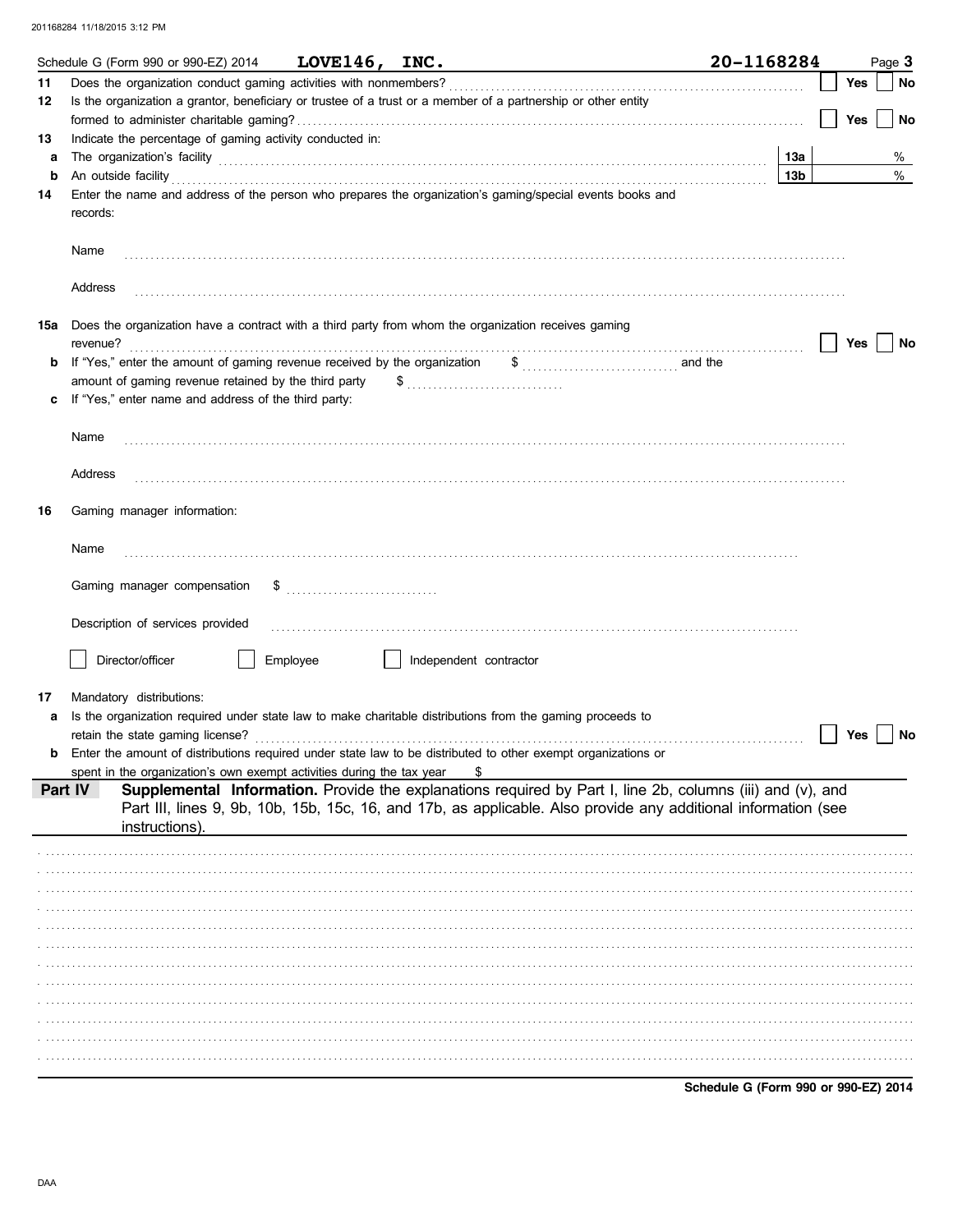**SCHEDULE O** (Form 990 or 990-EZ)

Department of the Treasury

### Supplemental Information to Form 990 or 990-EZ

Complete to provide information for responses to specific questions on Form 990 or 990-EZ or to provide any additional information.

2014 Open to Public

OMB No. 1545-0047

Attach to Form 990 or 990-EZ.

Internal Revenue Service Name of the organization

Inspection Information about Schedule O (Form 990 or 990-EZ) and its instructions is at www.irs.gov/form990. Employer identification number

20-1168284

## LOVE146, INC.

FORM 990, PART III, LINE 4D - ALL OTHER ACCOMPLISHMENT

LOVE146 SEEKS TO RISE UP AND EQUIP NEW ABOLITIONISTS AS WELL AS GIVE GREATER MOMENTUM TO EFFECTIVE GRASSROOTS EFFORTS. THROUGH OUR ASIA CAPACITY BUILDING PROGRAM, LOVE146 WORKS TO DECREASE THE INCIDENCE OF CHILD SEXUAL EXPLOITATION BY BUILDING CAPACITY IN LOCAL ORGANIZATIONS/INDIVIDUALS THROUGH TRAINING, MENTORING, ORGANIZATIONAL DEVELOPMENT AND ACADEMIC THROUGH OUR TASK FORCE PROGRAM, SUPPORT, RESEARCH AND FINANCIAL SUPPORT. LOVE146 EMPOWERS GROUPS OF VOLUNTEERS TO ENGAGE IN THE ABOLITION MOVEMENT AND BECOME ACTIVISTS FOR LOCAL AND INTERNATIONAL EFFORTS TO END CHILD TRAFFICKING.

FORM 990, PART VI, LINE 11B - ORGANIZATION'S PROCESS TO REVIEW FORM 990 THE CEO PROVIDES THE RETURN TO ALL MEMBERS OF THE BOARD OF DIRECTORS AND REVIEWS THE RETURN WITH MEMBERS OF THE BOARD OF DIRECTORS PRIOR TO FILING THE RETURN.

FORM 990, PART VI, LINE 12C - ENFORCEMENT OF CONFLICTS POLICY BOARD OF DIRECTORS REQUIRES ANNUAL DISCLOSURE BY MANAGEMENT AND THE BOARD MEMBERS OF POTENCIAL CONFLICTS OF INTEREST. ALL CONFLICTS ARE RESOLVED OR INDIVIDUAL IS REMOVED.

FORM 990, PART VI, LINE 15A - COMPENSATION PROCESS FOR TOP OFFICIAL MANAGEMENT COMPENSATION IS SUBJECT TO BOARD REVIEW AND APPROVAL.

FORM 990, PART VI, LINE 19 - GOVERNING DOCUMENTS DISCLOSURE EXPLANATION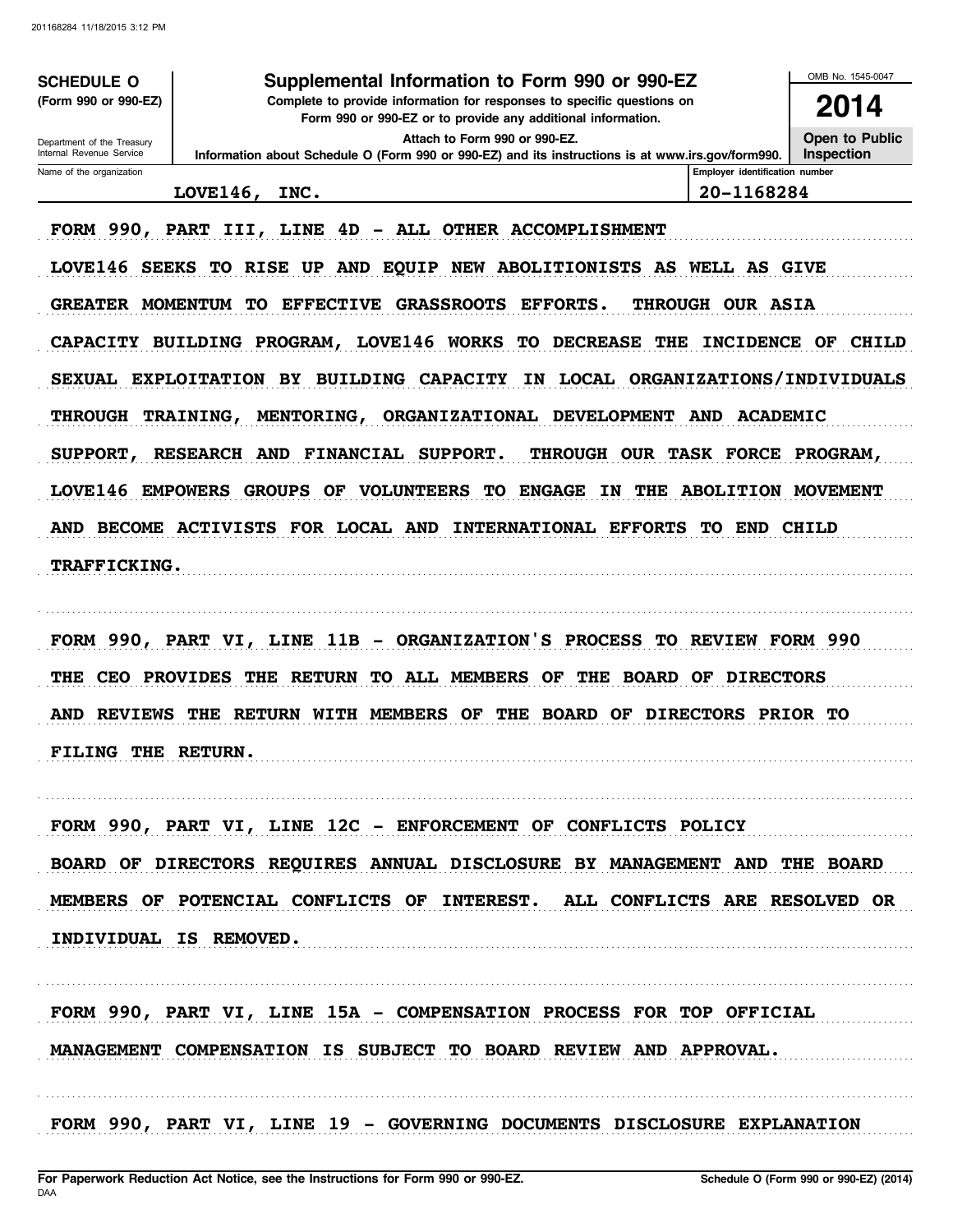Name of the organization

Schedule O (Form 990 or 990-EZ) (2014)

| LOVE146, INC.                                                              | 20-1168284 |  |  |  |  |  |  |  |  |
|----------------------------------------------------------------------------|------------|--|--|--|--|--|--|--|--|
| GOVERNING DOCUMENTS ARE MADE AVAILABLE TO THE PUBLIC UPON REQUEST, THROUGH |            |  |  |  |  |  |  |  |  |
| THE ORGANIZATIONS WEBSITE AND THROUGH OTHER ORGANIZATIONS WEBSITES SUCH AS |            |  |  |  |  |  |  |  |  |
| GUIDESTAR AND CHARITY NAVIGATOR.                                           |            |  |  |  |  |  |  |  |  |
|                                                                            |            |  |  |  |  |  |  |  |  |
|                                                                            |            |  |  |  |  |  |  |  |  |
|                                                                            |            |  |  |  |  |  |  |  |  |
|                                                                            |            |  |  |  |  |  |  |  |  |
|                                                                            |            |  |  |  |  |  |  |  |  |
|                                                                            |            |  |  |  |  |  |  |  |  |
|                                                                            |            |  |  |  |  |  |  |  |  |
|                                                                            |            |  |  |  |  |  |  |  |  |
|                                                                            |            |  |  |  |  |  |  |  |  |
|                                                                            |            |  |  |  |  |  |  |  |  |
|                                                                            |            |  |  |  |  |  |  |  |  |
|                                                                            |            |  |  |  |  |  |  |  |  |
|                                                                            |            |  |  |  |  |  |  |  |  |
|                                                                            |            |  |  |  |  |  |  |  |  |
|                                                                            |            |  |  |  |  |  |  |  |  |
|                                                                            |            |  |  |  |  |  |  |  |  |
|                                                                            |            |  |  |  |  |  |  |  |  |
|                                                                            |            |  |  |  |  |  |  |  |  |
|                                                                            |            |  |  |  |  |  |  |  |  |
|                                                                            |            |  |  |  |  |  |  |  |  |
|                                                                            |            |  |  |  |  |  |  |  |  |
|                                                                            |            |  |  |  |  |  |  |  |  |
|                                                                            |            |  |  |  |  |  |  |  |  |
|                                                                            |            |  |  |  |  |  |  |  |  |
|                                                                            |            |  |  |  |  |  |  |  |  |
|                                                                            |            |  |  |  |  |  |  |  |  |

| PAGE 1 OF 1 |  |                                        |
|-------------|--|----------------------------------------|
|             |  | Schedule O (Form 990 or 990-EZ) (2014) |

Employer identification number